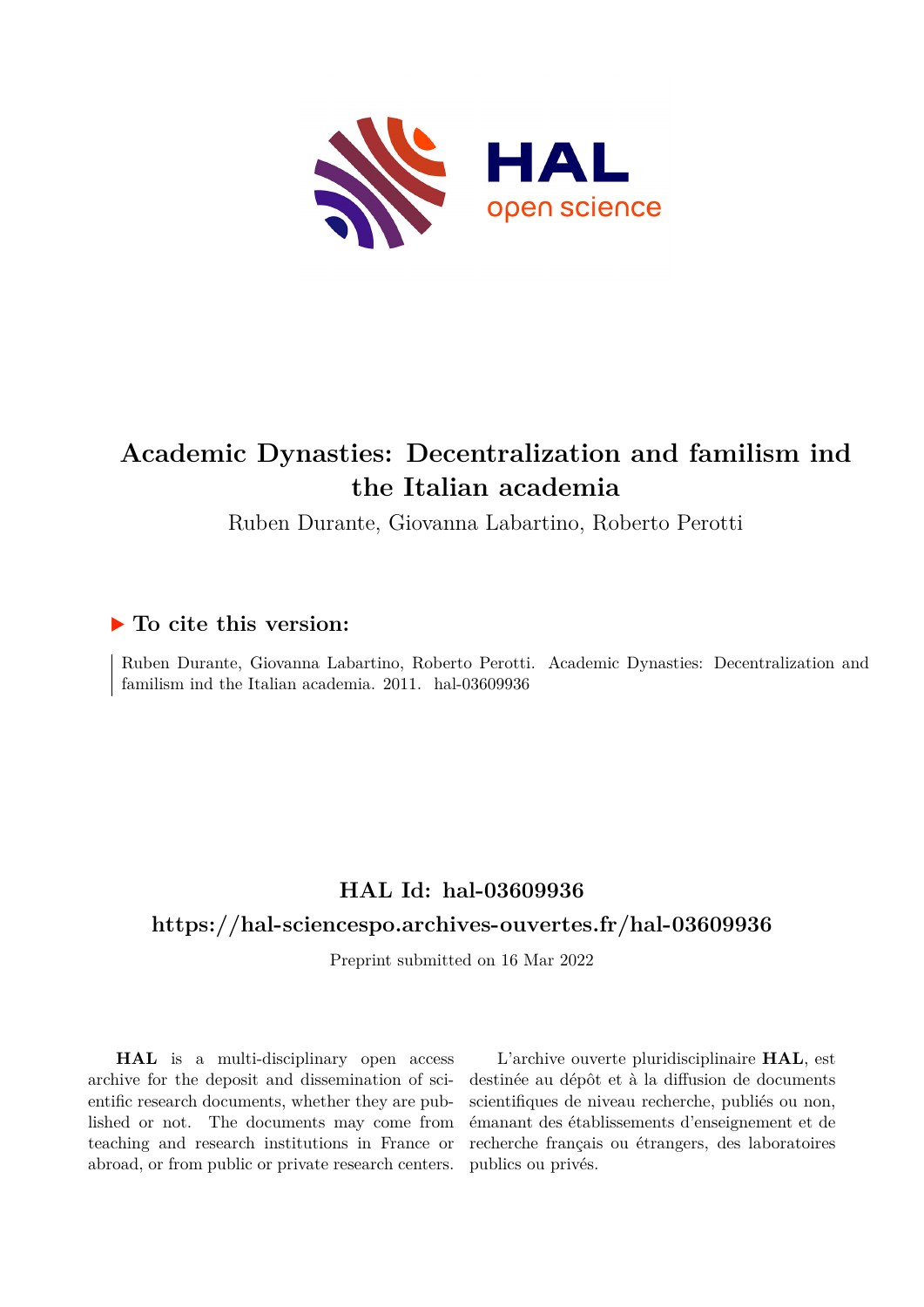# NBER WORKING PAPER SERIES

# ACADEMIC DYNASTIES: DECENTRALIZATION AND FAMILISM IN THE ITALIAN ACADEMIA

Ruben Durante Giovanna Labartino Roberto Perotti

Working Paper 17572 http://www.nber.org/papers/w17572

NATIONAL BUREAU OF ECONOMIC RESEARCH 1050 Massachusetts Avenue Cambridge, MA 02138 November 2011

Financial support from the European Research Council (Grant No. 230088) is gratefully acknowledged. The views expressed herein are those of the authors and do not necessarily reflect the views of the National Bureau of Economic Research.

NBER working papers are circulated for discussion and comment purposes. They have not been peerreviewed or been subject to the review by the NBER Board of Directors that accompanies official NBER publications.

© 2011 by Ruben Durante, Giovanna Labartino, and Roberto Perotti. All rights reserved. Short sections of text, not to exceed two paragraphs, may be quoted without explicit permission provided that full credit, including © notice, is given to the source.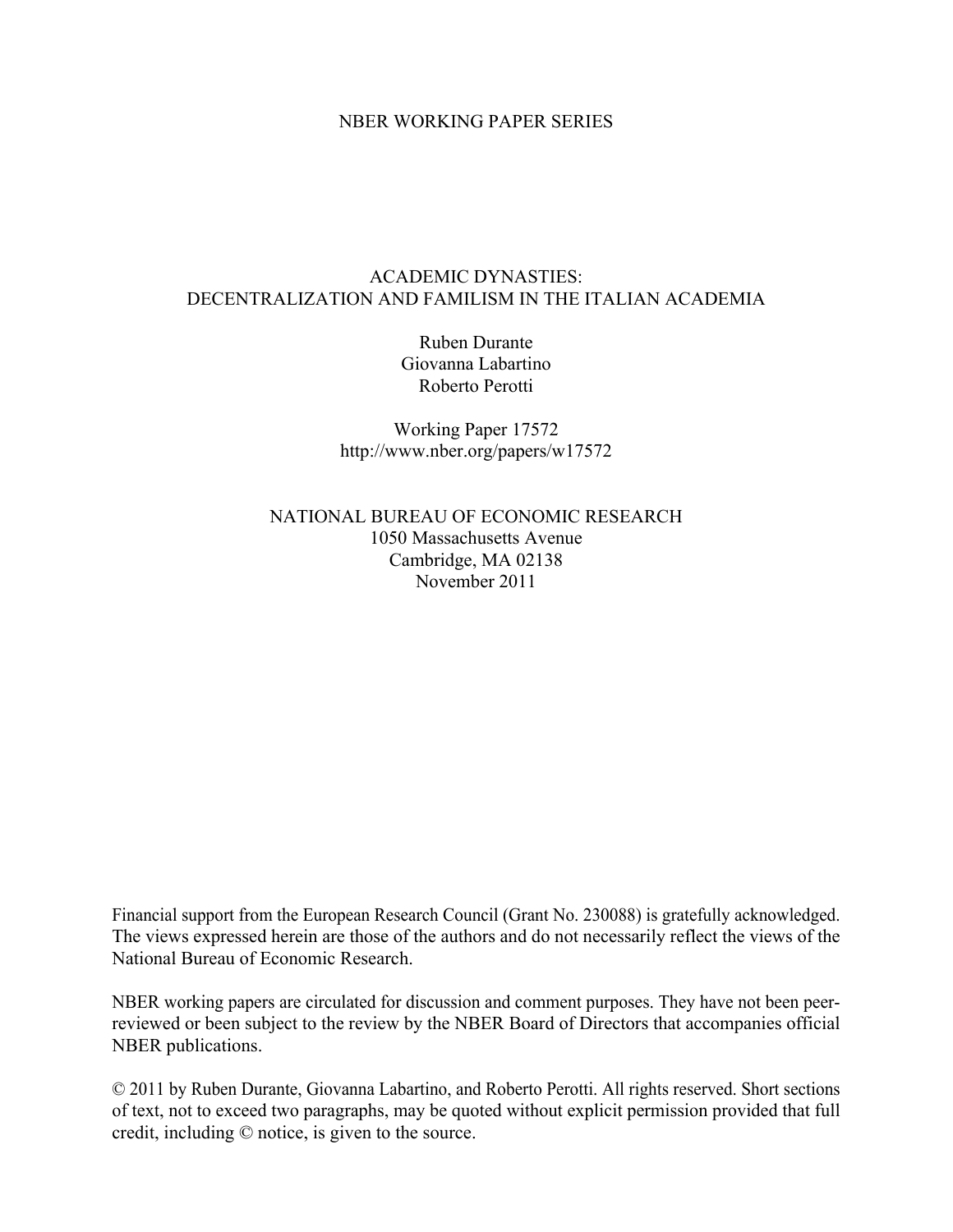Academic Dynasties: Decentralization and Familism in the Italian Academia Ruben Durante, Giovanna Labartino, and Roberto Perotti NBER Working Paper No. 17572 November 2011 JEL No. D71,D73,I23,J44,Z1

# **ABSTRACT**

Decentralization can lead to "good" or "bad" outcomes depending on the socio-cultural norms of the targeted communities. We investigate this issue by looking at the evolution of familism and nepotism in the Italian academia before and after the 1998 reform, which decentralized the recruitment of professors from the national to the university level. To capture familism we use a novel dataset on Italian university professors between 1988 and 2008 focusing on the informative content of last names. We construct two indices of "homonymy" which capture the concentration of last names in a given academic department relative to that in the underlying general population. Our results suggest that increased autonomy by local university officials resulted in a significant increase in the incidence of familism in areas characterized by low civic capital but not in areas with higher civic capital.

Ruben Durante Department of Economics, Sciences Po 28, rue des Saints Pères 75007 Paris France Ruben.Durante@sciences-po.org

Giovanna Labartino Department of Economics - University of Padova Via del Santo 33 35123 Padova Italy giovanna.labartino@gmail.com

 Roberto Perotti IGIER Universita' Bocconi Via Roentgen 1 20136 Milano ITALY and CEPR and also NBER roberto.perotti@unibocconi.it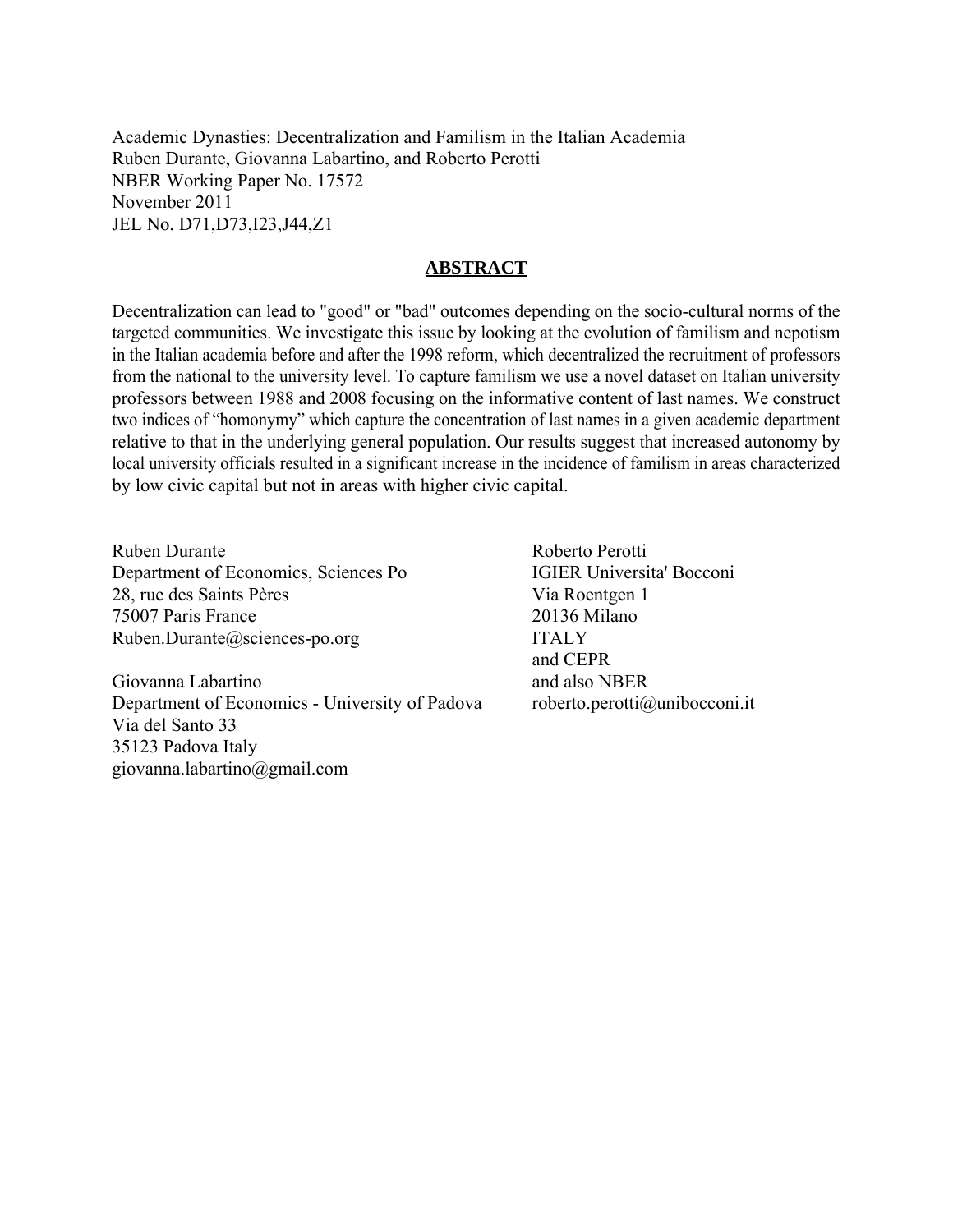#### 1. INTRODUCTION

Over the last decade a large literature has documented the role of civic capital in explaining differences in a variety of political and economic outcomes, both across and within countries. 1

A related but less explored question is to what extent the level of civic capital of a community may affect the outcome of the policies implemented in that community. A relevant example is decentralization of public decision-making. On one hand, decentralization can ensure superior outcomes by alleviating problems of asymmetric information and making public officials more responsive to local needs (see e.g. Wallis and Oates, 1988; Fisman and Gatti, 2002; Faguet, 2004). On the other hand, decentralization may result in the exacerbation of problems of scarce accountability and misallocation of public resources, as local public officials are more likely to be captured by local élites and special interests (see e.g. Prud'homme, 1995).

In what follows, we argue that the balance between the costs and benefits of decentralization depends on the level of civic capital of the targeted communities, as high civic capital enhances the benefits of decentralization and mitigates its costs. In areas with stronger civic traditions, where citizens are generally more politically involved and better informed (Putnam et al., 1993), misbehavior by local public officials will be more likely to be detected and to generate greater stigma. In addition, adherence to civic norms may attach guilt or shame to public misconduct (i.e. corrupt or extractive behavior) thus making local public officials more likely to internalize the social costs of their actions on their community.

A well known problem in testing these ideas is that both civic norms and the level of decentralization are typically very persistent variables, hence these notions are difficult to test in time series. Cross-sectional analyses are difficult because of the endogeneity of cultural traits and because of the difficulty to define and measure the same variable in different cross-sectional units, like countries.

This paper exploits a quasi-experiment in a specific branch of the public administration: the reform of the Italian university system, which in 1998 decentralized the recruitment and promotion

<sup>&</sup>lt;sup>1</sup> For example, civic capital has been associated with well-functioning institutions (Knack, 2002), lower crime (Buonanno et al., 2009), economic growth (Helliwell and Putnam, 1995; Knack and Keefer, 1997; Zak and Knack, 2001), financial development (Guiso et al., 2004) and trade (Guiso et al., 2009). With regard to the functioning of public institutions, civic capital is often associated with higher accountability and lower corruption on the part of elected public officials: see e.g. Nannicini et al. (2010); Uslaner (2002).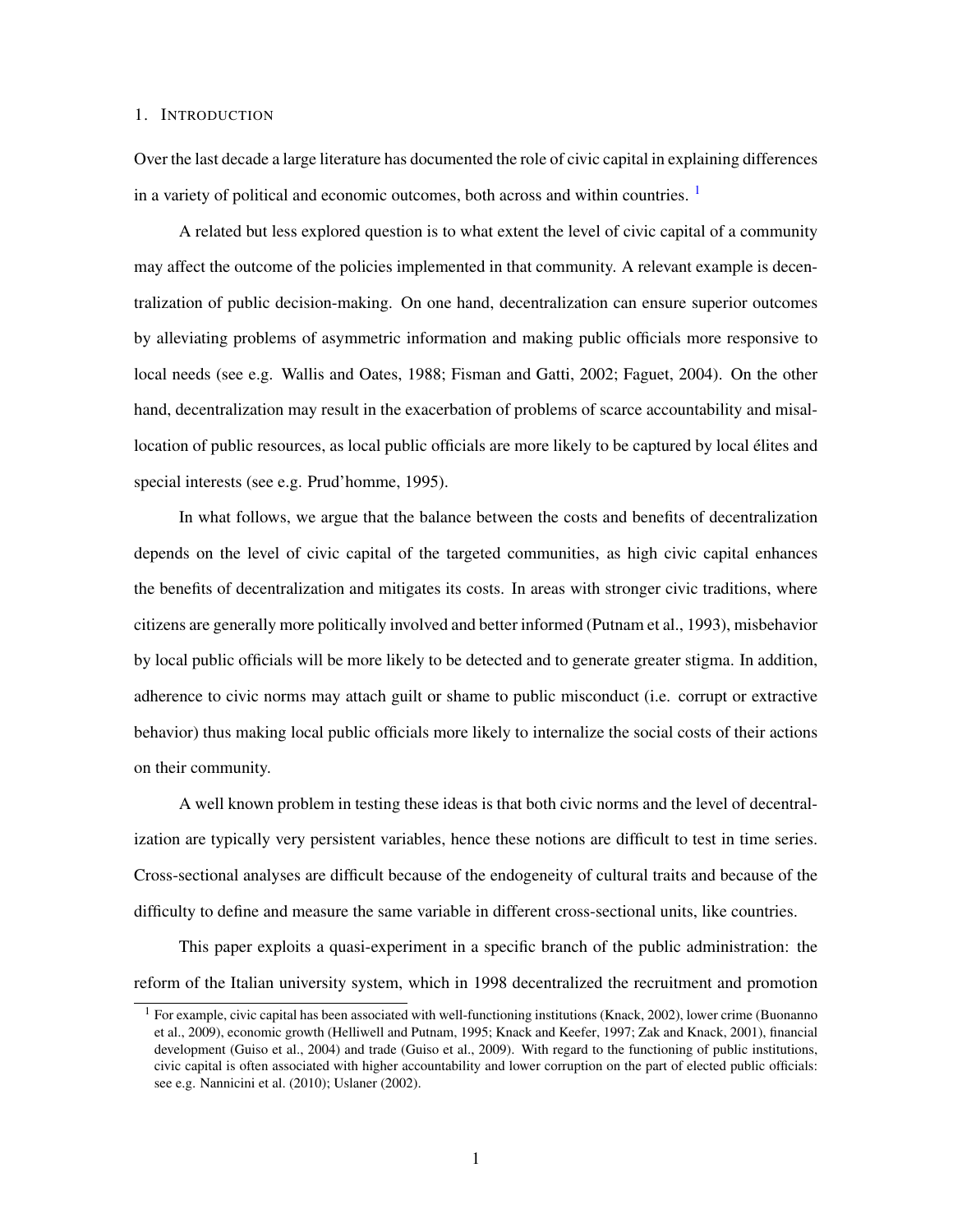of professors from the national to the university level. We focus on a specific outcome affected by civic values (or lack thereof): familism and nepotism - defined as the practice of favoring members of a closely knit network based on their family ties, independent of their actual qualifications. Several studies have found that in areas characterized by relatively low levels of civic capital family ties tend to be particularly strong and important for job search (Banfield and Banfield, 1958, Putnam et al., 1993, and Alesina and Giuliano, 2009); we hypothesize that decentralization resulted in an increase in familism in areas with low civic capital.

We start by presenting evidence of family connections involving Italian university high-ranked officials such as provosts and department chairs, and by showing that these connections are pervasive even in the largest and most visible universities. To measure the relevance of family connections we then exploit the informative content of professors' last names. Using data on the distribution of professors' last names in all Italian universities between 1988 and 2008, we construct two indices of "homonymy"<sup>2</sup>: i) the share of department members with at least a namesake in the department, ii) an index of concentration of last names in the department.

In the second part of our analysis we investigate the impact of the 1998 reform of the Italian university system which decentralized recruitment leaving all other aspects of the system unchanged, most notably a pay scale based on seniority and a centralized financing of universities based on prereform spending levels. Although the reform made it easier to better match candidates with local departments, it also increased the opportunities for local professors to engage in favoritism and familism without raising the private cost of such practices. Our results document that the implementation of the reform was associated with a significant increase in our "homonymy" indices in universities located in areas with low civic capital, but not in those with high civic capital.

The notion of civic (social) capital is notoriously difficult to pin down exactly; indeed, a wide range of variables has been proposed in the literature to capture civic norms <sup>3</sup>. In our empirical

<sup>&</sup>lt;sup>2</sup> The free Merriam -Webster Dictionary defines "homonymy" as "the quality or state of being homonymous" (http://www.merriam-webster.com/dictionary/homonymy?show=0&t=1292406288. In turn, the adjective "homonymous" is defined as "having the same designation". The first known use of the word is 1597.

<sup>&</sup>lt;sup>3</sup> Some studies have used aggregate indicators such as the number of civic and non-profit organizations/associations, turnout in elections or referenda, newspaper readership, and blood and organ donations (Guiso et al., 2004; Buonanno et al., 2009; Putnam et al., 1993). Other contributions rely on measures of self-reported trust based on individual responses to survey questions (Alesina and La Ferrara, 2002; Tabellini, 2010). Due the unavailability of survey data for the administrative units we focus on (provinces), we will follow the first approach.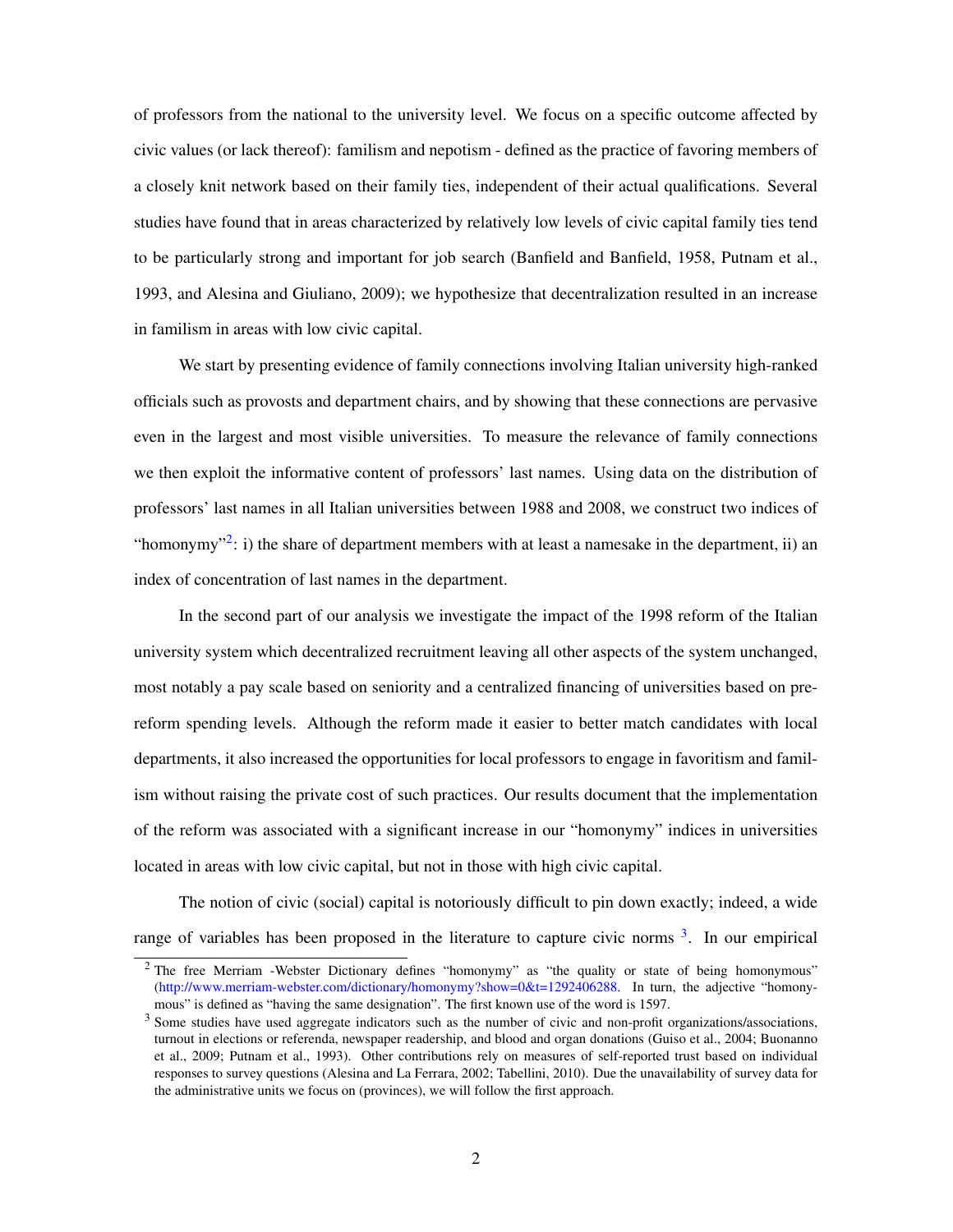analysis we use two variables to proxy for civic capital: the readership of non-sport newspapers, as in Putnam et al. (1993) and the level of blood donations in the province where the university is located, as in Guiso et al. (2004). These two indices capture the two specific aspects discussed above: 1) the willingness to bear the private cost of acquiring information to improve the quality of collective decision-making (resulting in a higher degree of public scrutiny of public officials); 2) the prevalence of civic norms consistent with mutual cooperation and respect.

Two previous papers on Italy are especially related to our contribution. Sylos Labini (2004) investigates the importance of family connections for job search in Italy and finds that in areas with low social capital individuals tend to rely more heavily on the help of family members to find a job. Our analysis focuses on the importance on family connections in one specific area of public administration, academia, and examines whether the same reform had different effects on the incidence of family connections depending on prevaling civic norms. From a methodological point of view, our study is related to a recent contribution by Nannicini et al. (2010) who document that Italian regions with higher civic values display more political accountability, defined as the willingness of voters' to punish political misbehavior such as the indictment of a national congressman for bribery or other misconducts.

Other recent contributions have also investigated the importance of family connections within specific professions. One example is Dal Bo et al. (2009) who study political dynasties in the United States Congress since 1789. They find that family connections are more relevant among politicians than in other occupations, and that legislators that enjoy longer tenures are significantly more likely to have relatives entering Congress later.

Our use of last names to infer family ties also has some antecedents. Angelucci et al. (2010) use last names to identify family bonds to explore the impact of the Progresa program in Mexico. Similarly, Acemoglu et al. (2008) use names and last names of municipalities' mayors in Cundinamarca between 1875 and 1895 to construct an index of political concentration, and to study how a restricted number of influential families monopolized local political power. Guell et al. (2007) exploit the informative content of last names to investigate intergenerational mobility in Catalonia using cross-sectional Census data.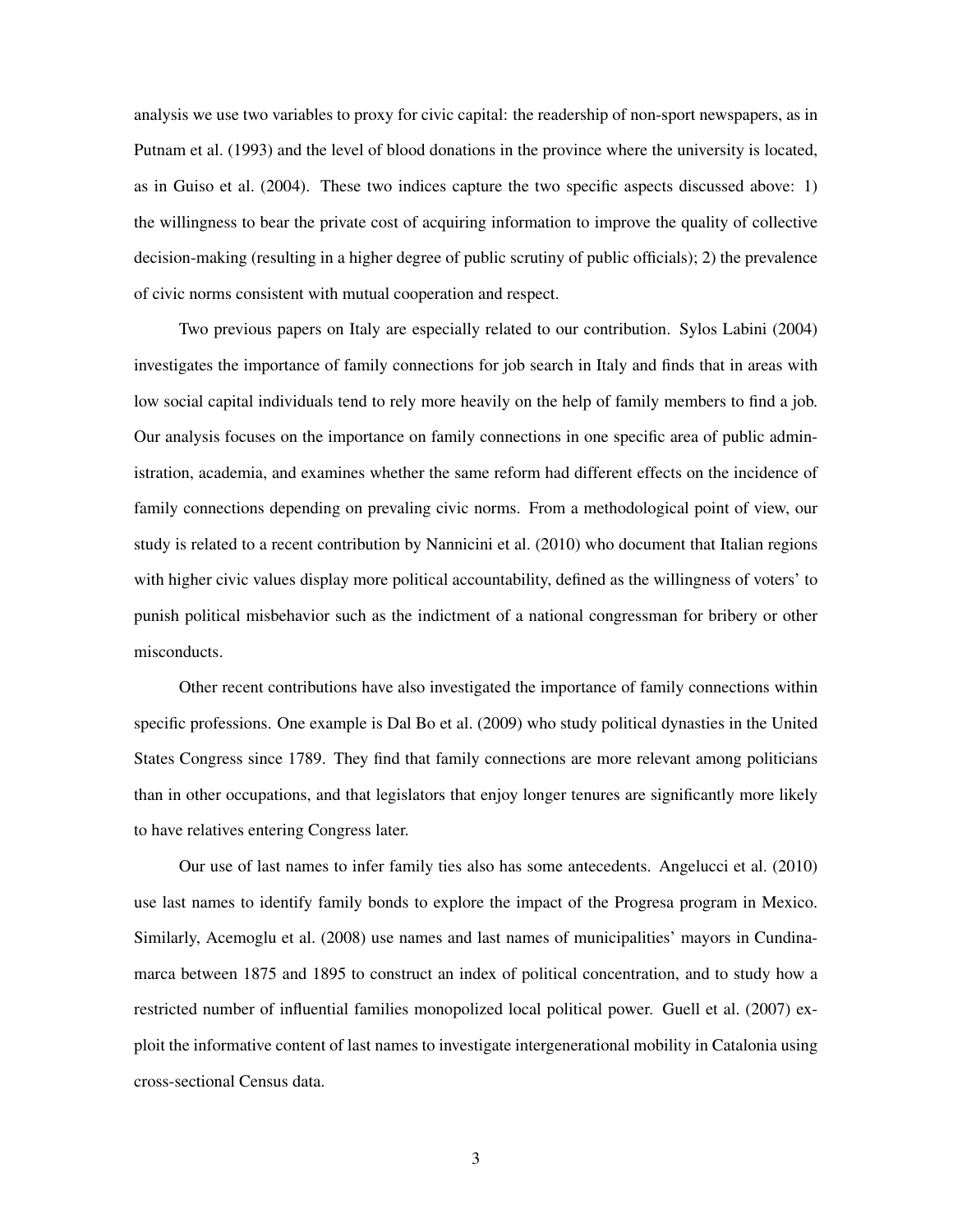The remainder of the paper is organized as follows. In the next section we briefly review the pros and cons of strong family links on the efficiency of the allocation of resources in various contexts, and argue that familism is very unlikely to enhance the efficiency of the formation and allocation of human capital in the Italian university system. In section 3 we describe the structure of the Italian university system and the 1998 reform. Section 4 presents some anecdotal evidence on the incidence of family connections even at the highest level of the largest and most visible Italian universities of familism, even at the highest level of the largest and most visible Italian universities. In section 5 we describe the construction of our homonymy indices. Section 6 presents the data, including our proxy for civic values. In section 7 we present our main results. We first present some cross-sectional evidence on the relation between research performance and our homonymy indices. We then show in panels that homonymy increased more after the reform in universities located in areas with low civic values. Section 9 presents some robustness exercises. Section 10 concludes.

#### 2. IS FAMILISM GOOD OR BAD?

In theory, of course, strong family links can have positive or negative effects on the efficiency of the allocation of resources, depending on the context. The effects of family ownership and management of firms on various measures of efficiency has been the subject of a large literature in corporate governance. Theoretically, family ownership might reduce the classic agency problem between managers and dispersed owners; but family management might have negative effects, by blunting the incentives of the designated heirs to accumulate human capital - the "Carnegie effect"<sup>4</sup> - and by reducing the size of the pool of candidates.

In fact, the large literature on the subject is inconclusive on the effects of family ownership or management *per se*. For instance, Van Reenen and Bloom (2007) show that family management explains a large part of the cross-country gap in management practices between the US and France. Caselli and Gennaioli (2003) show in a model of dynastic management that inheritance of control across generations can result in large inefficiencies because talent might not be easily transmitted across generations; based on numerical simulations they show that dynastic management can be an

<sup>&</sup>lt;sup>4</sup> "The parent who leaves his son enormous wealth generally deadens the talents and energies of the son, and tempts him to lead a less useful and less worthy life than he otherwise would. . . " (Carnegie, 1891/1962).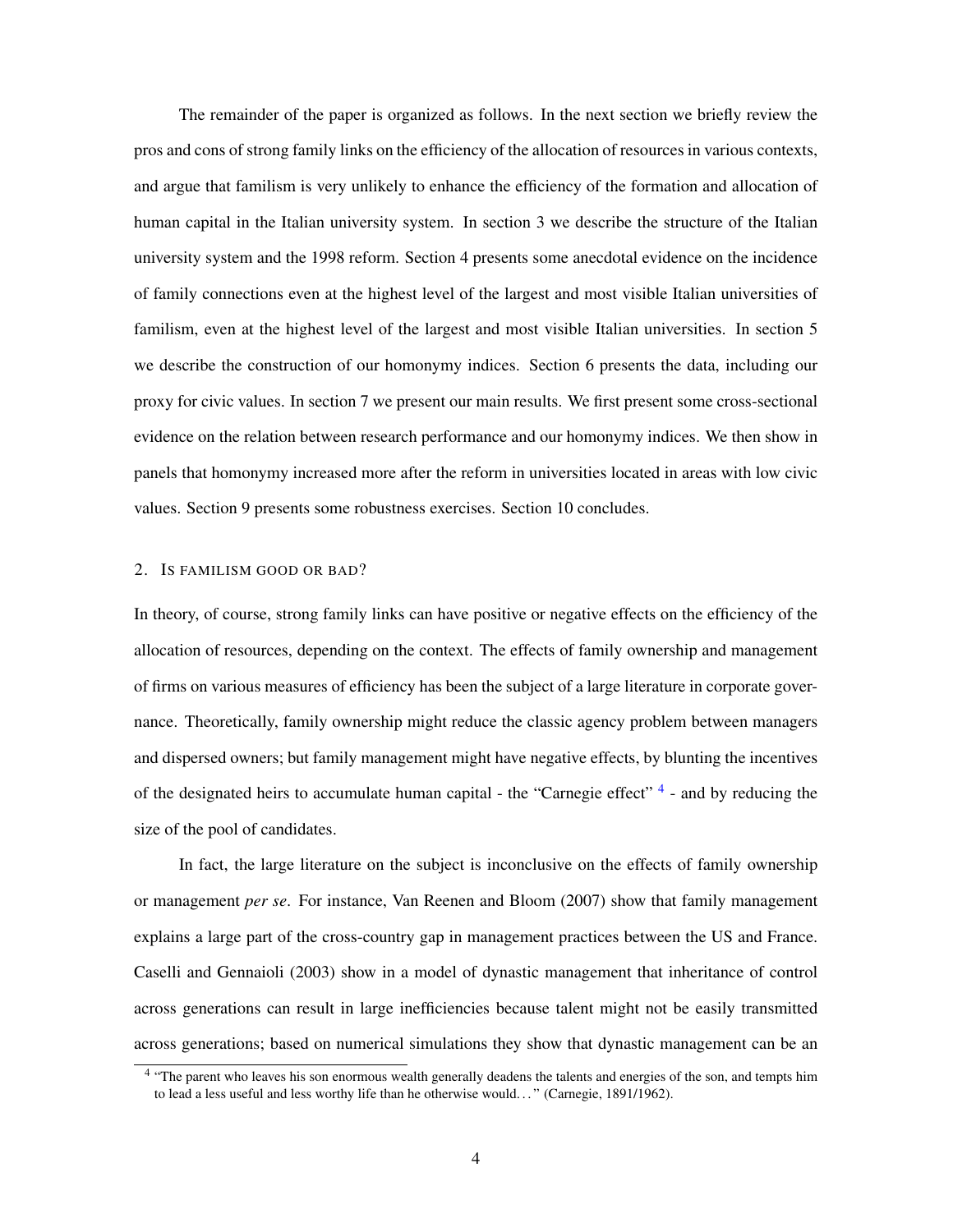important factor explaining cross country differences in productivity. Anderson and Reeb (2003) find that family firms have lower Tobin's q than comparable firms.

On the other hand, Holderness and Sheehan (1988) find that family firms in the US have a higher Tobin's q than comparable firms. Adams et al. (2009) and Fahlenbrach (2009) in a sample of US firms and Morck et al. (1998) in a sample of Canadian firms find that founder-CEO firms have higher valuations than comparable firms.

There appears to be more consensus on the (negative) effects of descendant management in family firms. Pérez-González (2006) in the US and Smith and Smith and Amoako-Adu (1999) in Canada find that share prices of family firms fall on the news of the appointment of descendants as managers. Villalonga and Amit (2006) find that descendant management destroys value in family firms in the US; a similar results is found by Bertrand et al. (2008) in a sample of Thai firms. Two exceptions are Sraer and Thesmar (2007) and Barontini and Caprio (2005), who do not find worse performances in descendant managed firms.

Whatever the theoretical merits of a positive effect of family ownership and control on firms' efficiency, we believe it is difficult to use them to argue that a family bias in hiring and promotion in academia leads to more efficient outcomes. In academia, the asymmetric information problem that family ownership helps overcome is unlikely to be an important issue, because human capital can be observed and measured rather precisely, for instance via the publication record. For the same reason, the case of academia is also different from those studied in the extensive literature on the relation between family ties and job search, which has emphasized how family networks can contribute to overcome information asymmetries and improve the quality of the match between employer and employee.<sup>5</sup>The Carnegie effect is instead more likely to be important: familism reduces the incentives for family members and friends to accumulate human capital, because it generates the expectation that they will be subject to less stringent standards. Note that this might reduce the incentive to accumulate human capital even for outsiders, as they perceive reduced returns to human capital in the tournament for promotion.

Although it is not the focus of our paper, we show below that there is a strong negative relation

<sup>5</sup> Using data from the European Community Household Panel, Pellizzari (2010) finds that the wage premium from informal networks varies across countries, from positive to negative.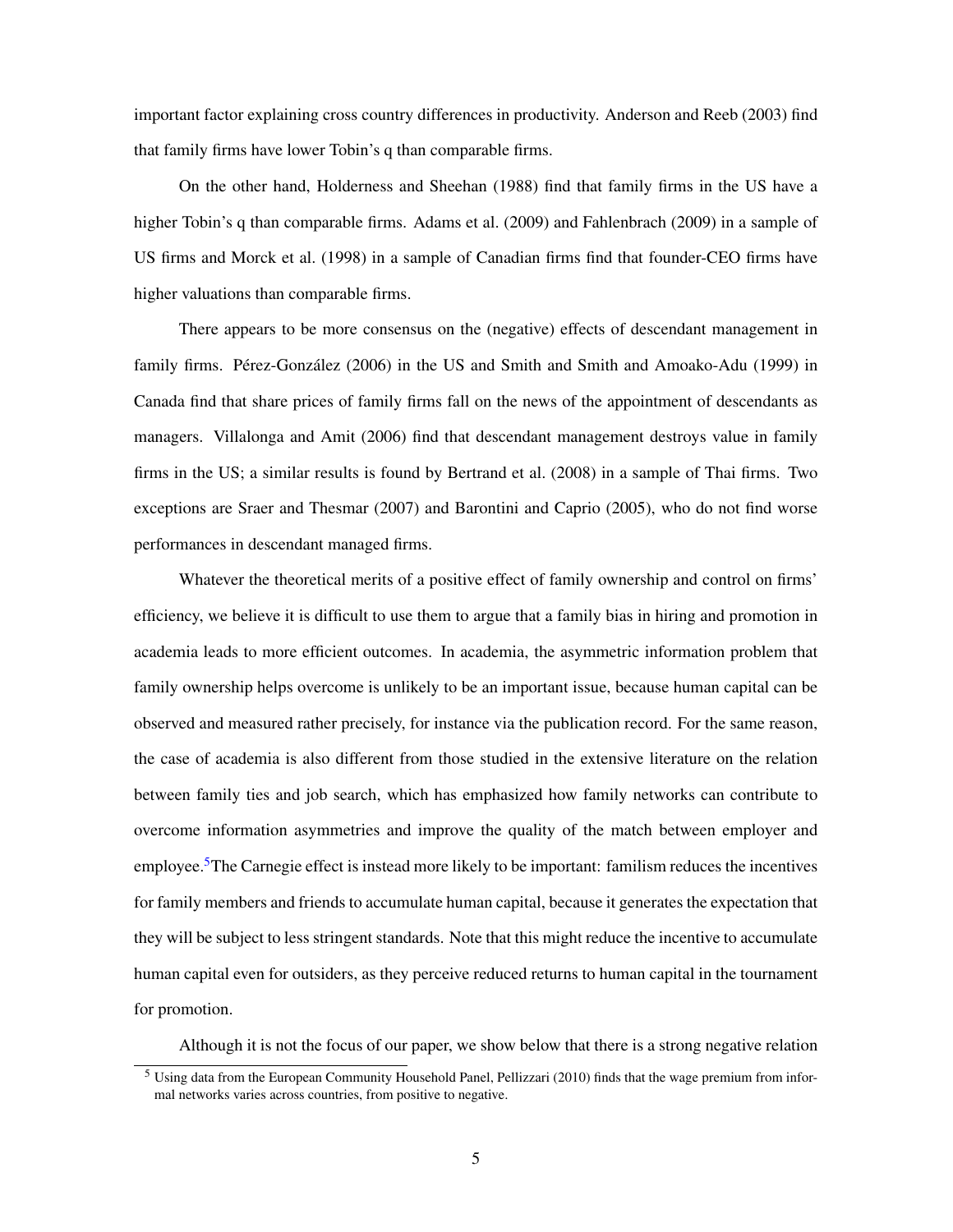between familism and academic performance by departments.

#### 3. ON THE ITALIAN UNIVERSITY SYSTEM

## 3.1. THE STRUCTURE OF THE SYSTEM

In Italy, there are 14 "academic disciplines", as officially designated: Mathematics, Physics, Chemistry, Natural Sciences, Biology, Medicine, Agriculture and Veterinary, Engineering and Architecture, Computer Sciences, Literature, History, Psychology, Law, and Economics. Competitions for recruitment and promotions are run at the level of subdivisions of these disciplines. Departments typically include groups of individuals belonging to a number of sub-disciplines; often, however, the same sub-discipline is represented in more than one department in a given university.

Sub-disciplines would not be useful as units of analyses, as they represent too fine a disaggregation: often a sub-discipline has only a handful of members, even in the largest universities. A department also is unsuitable as a unit of analysis, since the same professor can be a member of more than one department. On the other hand, each professor must belong to one and only one academic discipline (and sub-discipline). Hence, using the set of individuals affiliated with an academic discipline in each university as our unit of analysis ensures that there will be no overlap between units. In addition, it allows us to take into account all those cases in which two namesakes are members of different departments but belong to the same discipline, and therefore the same network.

For brevity, and with a slight abuse of language, from now on we will refer to the members of a given academic discipline in a given university as a "department". We have observations on memberships of departments thus defined in 57 Italian universities from 1988 to 2008. We describe in more details this dataset in section 6.

### 3.2. RECRUITMENT, PROMOTIONS AND THE 1998 REFORM

An important aspect of the system is that academic careers are determined largely by seniority. Given seniority, salaries are uniform nationally within each level of professorship (assistant, associate and full), and salary increases occur automatically every two years. The only non-automatic career determinant is the competition for promotion to the next level of professorship.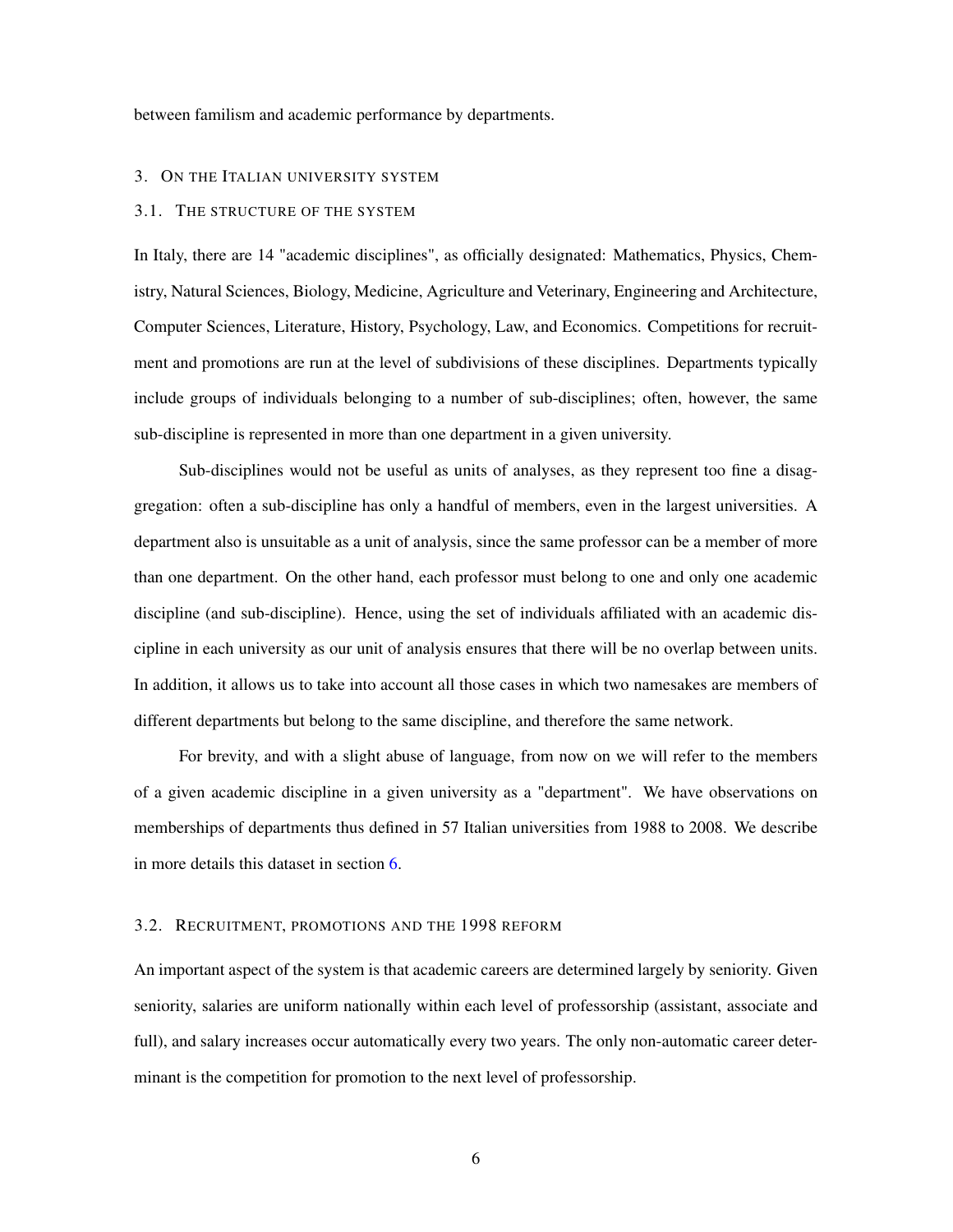Until 1998, promotions were largely centralized. In each academic sub-discipline, a nationwide competition ("*concorso*") was held at irregular intervals, often every three or four years; all assistant professors aspiring to be promoted to associate professors would participate, and similarly for associate professors. In each *concorso*, a commission elected by the whole body of professors of that academic sub-discipline would select the winners, who would be declared "qualified for promotion". Typically the number of winners would be about 20 percent higher than the number of vacancies. Each university with an opening in that academic sub discipline would then be able to draw from this pool of qualified candidates.

With the 1998 reform, these *concorsi* were made entirely local. From then on, each university would run its own *concorso* to fill its vacancies; a *concorso*'s commission would include five members, one appointed by the university and four elected by the whole body of professors in that academic discipline in the whole country. The commission would declare three winners;<sup>6</sup> within two years, any university with a vacancy could appoint one of the winners of any *concorso*. Thus, *de facto* the 1998 reform largely decentralized the promotion and hiring decisions to each university. Importantly, it did not change other aspects of the functioning of a university: in particular, funding remained largely centralized, and based on historic values that were not affected by current actions; academic salaries remained undifferentiated nationally and based only on seniority. Thus, actions by local decision makers would have no impact on the resources available to a university, or on the salaries of the decision makers and the family members that they appointed or promoted. Hence, the reform increased the opportunities for favoritism and familism by local professors without increasing the private costs of this behavior. Note that the first *concorsi* according to the 1998 reform were held in 1999, and the first winners took up their positions in 2000: therefore, in the empirical analysis we date the start of the reformed period in the year 2000.

There is ample anecdotal evidence on the distortions created by each system. The main motivation for the 1998 reform was a reaction to the perceived corruption of the centralized system. For months members of the profession would talk about the horse-trading that accompanied each national *concorso*: a commission's member would vote for another member's *protegé* in exchange for a similar vote for her own candidate. In fact, because the *concorsi* were carried out infrequently, typically

<sup>6</sup> Later each *concorso* would declare two winners, and still later only one.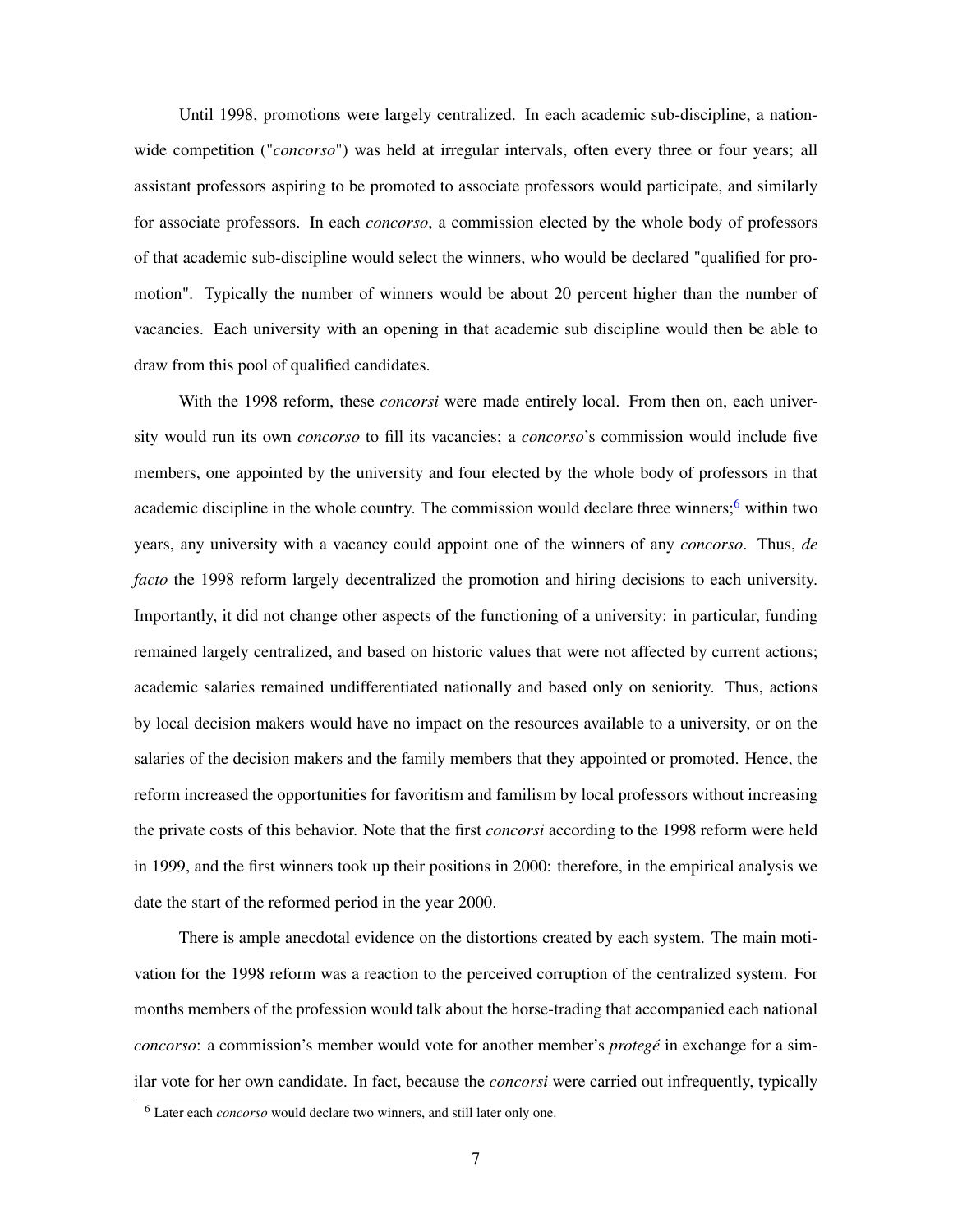the number of winners was much larger than the number of commissioners. In a collusive equilibrium, each commissioner was virtually guaranteed that at least one candidate of her choice would win; indeed, this was often the key incentive to take up the unpaid and onerous position of commissioner. Thus, the system generated two sets of winning candidates: those that were "matched" to a commissioner and to a university, and those who were not. Some argue that, after the matched candidates had won, a consensus would often be found on the remaining candidates based largely on their scientific merits: the cost of declaring them qualified was small, after each commissioner had had his own *protegé* enter the winners' list.

But there is ample anecdotal evidence that the local *concorsi* too were prone to manipulation; the horse-trading was intertemporal rather than intratemporal. Clearly, there was no incentive to hold a *concorso* unless a university had a reasonable expectation that its preferred candidate (almost invariably an insider, i.e., a candidate who was already a professor in the same university that carried out the *concorso*) would be one of the winners; equally invariably, upon opening a vacancy a university would let the profession know through informal channels who was its preferred candidate; and the commission's composition was geared to ensure that this would happen. In fact, an important implication of the new system was that now the numbers of commissioners exceeded the number of winners. Hence, it was more likely that only matched candidates would win: there was little room for the unmatched candidates that sometimes managed to win in the national *concorsi*.

Table 1, from Perotti (2002), displays a few statistics on 40 reformed *concorsi* to full professor in Economics, up to 2002. These *concorsi* selected 117 winners, 91 of whom were appointed somewhere as of 2002. Two thirds of the appointments made by the university that had called a *concorso* concerned insiders. 57 percent of insiders were declared winners, against only 27 percent of outsiders. For a participating insider there was a 44 percent probability of being appointed by the university that had called the *concorso*, against a probability of only 5 percent for participating outsiders. 95 percent of the winners were eventually appointed either by the university that had called the *concorso* or by their own university. In the latter case, almost invariably one or more commissioners were from the university of the winner.

Thus, it appears that these *concorsi* were indeed largely internal affairs of a small network of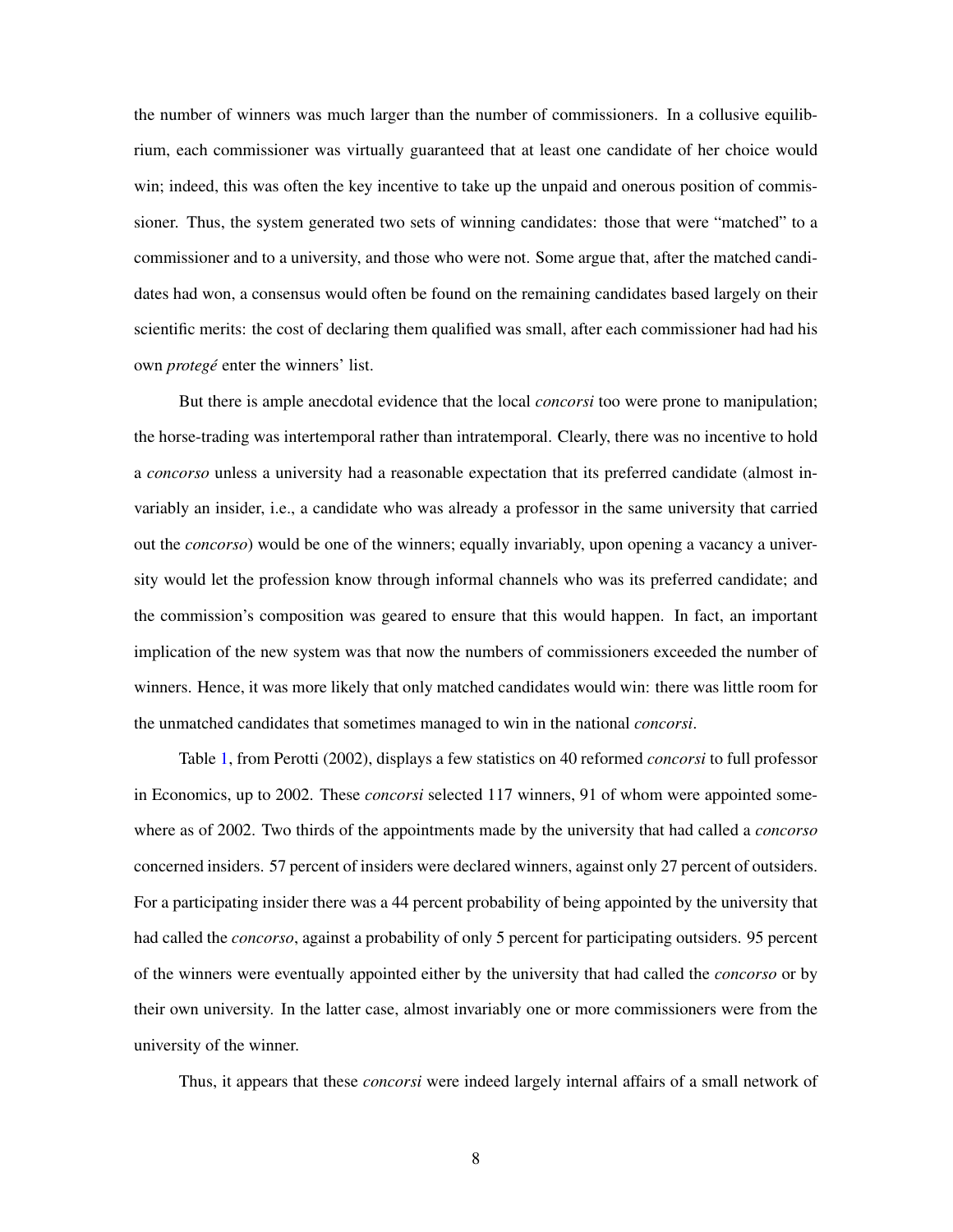universities. Of course, the fact that it might be more difficult for unmatched candidates to win in the reformed *concorsi* does not mean necessarily that less qualified candidates on average would win. It might be that with the reform universities had stronger incentives to sponsor better internal candidates to participate in *concorsi*.

Thus, as always in a second best environment, decentralizing decision making can improve or worsen the efficiency of the outcome. Decentralization of decision making can lead to more efficient outcomes for a number of reasons. It allows to better internalize the objectives of the university, for instance what are the specific teaching or research gaps it needs to fill; it allows to better overcome informational asymmetries, for instance about the quality of the candidates and the match with the teaching and research needs of a university; and it might provide better incentives to decision makers by making their contribution to the outcome more transparent, and by making them more accountable and more easily subject to local public scrutiny.

However, in a second best world where the careers and salaries of decision makers do not depend on the outcomes of the hiring and promotion processes, decentralized decision making could also lead to more inefficient outcomes: a centralized system provides a minimum of social or administrative control, that might be lacking in a decentralized system. This is particularly so if the university is located in an environment with low civic values, where public scrutiny is deficient or lacking and public officials might be more prone to capture by private interests.

The outcome we focus on is the extent of favoritism and familism, defined as the practices of favoring members of a closely knit network based on family, political or professional ties, independently of their actual qualifications. We focus in particular on one specific manifestation, familism, because it is more easily, though imperfectly, measurable.

Therefore, we test the hypothesis that decentralization led to more efficient outcomes less familistic practices in universities located in areas with a high degree of social participation and control - which we proxy with measures of civic capital -, and vice versa in universities located in provinces subject to low social control. But first, in the next section we provide anecdotal evidence on the phenomenon of familism in Italian universities.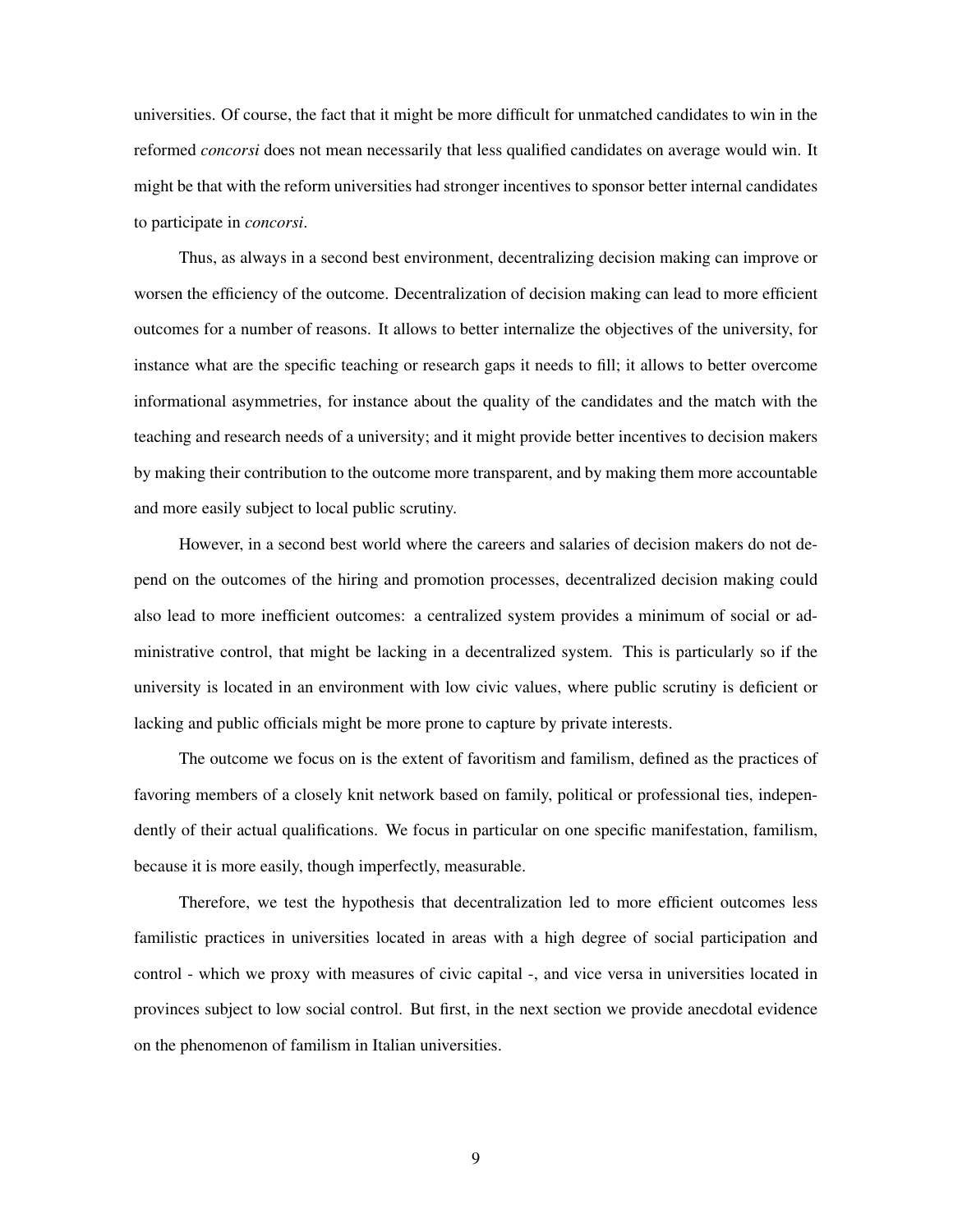#### 4. FAMILY CONNECTIONS IN THE ITALIAN UNIVERSITY SYSTEM

Family connections are extensive in the Italian university system. Table 2 lists the documented cases, during the years 2000-2010, of recruitment or promotion of a close relative7 of a *rettore* (the head of a university, roughly equivalent to a US university's provost) or of a *preside* (the head of a *facoltà*, comparable to a department chair, but in charge specifically of recruiting and promotions). In the latter case we only record the event if the relative was hired or promoted in the same *facoltà*, department or academic discipline as the *preside*. 8 The table also lists the rank of the university in terms of number of students in the year 2005/06, the year of the mandate of the *rettore* or *preside*, the relation of the individual hired or promoted, and whether the latter belongs to the same department, faculty or academic discipline as the *rettore* or *preside*. 9

Documented cases occurred in 18 of the 57 universities in our sample<sup>10</sup>, including in the top three universities by size and in 6 of the 10 largest ones. The universities involved are located in most of the largest cities in the country, including Rome, Milan, Florence, Bologna, Naples, Palermo and Bari, and cover almost equally the North, the Center, and the South. In the largest Italian and European university, La Sapienza in Rome, the son of the current *rettore* was hired as assistant professor in the faculty of Medicine when his father was *preside* of the same faculty, promoted to associate professor, and then to full professor when his father had become the *rettore* of the whole university. <sup>11</sup> The son and two daughters of his two predecessors as *rettore* were hired during the mandates of their fathers.

During the mandate of the current *rettore* of the second largest university of Rome, Roma Tre, his nephew was hired. The son of the current *rettore* of the third university of Rome, Tor Vergata, was hired as assistant professor and promoted all the way to full professor while his father was *preside*, and his daughter-in-law was promoted while he was *rettore*. The son of his predecessor as *rettore* was

<sup>7</sup> We define a close relative as a son or daughter, spouse, nephew or niece, son or daughter in law.

<sup>&</sup>lt;sup>8</sup> A *facoltà*, which deals with recruiting and promotions, groups professors according to their teaching, while departments aggregate professors with homogeneous research interests. A professor is a member of only one faculty, while she can be a member of more than one department.

<sup>9</sup> As mentioned, we omit the many cases of immediate relatives of a *preside* of a *facoltà* that were hired in a different *facoltà*, department and academic discipline than that of the *preside*.

<sup>10</sup> see Table 4 for a list of universities.

 $11$  The daughter was promoted to associate professor and then to full professor in the second faculty of Medicine, while her father was *preside* of the first faculty. She does not appear in the table because we only include relatives who are hired or promoted in the same faculty or department or academic discipline as that of the *preside*. His wife is also full professor in the same faculty of Medicine.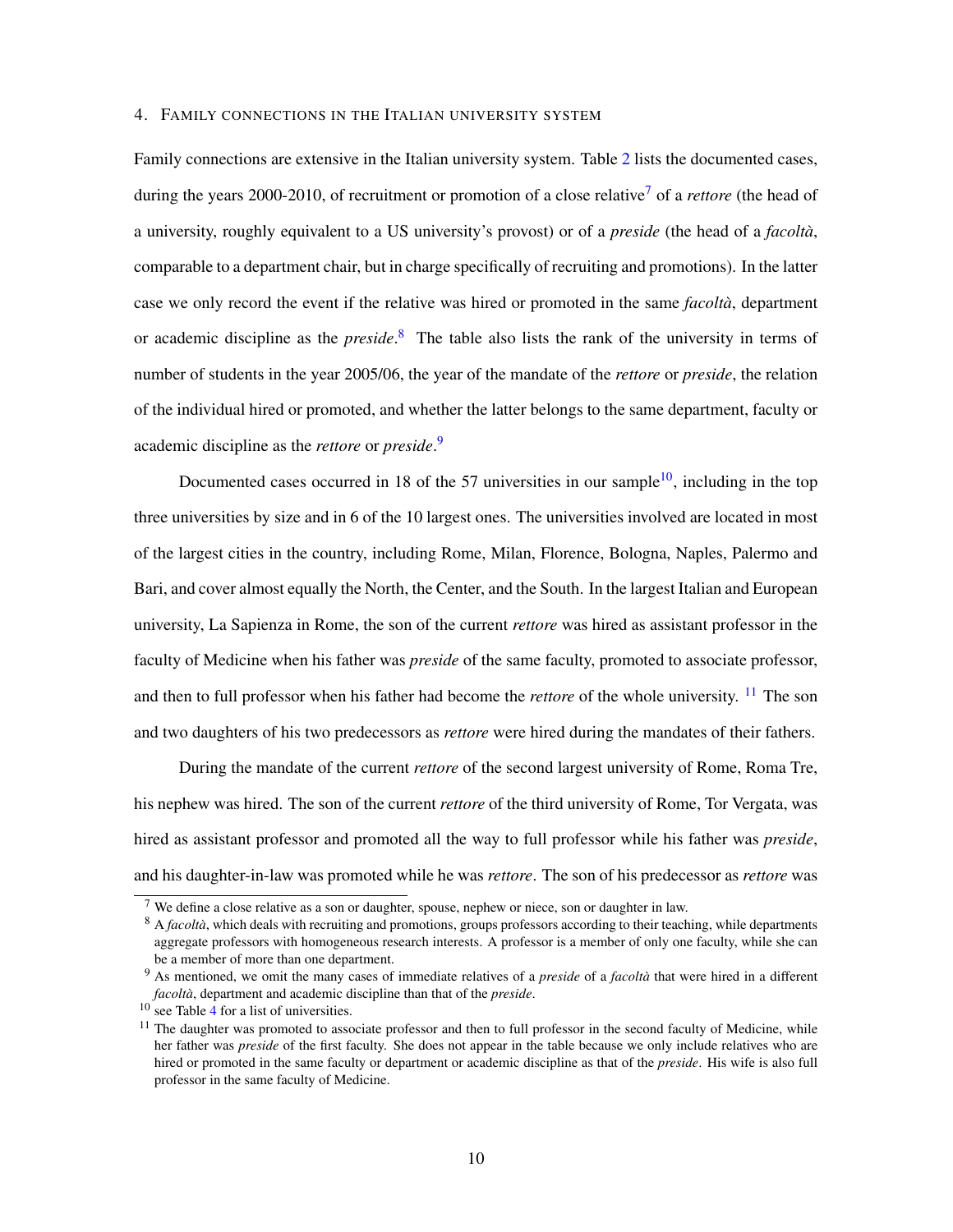hired and then promoted during the latter's mandate; one nephew was also hired as assistant professor and then promoted all the way to full professor; another nephew was hired as full professor.

During the mandate of the former *rettore* of the university of Bari, the ninth largest university in Italy, two of his sons, one daughter, the wife, and a son-in-law were hired or promoted, all in his department, the department of Economics. During the mandate of the former *rettore* of the largest university in Naples his daughter was hired; in a different university in Naples, during the mandate of the *preside* of the faculty of Medicine his daughter was hired, and after the *preside* became *rettore* of the whole university his son and his son-in-law were also hired, again in the faculty of Medicine. The daughter, son-in-law and nephew of the *rettore* of a third university in Naples were hired and then variously promoted during his mandate. In total, there are 37 instances of sons or daughters hired or promoted during the mandates of either a *preside* or a *rettore*, 8 of sons- or daughters- in-law, 7 of nephews, and 3 of spouses.

These numbers are a large underestimate of the phenomenon for several reasons. First, many relations go unnoticed, especially in smaller universities that are subject to less media coverage than the large ones. Second, many hirings have occurred before the year 2000, and their documentation is not available. Third, we only focused on hirings during the mandate; but clearly these individuals were powerful even before becoming *rettore*, and could have influenced the hiring of a relative; and they continue to be powerful after the end of their mandate. In fact, from our list we have omitted many cases of spouses and other relatives that were hired before the current *rettore* or *preside* were elected, or after the end of their mandate.

Fourth, many professors who never become *preside* or *rettore* are powerful enough to influence the hiring of family members. Figure 1 displays the documented family relations between members of the department of Economics at the University of Bari. The first letter, in small character, indicates the first name; the second, capital letter indicates the last name. A vertical line indicates a son or daughter, a horizontal line a brother or sister, and a triple horizontal line a spouse. The web of relations would be even more intricate if we included the membership in the commissions that evaluated the individuals for promotion.

This is clearly an extreme case, but by no means isolated. In the university of Palermo, an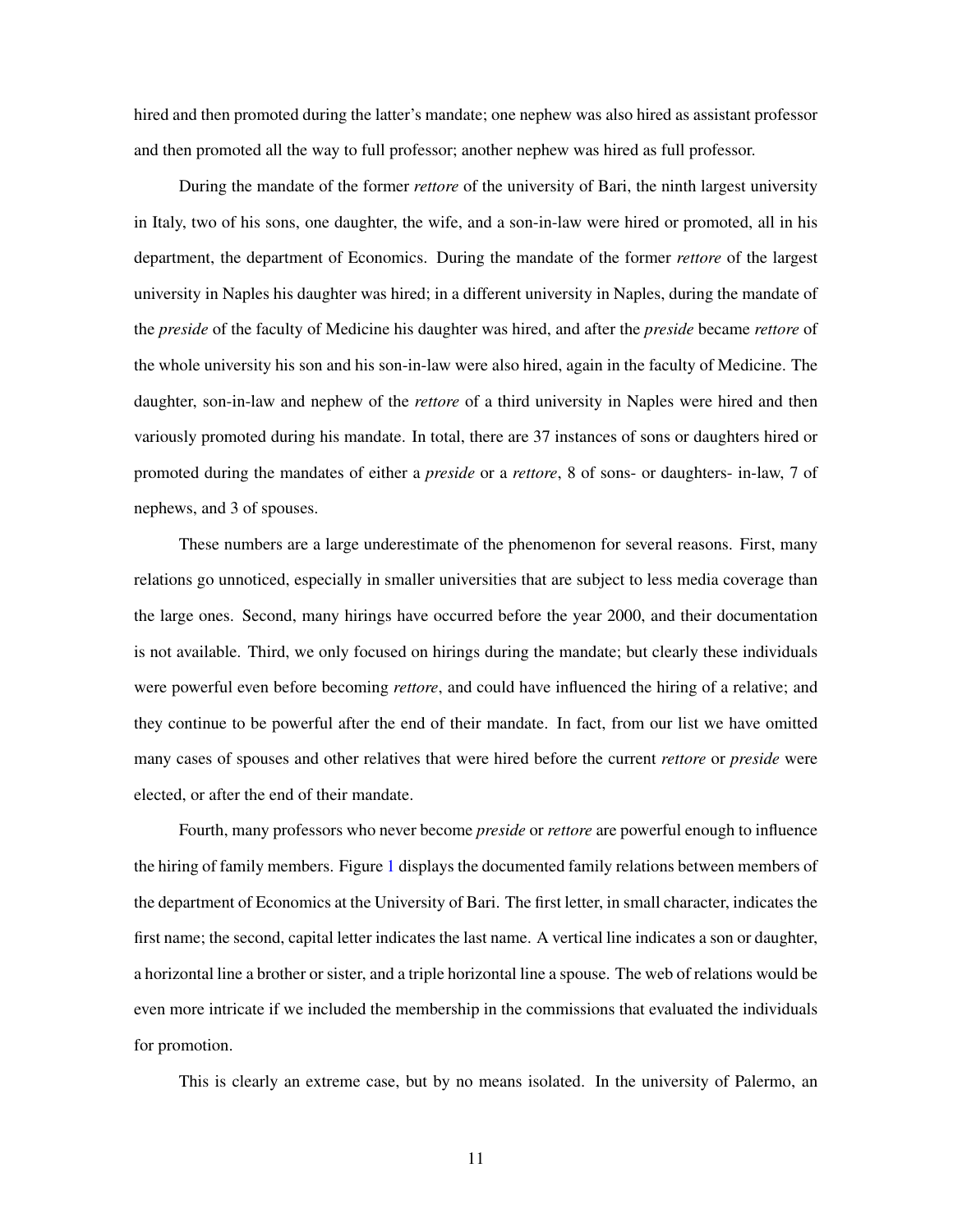article by the Italian newspaper *La Repubblica* in October 2008 calculated that in the faculty of Medicine there were 58 professors with at least one close relative in the same faculty, out of 384 professors; the numbers are 21 out of 174 professors in the faculty of Law, 23 out of 126 in the faculty of Agronomy, and 18 out of 180 in the faculty of Engineering. Another article in the Italian newspaper *Il Fatto Quotidiano* in December 2010 calculated that in the University of Messina, 23 members out of 63 in the faculty of Veterinary Sciences were closely related, about 100 out of 531 in the School of Medicine, and 27 out of 75 in the faculty of Law.

One should also keep in mind that a major avenue for favoritism is hiring in the administration. In fact, several *rettori*, including some that appear in Table 2, and a large number of professors have been documented to have close relatives (including spouses and children) in the administration, and undoubtedly many more escaped the public attention because the process of hiring in the administration of the university is less publicized.

#### 5. TWO INDICES OF FAMILISM

Thus, favoritism and familism appear to be important phenomena in the Italian university system. But how to quantify them? We infer their incidence from the distribution of last names in a department; to this end, we construct two indices that capture the degree of "homonymy" in a given department.<sup>12</sup> Clearly, an index of homonymy is bound to be an imperfect measure of the phenomena. On one hand, it is an overestimate, because not all cases of homonymy imply favoritism or familism. On the other hand, it is an underestimate, because it leaves out all individuals linked by a family connection that however do not share a common last name; it does not capture cases of favoritism and cronyism towards individuals who are not linked by a family connection; and it does not capture cases of familism and favoritism towards individuals outside the department.

The first index we construct is simply the share of department members who have at least a namesake in the department. We denote this index by *SDEP*, for "department share" of repeated last names. Let *N* be the total size of department *d* at time *t*,  $N_a$  the numerosity of individuals with last

 $12$  Allesina (2011) presents alternative measures of homonymy in the Italian university system and shows that they are highly correlated to the measure presented in a previous version of this paper (Durante et al., 2009), which, in turn, is very similar to the indices used here.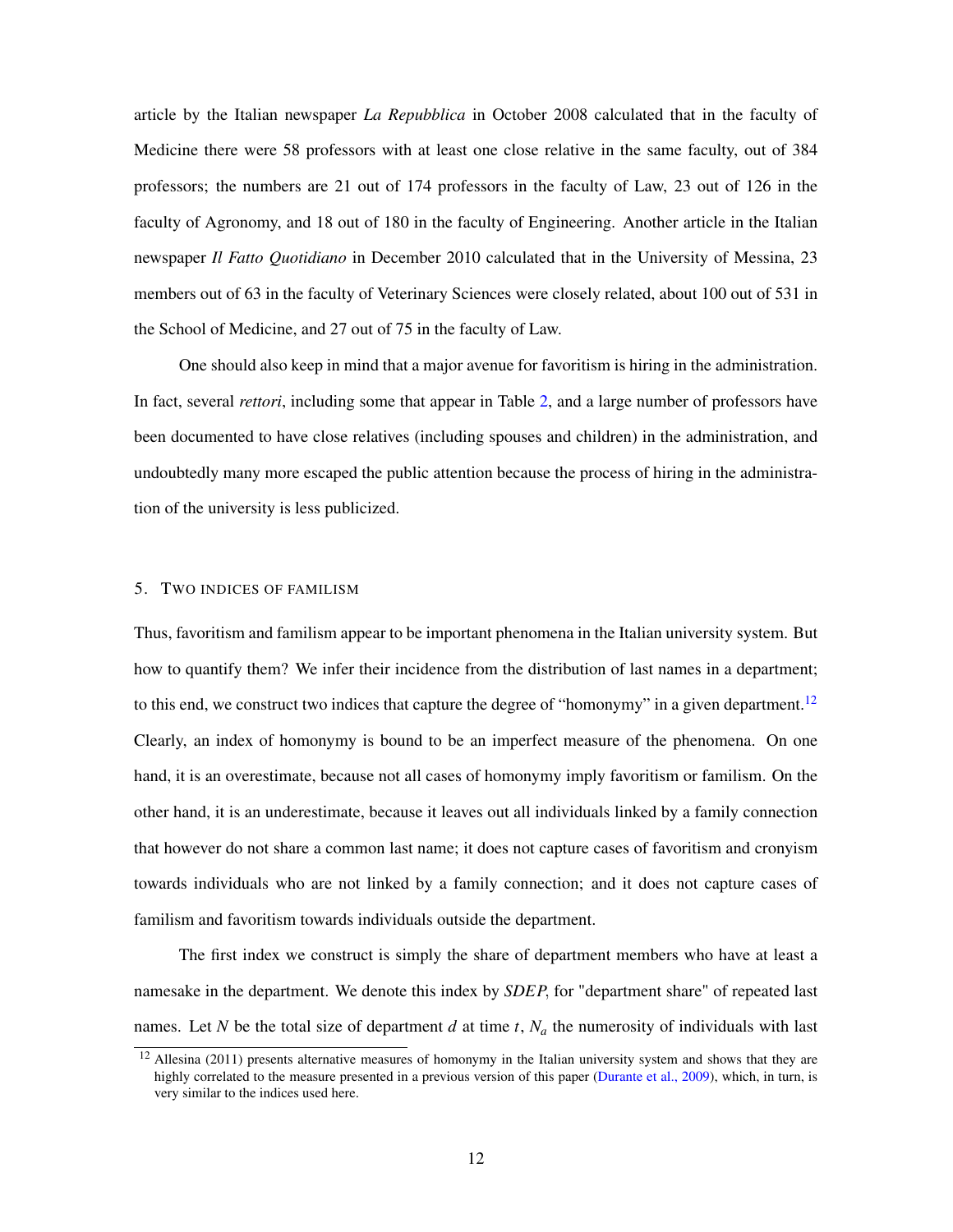name *a*, and *R* the set of repeated last names in the department (in order not to clutter the exposition, and until further notice, we omit the subscripts "*d*" and "*t*" that denote department and time). Then the index is

$$
SDEP = 100 * \sum_{a \in R} \frac{N_a}{N}
$$
 (1)

The index ranges from 0, if there are no repeated last names in the department, to 100, if all individuals have at least one namesake. Of course, a high value of the index might simply reflect a high concentration of last names in the relevant pool of individuals for that department, say the population in the region where the university is located. We therefore compare our index to the same index calculated for the regional population as a whole. For each department of size *N* located in region *r*, we ask the question: what is the median share of repeated last names in the population of region *r*, from a repeated sample of individuals of size *N*?

To do so, for each sample of size *N* in region *r* we draw 5000 times from the distribution of last names in the region (as we explain below in section  $6$ , the distribution of last names we use is time invariant because we have data on only one year). For each draw *j* we compute a simulated index using the formula (1). Our "population share"  $SPOP(N, r)$ , to be associated with a department of size *N* located in region *r*, is the median value of these draws.

We then subtract<sup>13</sup> this population index from the department index *SDEP*; hence, for a given department *d* of size *N* in region *r* at time *t* the variable we use is

$$
S_{d,t} = SDEP_{d,t} - SPOP(N,r)
$$
\n<sup>(2)</sup>

One advantage of this index is its simplicity; a possible disadvantage is that it ignores the degree of concentration of last names in the department. Suppose two departments  $D_1$  and  $D_2$  located in the same region have the following distributions of last names:

# $D_1$   $D_2$ *aabbcc aaaaaa*

The two departments have the same value of *SDEP*; however, we surmise that  $D_2$  represents a "worse"

<sup>13</sup> Alternatively, we could divide *SDEP* by *SPOP*; the disadvantage is that we would create large outliers for values of *SPOP* close to 0.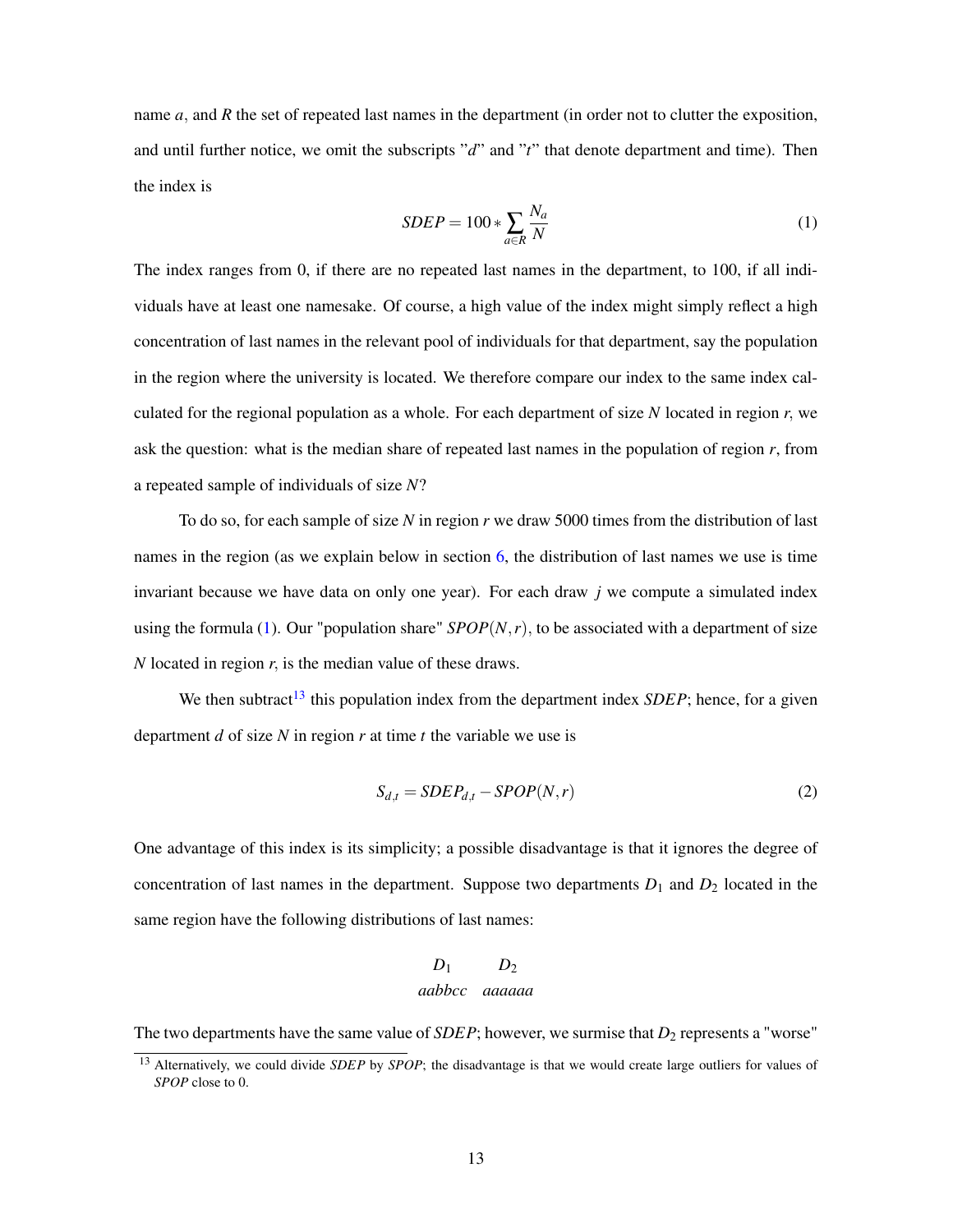case of colonization: given the share of professors who have at least one colleague with the same last name, the *concentration* of last names should also be important.

Therefore, we also consider a second index of homonymy, which we define simply as the probability that any two individuals drawn at random (without replacement) among the members of the department share the same last name. We denote this index as *CDEP*, from "department concentration" of last names. Let  $p_a$  be the probability that any two individuals drawn randomly without replacement from department *d* at time *t* have the same last name *a* (here again we omit the subscripts "*d*" and "*t*" until further notice):

$$
p_a = \frac{N_a (N_a - 1)}{N(N - 1)}\tag{3}
$$

Then our concentration index is:

$$
CDEP = 100 * \sum_{a \in R} p_a \tag{4}
$$

This index takes the value 0 if all last names appear only once, and the value 100 if all individuals have the same last name.<sup>14</sup>

To illustrate the properties of this index, let *L* be the number of last names appearing at least twice in the department (i.e., the numerosity of the set *R*), and let  $I \equiv L/N$  be the incidence of repeated last names in the department. Consider the symmetric case in which in a given department all repeated last names appear with the same numerosity  $N_a$ . The concentration index becomes

$$
CDEF = 100 * \sum_{a \in R} \frac{N_a (N_a - 1)}{N(N - 1)}
$$
(5)

$$
= 100 * L \frac{N_a N_a - 1}{N N - 1} \tag{6}
$$

$$
= 100 * \frac{SDEP(SDEP/I - 1)}{N - 1} \tag{7}
$$

In the example above, the two departments had the same value of *SDEP* but *D*<sup>2</sup> had a lower value of *I*, hence a higher value of *CDEP*.

In the following example, instead, the two departments have the same value of  $I$  but  $D_3$  has a

<sup>&</sup>lt;sup>14</sup> This index is very similar, but not identical, to the Herfindal index typically used for instance in the literature on ethnolinguistic fractionalization. In that index the probability  $p_a$  is defined with replacement, i.e.  $p_a = (N_a/N)^2$ . If a last name appears only once, its associated probability is still  $1/N^2$ ; if instead it is calculated without replacement, as in our index, the probability is 0. Our index has a more natural interpretation in terms of probability of meeting randomly an individual with the same last name.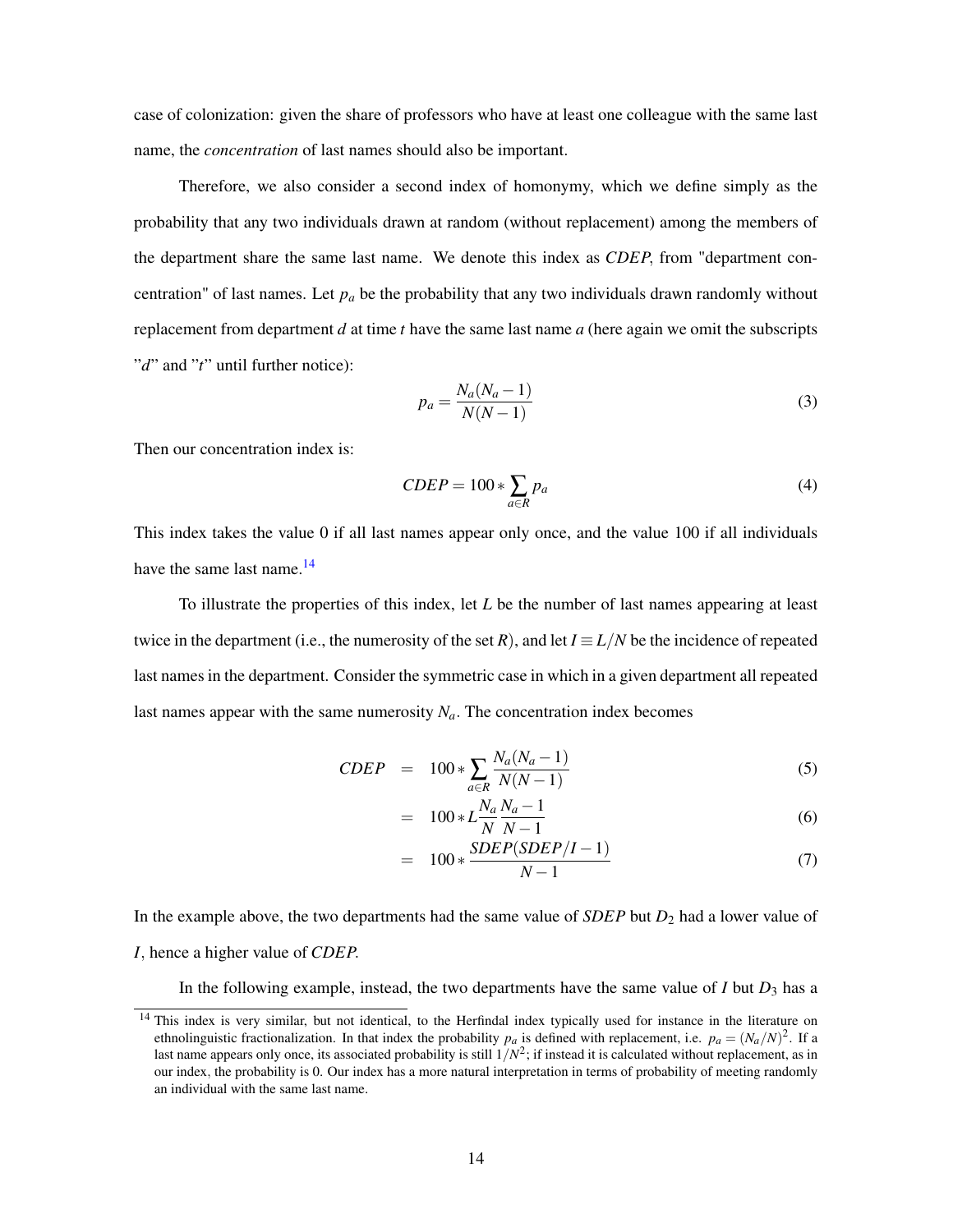higher value of *SDEP*:

$$
D_3 \qquad D_4
$$
  
*aaabbb aabbcd*

#### Clearly, *CDEP* is higher in *D*3.

Finally, for this index too we compute the median of 5000 draws from a sample of size *N* in region *r*, and define the concentration index of department *d* at time *t* in region *r* as:

$$
C_{d,t} = CDEP_{d,t} - CPOP(N,r)
$$
\n(8)

The index  $C_{d,t}$  is the second index we use.

#### 6. THE DATA

The data on last names in the Italian population are obtained from the Italian Internal Revenue Service. The dataset includes the names of all individuals who filed a tax return in  $2005^{15}$ , approximately about 40 millions individuals, out of a total Italian population of about 60 million individuals. Table 3 provides a summary of these data for the provinces of the capitals of the twenty Italian regions. For each province we report the number of last names recorded and the mean and the maximum number of occurrences.

This dataset has a very good coverage. First, although individuals who have only dependent employment income do not have to file a tax return, their employers is required to file for them. Second, in Italy married couples cannot file jointly: hence, all female individuals with some type of income or taxable property appear in the database. Third, only total tax evaders - individuals who do not report *any* income or taxable property - would be missed in the database; although tax evasion is not unknown in Italy, total tax evasion is a more limited phenomenon. In addition, we have no elements to believe that total tax evaders have a different distribution of last names than the rest of the sample. Finally, although our source misses those individuals who do not pay taxes because they do not have sufficient incomes, again there is no basis to believe that these individuals have a different

<sup>&</sup>lt;sup>15</sup> Only data for 2005 were ever made public.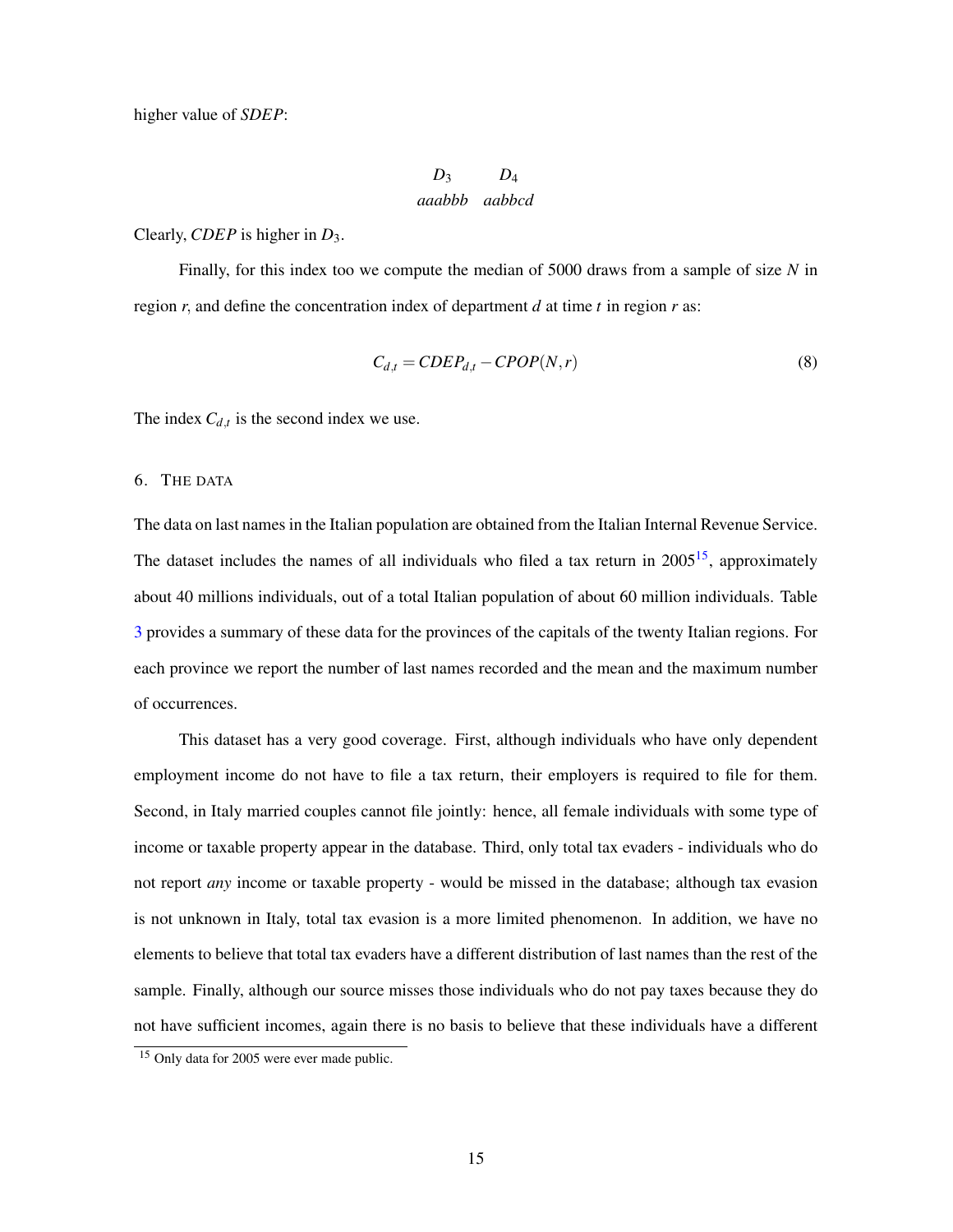distribution of last names. 16

We measure civic capital by readership of non-sport daily newspapers per 100 inhabitants by province, in the years 2001-2002. The source of the dataset is Cartocci (2007). As we have argued above, this is conceptually the most appropriate measure for our purposes, because it captures the willingness and ability to acquire information in order to improve the quality of collective decision making and to subject public officials to public scrutiny. Figure 2 shows the distribution of this variable in the Italian provinces that host one or more university departments. The light grey provinces denote readership above the median, while the black ones have readership below the median (white provinces do not have a university). This measure is obviously correlated with a North-South variable, but only imperfectly so; in fact, we show below that our results are weaker if we use instead a North-South dummy variable. We will also use another widely used measure of social capital in Italy, blood donation per capita, as in Guiso et al. (2004); again, our results are weaker in this case.

Our data on department membership come from the Italian Ministry of Education, Universities and Research. For each year, the dataset contains the names, academic position (assistant, associate, or full professor) and department of affiliation of all professors in Italian universities (public and private). The unbalanced panel data consists of roughly a million observations: for instance, in the year 2000 - the first year of implementation of the reform - there were 51191 individuals in the dataset and 23045 different last names. Of course, most of the observations refer to individuals appearing for several years.

We dropped two departments that take disproportionately high values of the concentration index *CDEP* in some years and have a large influence on our results: the department of Agricultural and Veterinary Sciences of the University of Trieste (high readership sample) and the department of Earth Sciences of the University of Messina (low readership sample). In Trieste the number of professors fluctuated about 3 before 2004; in that year, a namesake of an existing member was hired and, with 4 members, the *CDEP* index rose from 0 to 16.7, almost 200 times the standard deviation of the remaining observations; after that, it remained stable at about 10. In Messina, in 2000 the index

<sup>&</sup>lt;sup>16</sup> An alternative source of data on last names could have been the Italian phone book directory (www.paginebianche.it). However, this source has two serious limitations: it does not account for those individuals who do not have a land line, and, more importantly, it omits all members of the household (particularly women) other than the person under whose name the line is registered. Ideally, the most comprehensive data would be those collected by the National Office of Vital Statistics (*Anagrafe*) which, however, are not available to the public on the scale we need.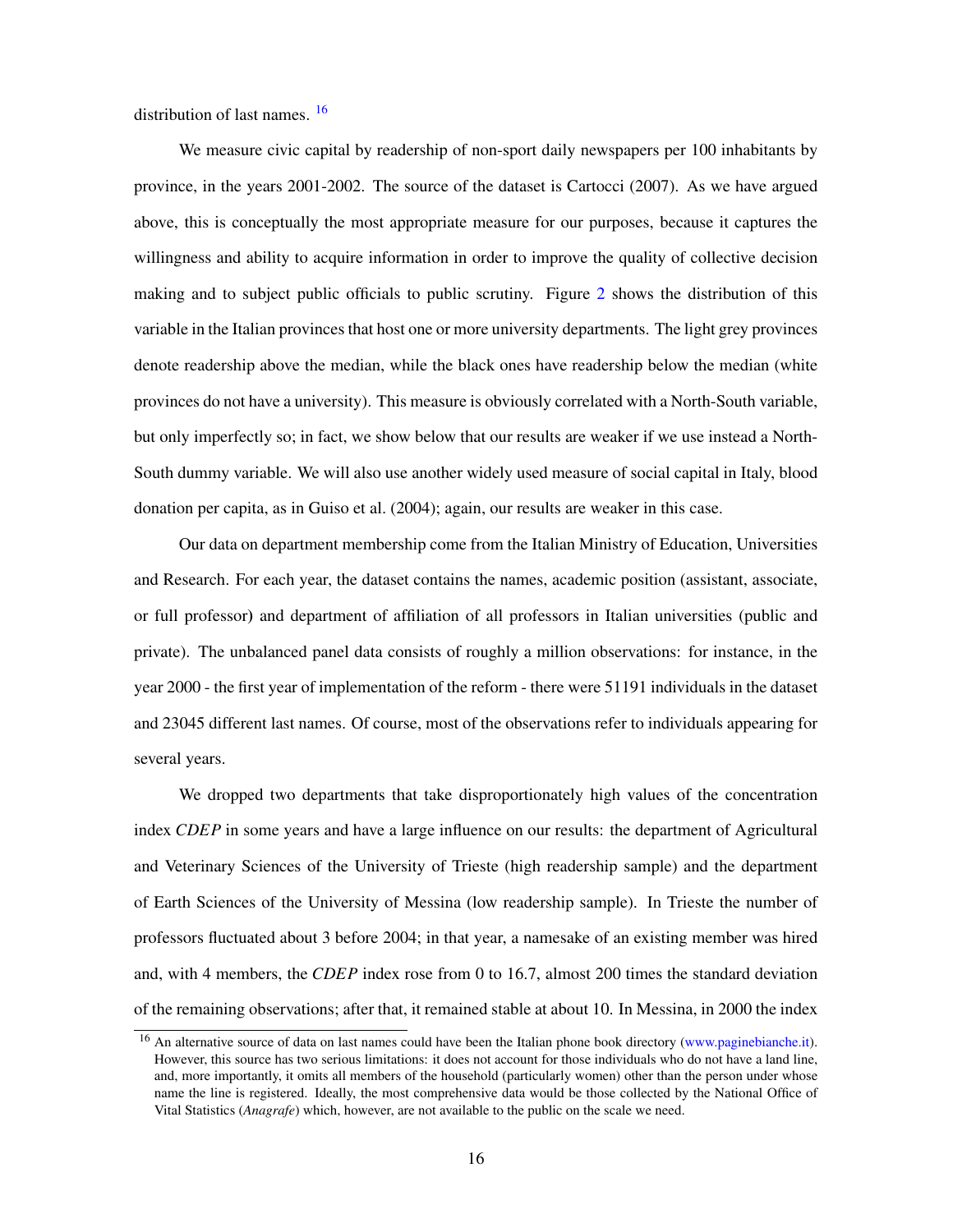rose from 0 to 2.78, as the number of professors fell from 13 to 9 and a namesake of an existing member was hired. Later on the index leveled off, but still at an average of almost 1. In addition, several members appear and then disappear from the department during several years. The next largest observation after this is the department of Economics of Macerata in 1994, with a size of 19 and a *CDEP* index of 1.75. Note that including Messina would raise our estimates of the differential reform effect (the post-reform change in low-vs. high-readership universities) by about 50 percent; but because Trieste is such a huge outlier and the jump occurs exactly in the year 2000 - the first year of the reform - including it would make our estimate of the differential reform effect *negative* and insignificant.<sup>17</sup> We show below that our estimates are not sensitive to other outliers or large groups of observations: in fact, in general our results are stronger if the top two percentiles of the homonymy index are dropped.

We also exclude all departments that do not appear in all the 21 years of the sample. Most of these departments were formed after the reform, hence they would not be useful for the purpose of estimating the effects of the reform. This means that we exclude from our sample all distance -learning universities, that were created recently and for which we cannot uniquely identify the location. In the end, we have 57 universities (of which 5 were private, all others were state-funded) and 564 departments, for a total of 11844 department -years. The list of these universities is in Table 4. 28 universities are in the low readership group, 29 in the high readership group.

Table 5 shows some summary statistics of the *CDEP*, *CPOP*, and *C* indices. The average value of *CDEP* is .045; the median is .01; the 98th percentile is .28. To put these numbers in perspective, note that, in a department with 100 members where all members have exactly one namesake (an enormous degree of familism), the probability of meeting a namesake at random would be about 1 percent and the index *CDEP* would take the value 1 (recall that we multiply probabilities by 100). Obviously *CDEP* is highly concentrated at 0: 49 percent of all department -years have no repeated last names (not shown). For this reason, the mean and median of *C* are slightly negative, as in most of these cases one subtracts a small but positive value of *CPOP* from 0.

Figures 4, 5 and 6 display respectively the evolution of *CDEP*, *CPOP* and *C* in the two groups

<sup>17</sup> For symmetry, we also exclude these two departments also when we use the *S* index, even though in this case the estimates are not sensitive to these outliers.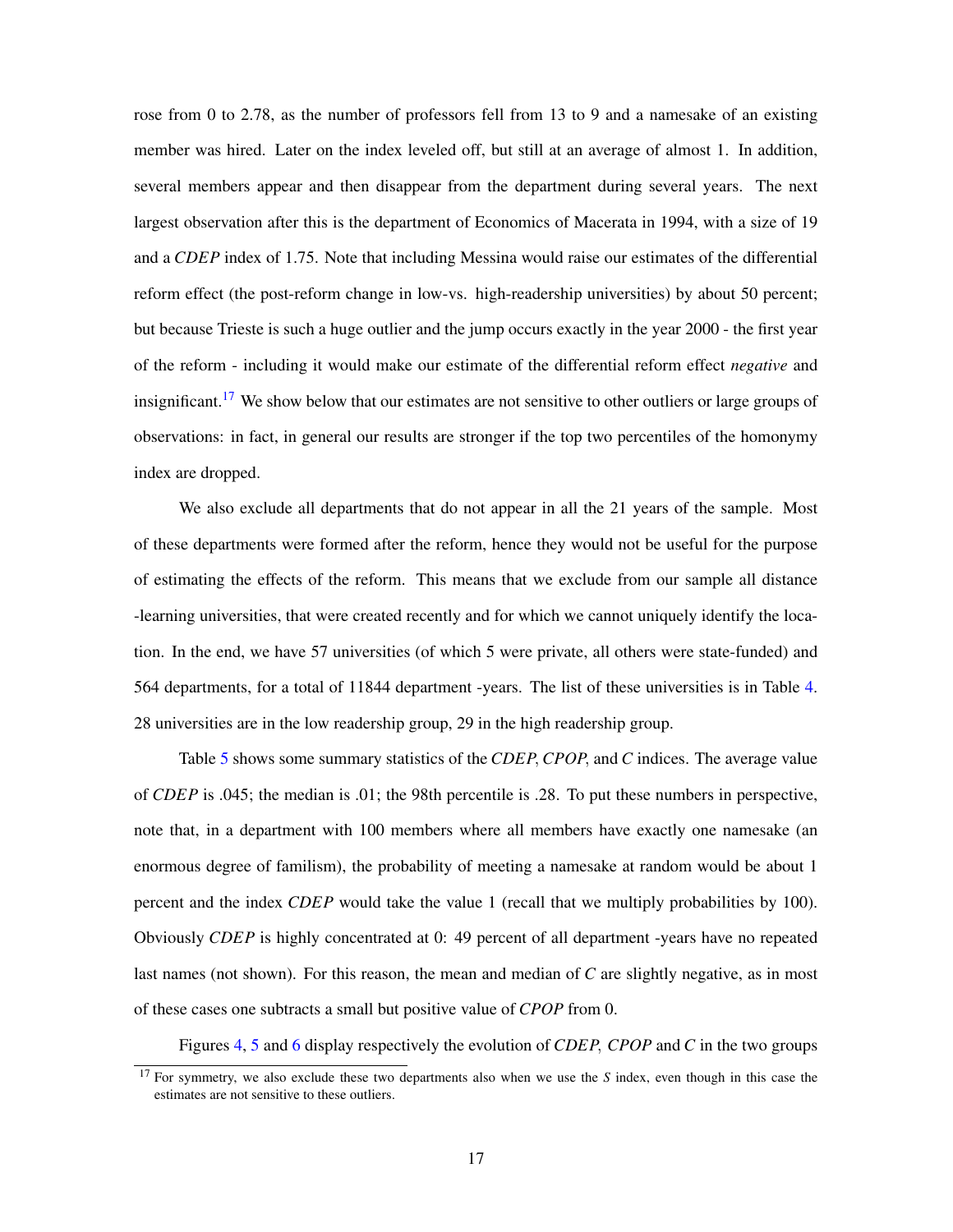of universities. Before the reform (up to year 1999 included), *CDEP* was slightly higher in the low readership universities; there was no noticeable trend in either group in the 7 years or so preceding the reform. After the reform, the index increased by about 20 percent in the low readership group, while it declined by about 10 percent in the high readership group, to come back up later on. For *CPOP*, there is a small difference between the two groups and no noticeable trend (notice the scale). As a consequence, *C* is essentially identical to *CDEP*, although of course centered differently.

Table 6 displays the same summary statistics for *SDEP*, *SPOP* and *S*. On average in all department -years about 3.7 percent of individuals have at least a namesake in the same department; the median is 1.4 percent; the 98th percentile is 18.4 percent. Figures 7, 8 and 9 display the evolution of the three share indices in low- and high-civic capita universities. The pattern is roughly similar to that of the concentration indices.

Our indices do seem to capture family links quite well. Consider for instance the various faculties in the universities of Bari, Palermo and Messina mentioned at the end of the previous section as particularly egregious examples of family links, according to journalistic reports. Their *SDEP* indices range from 29.96 to 11.11; the faculties of Medicine and Law in Messina have the two highest scores of the whole sample in 2008.<sup>18</sup>

#### 7. RESULTS

#### 7.1. THE RELATION BETWEEN FAMILISM AND RESEARCH PERFORMANCE

It is beyond the scope of this paper to try to identify the causal effects of familism in academia. The task is difficult, as usual in this type of investigations, because obviously familism is just one manifestation of the cultural traits of a community. In what follows, we simply document a strong negative cross-sectional relation between our concentration index of homonymy and a measure of research performance.

Data on the quality of research performance by Italian academic institutions are available from the first round of evaluation conducted by the Italian National Committee for the Evaluation of Research (CIVR). Each department or research institute was required to submit a set of research outputs

<sup>&</sup>lt;sup>18</sup> The numbers are not exactly comparable to those mentioned in the two newspaper articles because there the data refer to faculties, while our data are organized by academic discipline.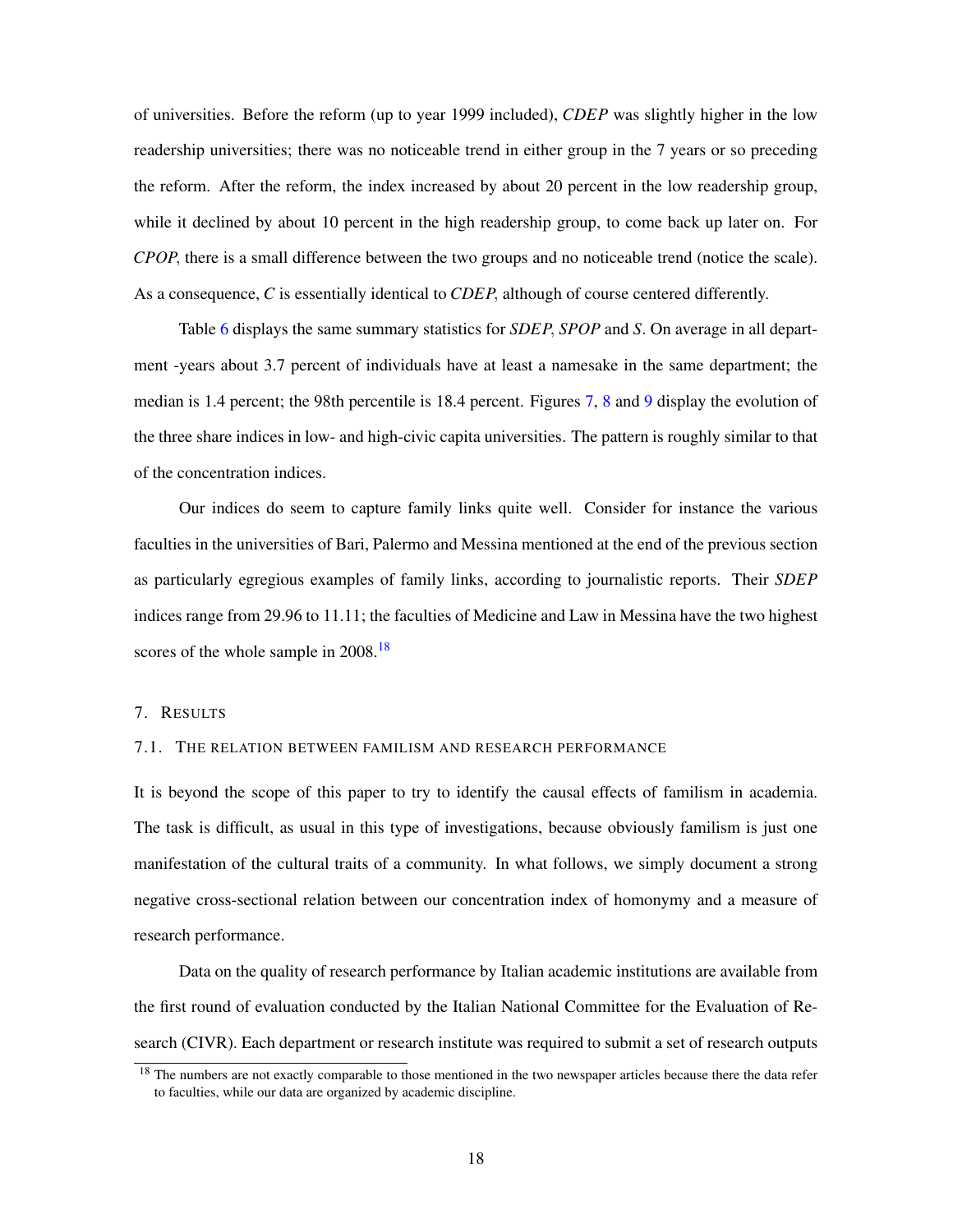produced over the period 2001-2003. Depending on the discipline, eligible categories of outputs included: books, book chapters, conference proceedings, journal articles, patents, projects, compositions, drawings, design products, performances, shows and exhibitions, art manufactures.<sup>19</sup> Once collected, all eligible products were evaluated according to well defined criteria. The CIVR evaluation was the first - and thus far the only - nationwide experience of this kind ever carried out in Italy.

We define the CIVR score for a given department is the weighted sum of the number of research products selected by the latter, with the weights being determined by the quality of each product (1 for products evaluated as "excellent" , 0.8 for "good" , 0.6 for "acceptable", and 0.2 for "limited" ). Table 7 presents the results of regressions of the CIVR score on our homonymy indices.

An observation is an academic discipline (what we previously defined as a "department") in a given university. We show regressions using both the *CDEP* index (controlling for *CPOP*) and for the *SDEP* index (controlling for *SPOP*) each with both an OLS and a robust estimator (results using the *C* and the *S* indices are very similar).<sup>20</sup> Since only one observation per department is available for the dependent variable for the period 2001-2003, for each department we use the average of the homonymy index over the same period. The coefficient of the homonymy indices is always negative and highly significant. The point estimates are sizable and imply remarkably similar effects. For instance, in the robust estimates of columns 2 and 4, an increase in CDEP and SDEP by one standard deviation corresponds to a decrease in the CIVR performance score of 0.32 and 0.35 standard deviation respectively.

### 7.2. THE AVERAGE DIFFERENTIAL EFFECT OF DECENTRALIZATION ON FAMILISM

We start in Column 1 of Table 8 with the simplest DD estimate:

$$
C_{d,t} = \alpha LOW_d * REFORM_t + \gamma N_{d,t} + \lambda_t + \mu_d + \varepsilon_{dt}
$$
\n(9)

where *d* indicates a department, *t* indicates a year, *LOW*<sup>*d*</sup> is a dummy variable for "below median" readership" , *REFORM<sup>t</sup>* is a dummy variable taking value 1 for the year after the reform, i.e. from

<sup>&</sup>lt;sup>19</sup> Other categories of outputs, such as textbooks or software produced mainly for teaching purposes, conference abstracts, and internal technical reports were not eligible for purpose of evaluation.

<sup>&</sup>lt;sup>20</sup> Robust estimators were obtained using the STATA command rreg, which down-weighs observations with large residuals using the Huber weight function.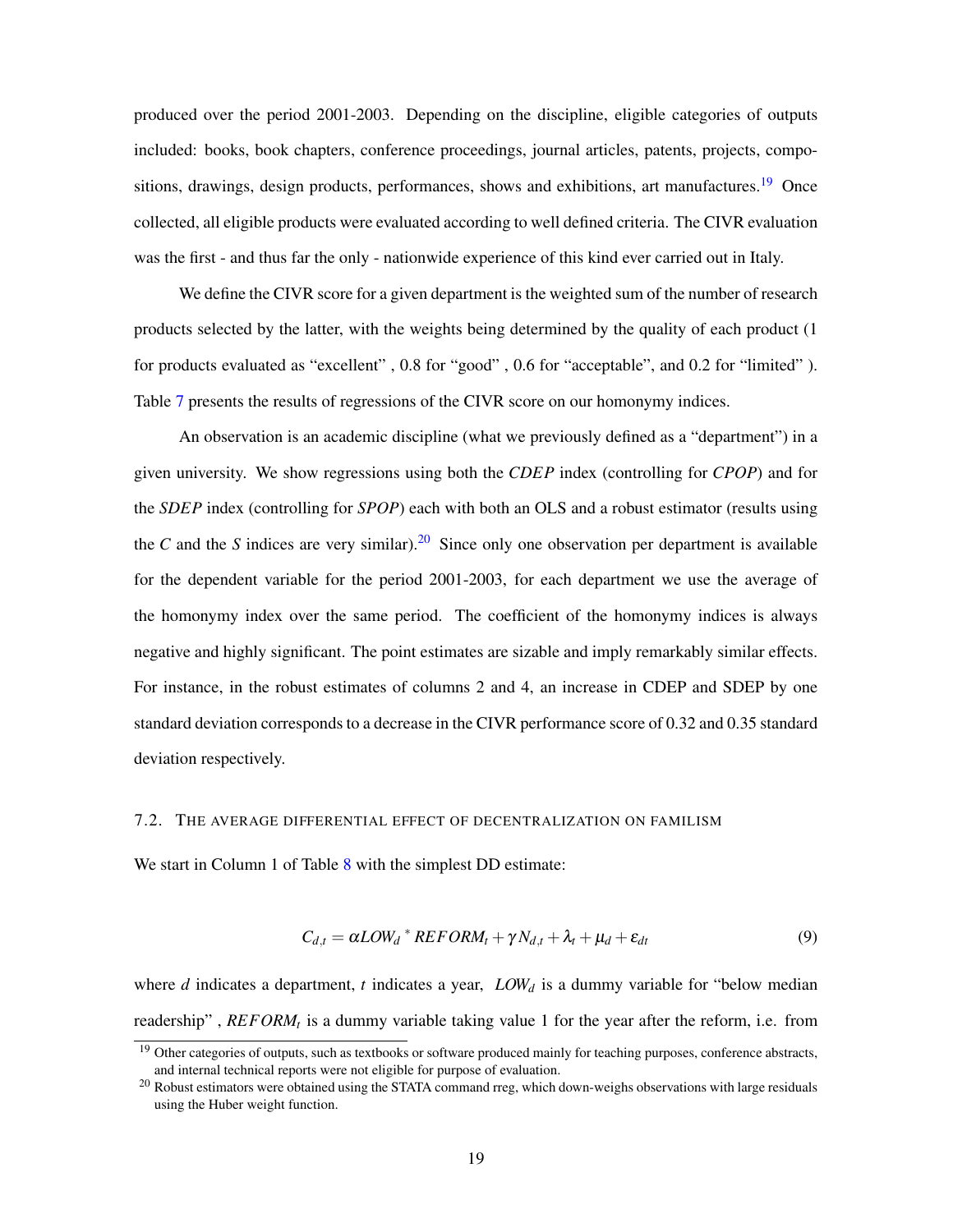2000 on,  $N_{d,t}$  is the number of department members, and  $\lambda_t$  and  $\mu_d$  are respectively year and department fixed effects.

We are interested in the coefficient  $\alpha$ , which can be interpreted as the average differential effect of the reform on departments in low- vs. high-readership areas.<sup>21</sup> The coefficient is 0.008: on average after the reform the concentration of last names increases in low readership departments (relative to high readership departments) by about 18 percent of the average value of *CDEP* in all departments, 90 percent of the median, and 15 percent of the demeaned standard deviation. The table reports, below the point estimates, two p-values: one based on OLS standard errors (in parentheses), and one based on standard errors clustered at the university level (in brackets), to allow for generic correlation over time and for correlation across departments within a university. The estimate of  $\alpha$  is significant at the 1 percent level in the first case and at the 6 percent level in the latter.<sup>22</sup>

That standard errors are much larger with clustering is not surprising. In fact, since both the dependent and the independent variables are very persistent, taking into account serial correlation is likely to increase the standard errors considerably. One frequently proposed solution is to control for department-specific trends. Removing the trend is also often advocated as a method to address the issue of pre-existing trends (see e.g. Angrist and Pischke, 2008, and Besley and Burgess, 2004 for applications of this argument). If the two groups exhibit differential trends before the reform, and if these pre-existing trends continue even after the reform, a positive estimate of  $\alpha$  may well just be capturing the continuation of these trends to the post-reform period.

However, in other situations detrending may lead to the opposite conclusion, and show no differential effect, or even a negative differential effect, even when, in reality, there is a positive differential effect that is not attributable to any pre-existing trend. Figure 10 illustrates this point. The pattern displayed in the figure is similar to that observed in the data we use (although the magnitudes are different for illustrative purposes). The low-readership group (triangles) and the high-readership group (squares) have constant values of the homonymy index before the reform, at 5 and 4 respectively. After the reform, the high readership group remains at a value of 4, while in 2001 the low

<sup>&</sup>lt;sup>21</sup> The estimate of  $\lambda$ , the coefficient of *N*, is negative but very small and statistically insignificant.

<sup>&</sup>lt;sup>22</sup> When we cluster by year, in general our standard errors fall. We cannot cluster by both department and year, because we typically obtain several non-positive variances on the diagonal of the covariance matrix. As argued by Cameron et al. (2006) and by Thompson (2010), this is typically an indication that clustering along one dimension only is called for, which is consistent with our results on clustering by year.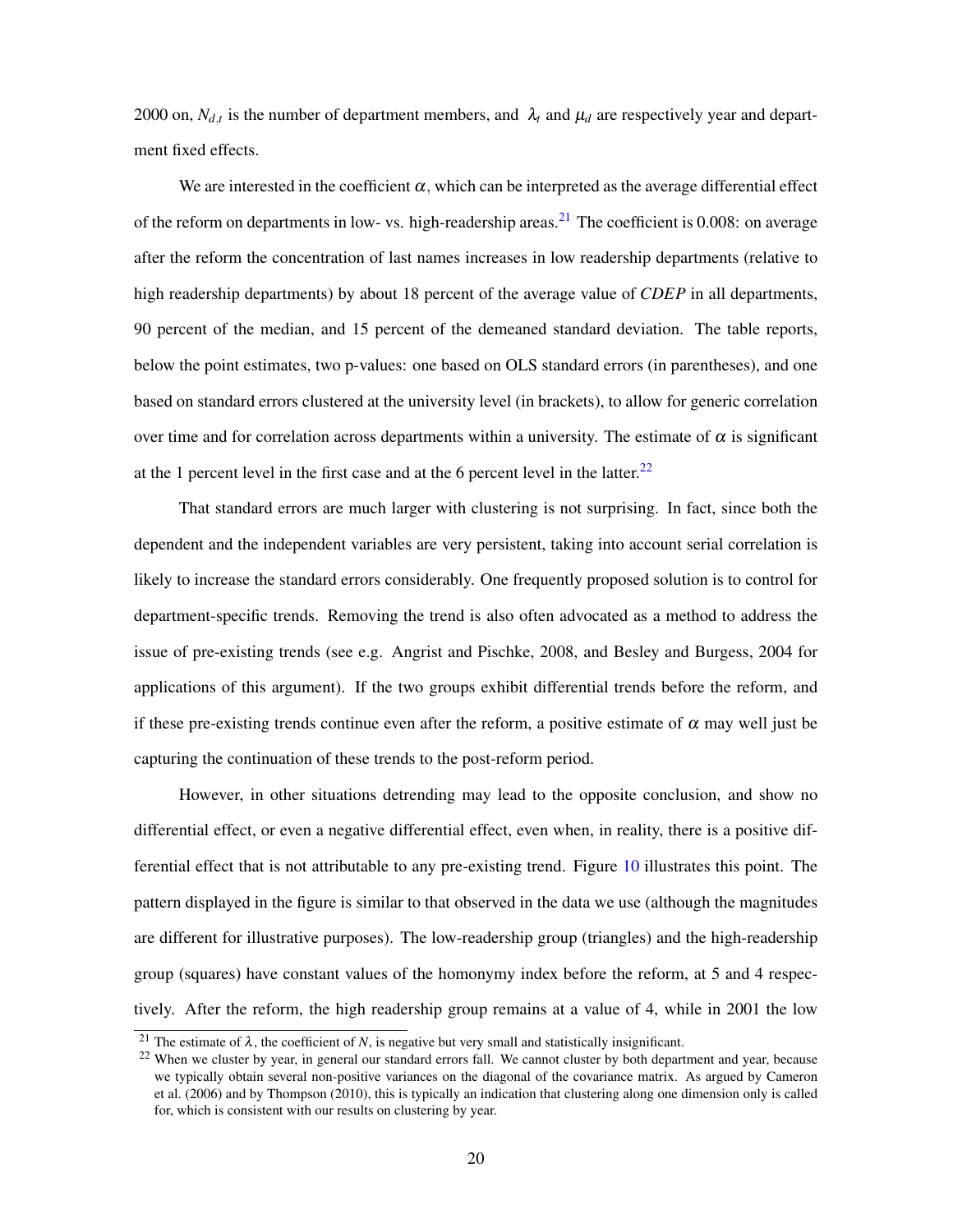readership group starts increasing with annual increments of 2. A standard difference-in-difference estimator would correctly report an estimate of  $\alpha$ , the average differential reform effect, of 3. Removing the group-specific trends has obviously no effect on the high readership group since the residuals (displayed in the lower part of the figure) are the same as the raw data. However, the average detrended residual for the low-readership group after the reform is negative, while it is zero before the reform; hence the estimate of  $\alpha$  in equation (9) becomes negative. This negative estimate is spurious, an unwanted effect of detrending.

To address these problems, we estimate several variants of equation (9). In the first, instead of interacting *REFORM* with *LOW*, we interact each year dummy with *LOW* (1988 is the excluded year), hence we estimate the following regression:

$$
C_{d,t} = \alpha_t \lambda_t LOW_d + \gamma N_{d,t} + \beta TREND_t * C_{d,1988} + \lambda_t + \mu_d + \varepsilon_{d,t}
$$
\n
$$
\tag{10}
$$

 $\beta$ *TREND<sub>t</sub>*  $\ast$  *C*<sub>d,1988</sub> is the interaction of a time trend with the value of the concentration index in 1988  $(C_{d,1988})$  to control for possible reversion to the mean effect (Acemoglu et al., forthcoming). Figure 11 plots the estimated coefficients  $\alpha_t$ , with two standard errors above and below the estimate: it is clear that they exhibit no trend until 1999 and that they increase substantially with the reform. They are significantly different from zero after the reform but not before. Column 2 of Table 8 makes the point more formally. It displays the average differential reform effect, calculated as the difference between the average values of the α*t*'s in the post-reform period (2000-2008) and the 1995-1999 or the 1989-1999 averages; the table also displays raw and clustered p-values of the differences. These differences are large, about 15 percent of the demeaned standard deviation of *CDEP*, and always significant at the 1 percent level with OLS standard errors, and at or below the 10 percent level with clustered standard errors. To check that this is not due to the continuation of a pre-existing trend, we compare the difference between the 1995-1999 and 1989-1994 averages, which is virtually zero, with the difference between the 2000-2003 and 1995-1999 averages, which is about 13 percent of the demeaned standard deviation of *CDEP*, and statistically significant. Thus, the large increase that followed the reform cannot be attributed to the continuation of a pre-existing trend.<sup>23</sup>

 $^{23}$  In principle, there could be a trend starting within the 1995-99 period. However, this is not consistent with the pattern of individual year effects displayed in Figure 11.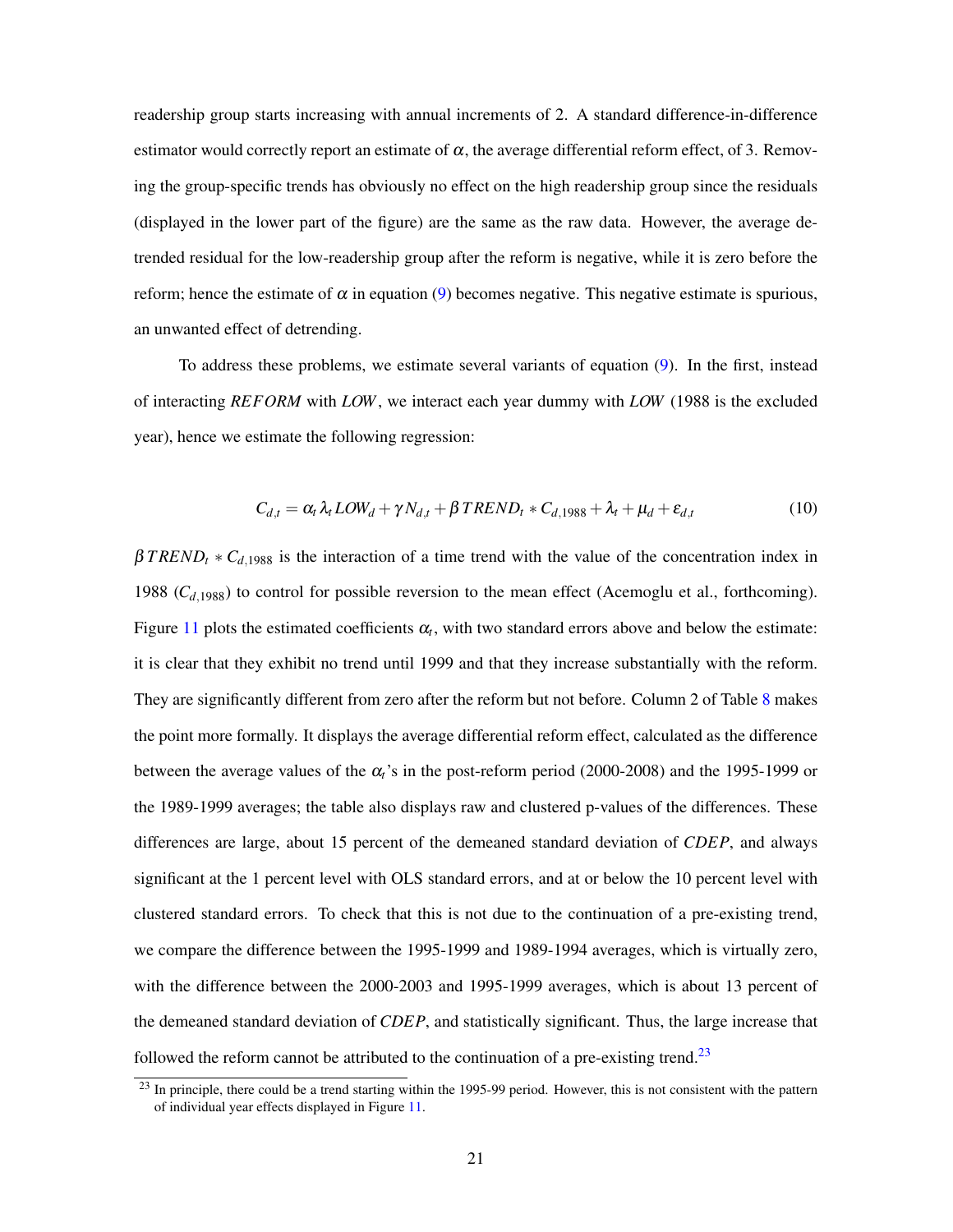Columns 3 and 4 of Table 8 are analogous to columns 1 and 2, but with *S* as dependent variable. In column 3 the DD estimate of the average differential reform effect is .65 percentage points, significant at the 1 percent level even with clustering at the department level. This effect is large: it represents approximately 16 percent of the mean value of *SDEP*, 50 percent of the median, and 35 percent of the demeaned standard deviation.

The results in column 4 display a similar pattern to those in column 2, and the p-values of the estimates of the differential reform effects are now smaller than .01 even with clustered standard errors. The only difference is that, in this case, the difference between the 1995-1999 and 1989- 1994 averages is positive (0.26 percentage points). Nevertheless it is still smaller than the difference between the 2000-2003 and 1995-1999 averages which is 0.38, with a clustered p-value of 0.01. The difference between the average values of the α*t*'s in the post-reform period 2000-2008 and the 1989- 1999 or the 1995-1999 averages is large - 0.64 and 0.50 respectively - and always significant at the 0.1 percent level with both OLS and clustered standard errors.

In Table 9 we replicate the analysis presented in Table 8 using blood donations per capita as an alternative measure for local civic capital. The results are similar, with two qualifications. In columns 1 and 2, where the dependent variable is the concentration index *C*, the difference between the 2000-2008 average and the 1989-1999 average is significant at the 1 percent level with raw standard errors, but no longer significant with clustered standard errors. In columns 3 and 4, where the dependent variable is *S*, the estimate is significant at the 5 percent level even with clustered standard errors. However, in this case one cannot exclude that the jump observed in the post-reform period is a continuation of a pre-existing trend. With these two qualifications, the results with blood donations are qualitatively similar to those with readership, hence in the next section we will concentrate on the latter.

#### 8. ROBUSTNESS

One could argue that the incentives to favor family members in the public administration are higher when alternative occupational opportunities are scanter (see Alesina et al., 2001; Kramarz and Skans, 2011). To account for this possibility we estimate our baseline regressions controlling for province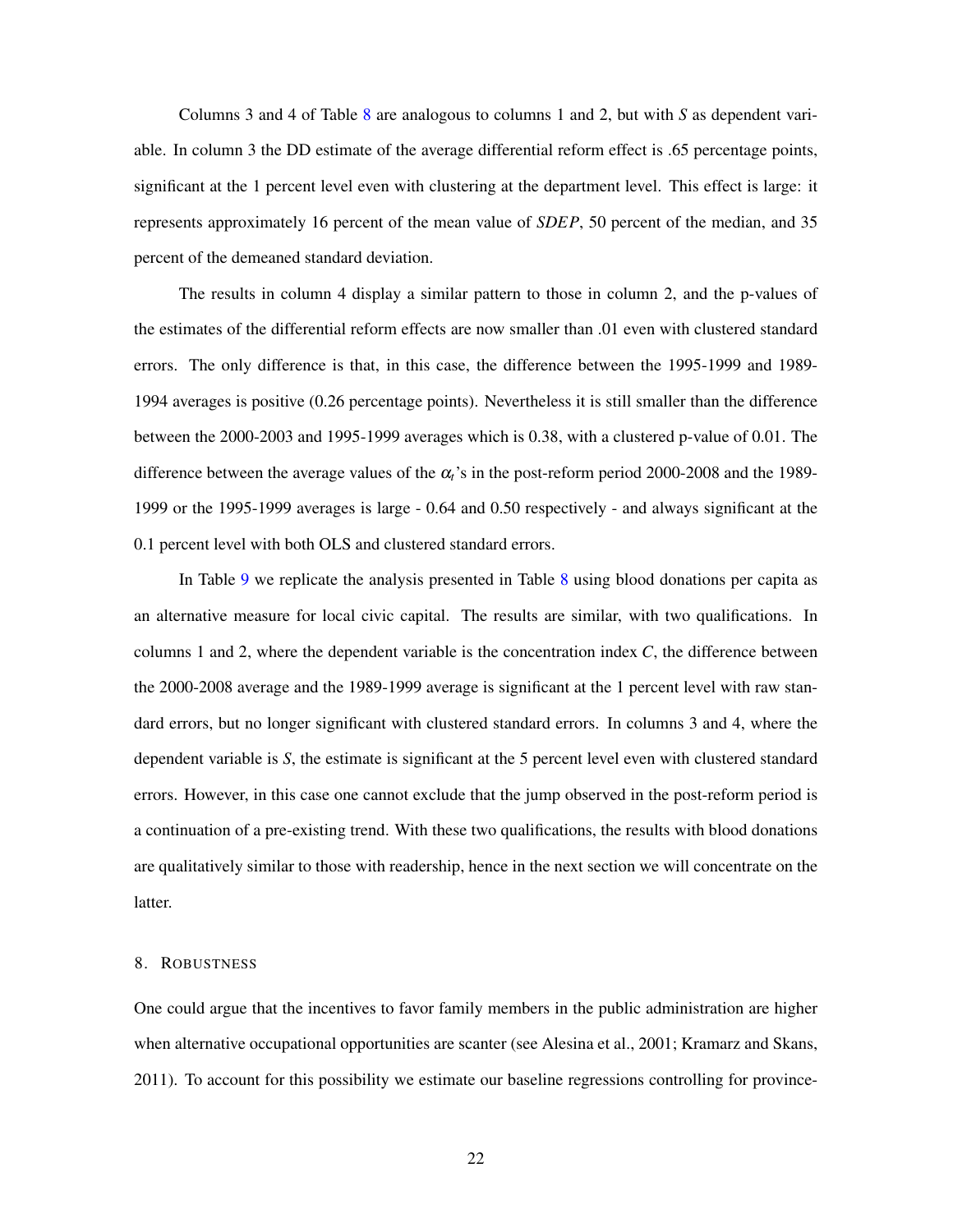and year-specific rate of unemployment, and for its interaction with newspaper readership. The results are virtually identical, hence we do not report them. $24$ 

From Table 5 we see that, even after excluding the two largest outliers, the maximum observation on *CDEP* is still about 35 times larger than the demeaned standard deviation. To verify that our results are not driven by a relatively few number of extreme cases, we then re-estimate the regressions in Table 8 excluding the observations in the top  $2\%$  of the distribution of the dependent variable. Note that now the maximum value of *CDEP* is 5 times the demeaned standard deviation, and 3 times the undemeaned one. The estimates of the average differential effects (not shown) become larger, and more significant.

In Table 10 we interact the post-reform dummy with the continuous variable "newspaper readership" instead of the dummy variable for below median readership used in Table 8. The coefficient of the interaction with reform in column 1 is negative (the index *C* increased more after the reform in universities in areas with lower readership) and highly significant even with clustered standard errors. In column 2, the differences between the post- and pre-reform averages are also negative also in column 2, and again highly significant when the raw standard errors are used; as before, the results are less significant with clustered standard errors, and are stronger in columns 3 and 4, where the dependent variable is *S*. Now, in particular, even with clustered standard errors the p-values are below .01.

In Tables 11 and 12 we divide the sample of departments in two groups of disciplines: humanities plus medicine, and the others.<sup>25</sup> One might in principle think that individual research achievements is likely to be more easily assessed in the latter disciplines - for instance using bibliometric indicators - than in the former ones. However, the estimates of the differential post-reform effects are almost identical in the two groups.

We also replicated all the regressions shown so far, imposing the restriction that the coefficients  $\alpha$ <sub>t</sub>s in the four sub-periods are the same, i.e. we estimate the equation:

<sup>&</sup>lt;sup>24</sup> We prefer to show the regressions without the unemployment rate because data for unemployment at the provincial level are available only from 1992, hence we would loose four years of observations.

<sup>&</sup>lt;sup>25</sup> Specifically, the first group includes Medicine, Agriculture and Veterinary, Literature, History, Psychology, Law, and Economics, Sociology and Political Science. The second group includes Mathematics, Physics, Chemistry, Natural Sciences, Biology, Engineering and Architecture, Computer Sciences. The inclusion of Economics, Sociology and Political Science in the second group does not change the results.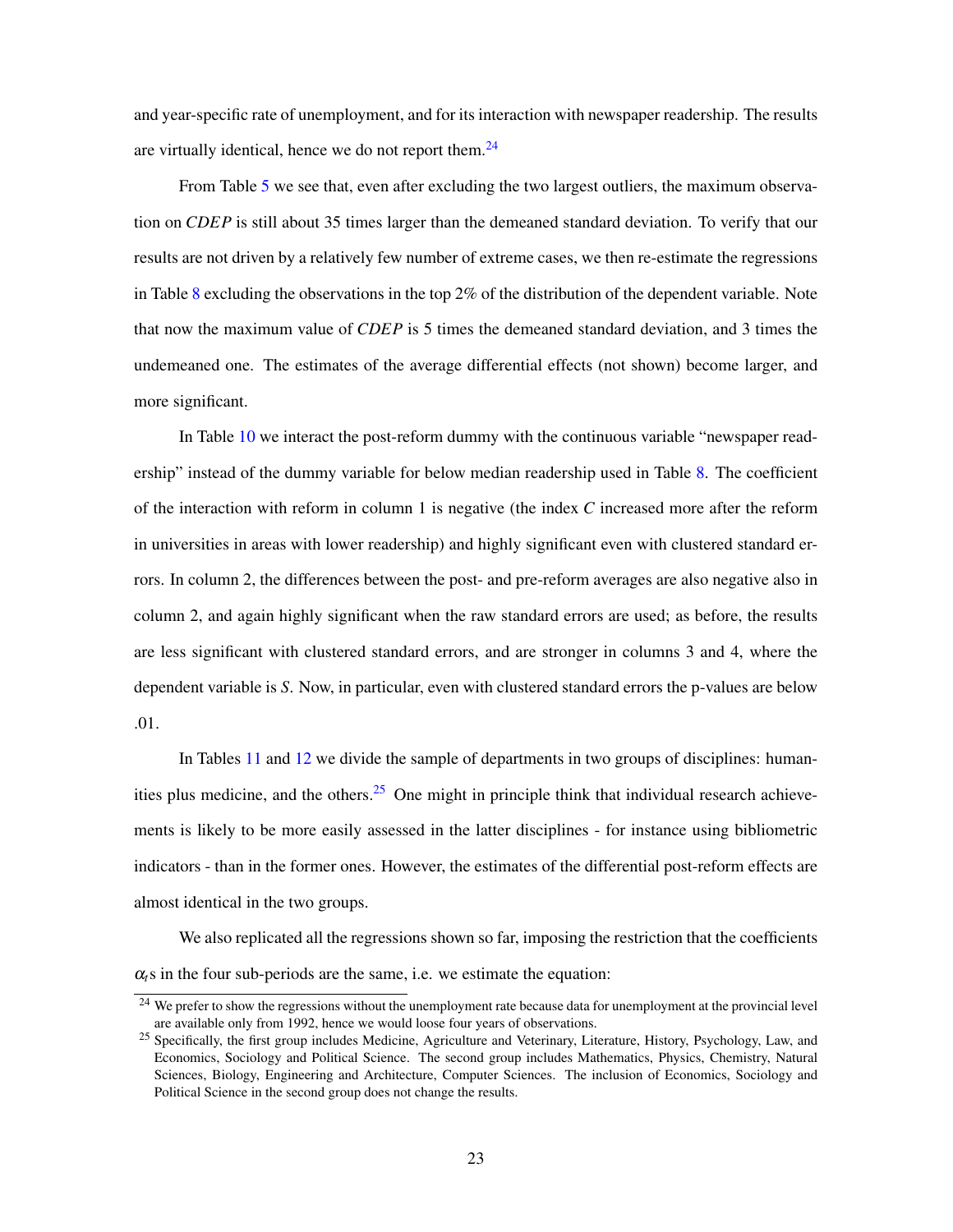$$
C_{d,t} = \sum_{s=1}^{4} \alpha_s \theta_s \text{LOW}_d + \gamma N_{d,t} + C_{d,1988}t + \lambda_t + \mu_d + \varepsilon_{d,t}
$$
\n(11)

where the θ's are dummy variables for the four sub periods. The results (not shown) are virtually identical to those shown so far.

#### 9. CONCLUSIONS

This paper investigates to what extent the impact of policies of decentralization depend on the specific socio-cultural norms of the targeted communities. We examine this question by looking at the incidence of practices related to familism and nepotism in the Italian academia and, in particular, at the evolution of this phenomenon before and after the 1998 reform which decentralized the recruitment of professors from the national to the university level. To measure the incidence of practices related to familism we construct two intuitive measures of "homonymy" by comparing the concentration of last names in each academic unit with that of the population of the region where the university is located. We first use the "homonymy" indices to investigate the incidence of familism across departments, with particular regard to the relationship between familism and academic performance, finding evidence of a robust negative correlation: departments characterized by higher degrees of familism - as measured by our "homonymy" indices - tend to display poorer research performance.

We then investigate the effect of the 1998 reform of the recruiting process on the incidence of familism, with particular regard to the interaction between decentralization and the underlying cultural characteristics of the areas where the reform was implemented. In particular we test the hypothesis that decentralization had a particularly negative impact on familism in areas characterized by poor civic values as opposed to areas with stronger civic values, where individuals are more prone to internalize the social costs of their actions and the public is equally more likely to monitor the conduct of public officials. The empirical results provide robust support for this hypothesis.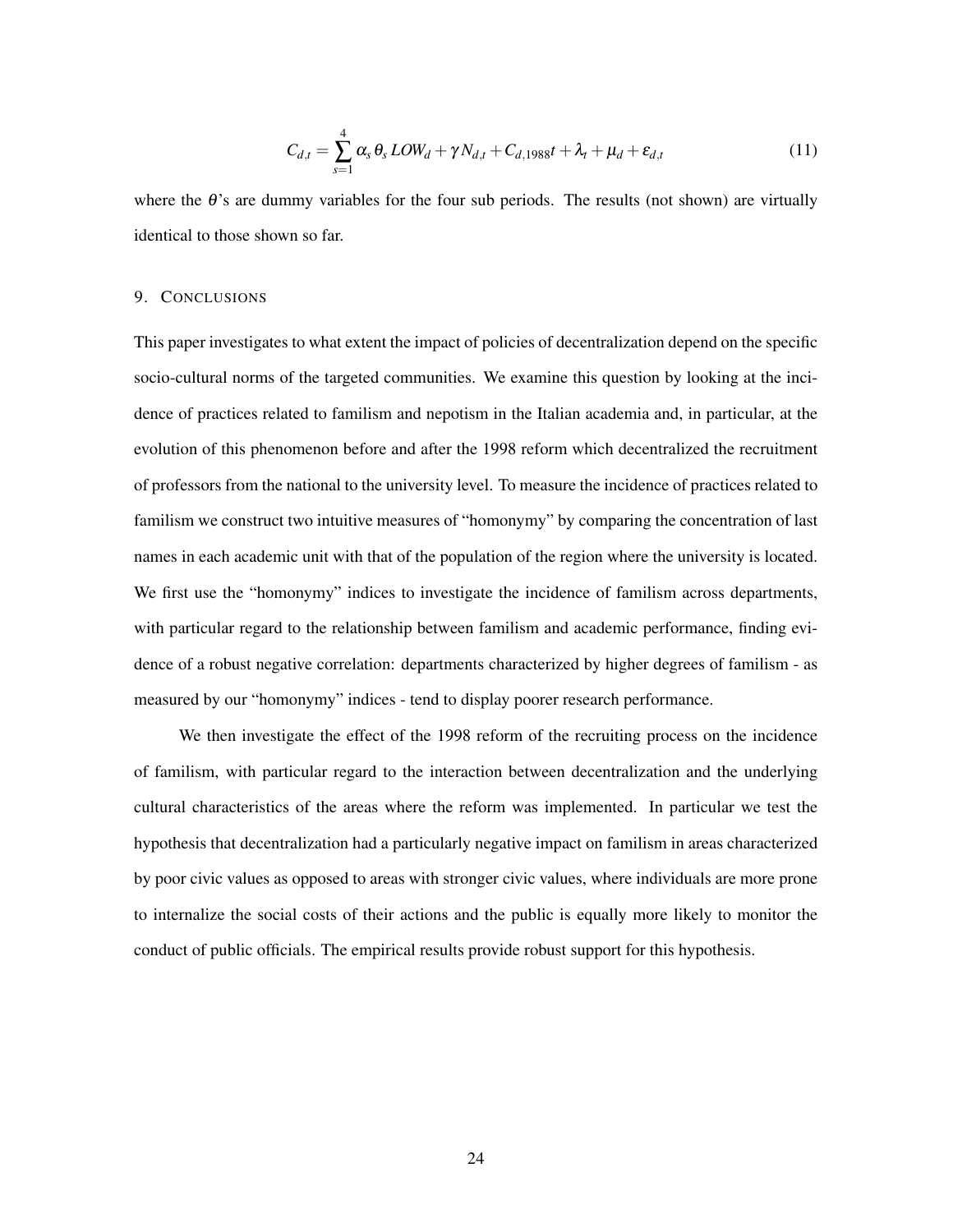- Acemoglu, D., M. Bautista, P. Querubin, and J. Robinson (2008). Economic and political inequality in development: the case of Cundinamarca, Colombia. In E. Helpman (Ed.), *Institutions and Economic Performance*. Harvard University Press.
- Acemoglu, D., D. Cantoni, S. Johnson, and J. Robinson (forthcoming). The consequences of radical reform: the French revolution. *American Economic Review*.
- Adams, R., H. Almeida, and D. Ferreira (2009). Understanding the relationship between founder-CEOs and firm performance. *Journal of Empirical Finance 16*(1), 136–150.
- Alesina, A. F., S. Danninger., and M. Rostagno (2001). Redistribution through public employment: the case of italy. *IMF Staff Papers 48*(3), 447–473.
- Alesina, A. F. and P. Giuliano (2007). The power of the family. NBER Working Paper 13051.
- Alesina, A. F. and P. Giuliano (2009). Family ties and political participation. NBER Working Paper 15415.
- Alesina, A. F. and E. La Ferrara (2002). Who trusts others? *Journal of Public Economics 85*(2), 207–234.
- Algan, Y. and P. Cahuc (2010). Inherited trust and growth. *American Economic Review 100*(5), 2060–2092.
- Allesina, S. (2011). Measuring nepotism through shared last names: the case of Italian academia. *PLoS one 6*(8), e21160.
- Anderson, R. and D. Reeb (2003). Founding-family ownership and firm performance: evidence from the S&P 500. *The Journal of Finance 58*(3), 1301–1328.
- Angelucci, M., G. De Giorgi, M. Rangel, and I. Rasul (2010). Family networks and school enrollment: evidence from a randomized social experiment. *Journal of Public Economics 94*(3-4), 197–221.
- Angrist, J. and J. Pischke (2008). *Mostly harmless econometrics: an empiricist's companion*. Princeton University Press.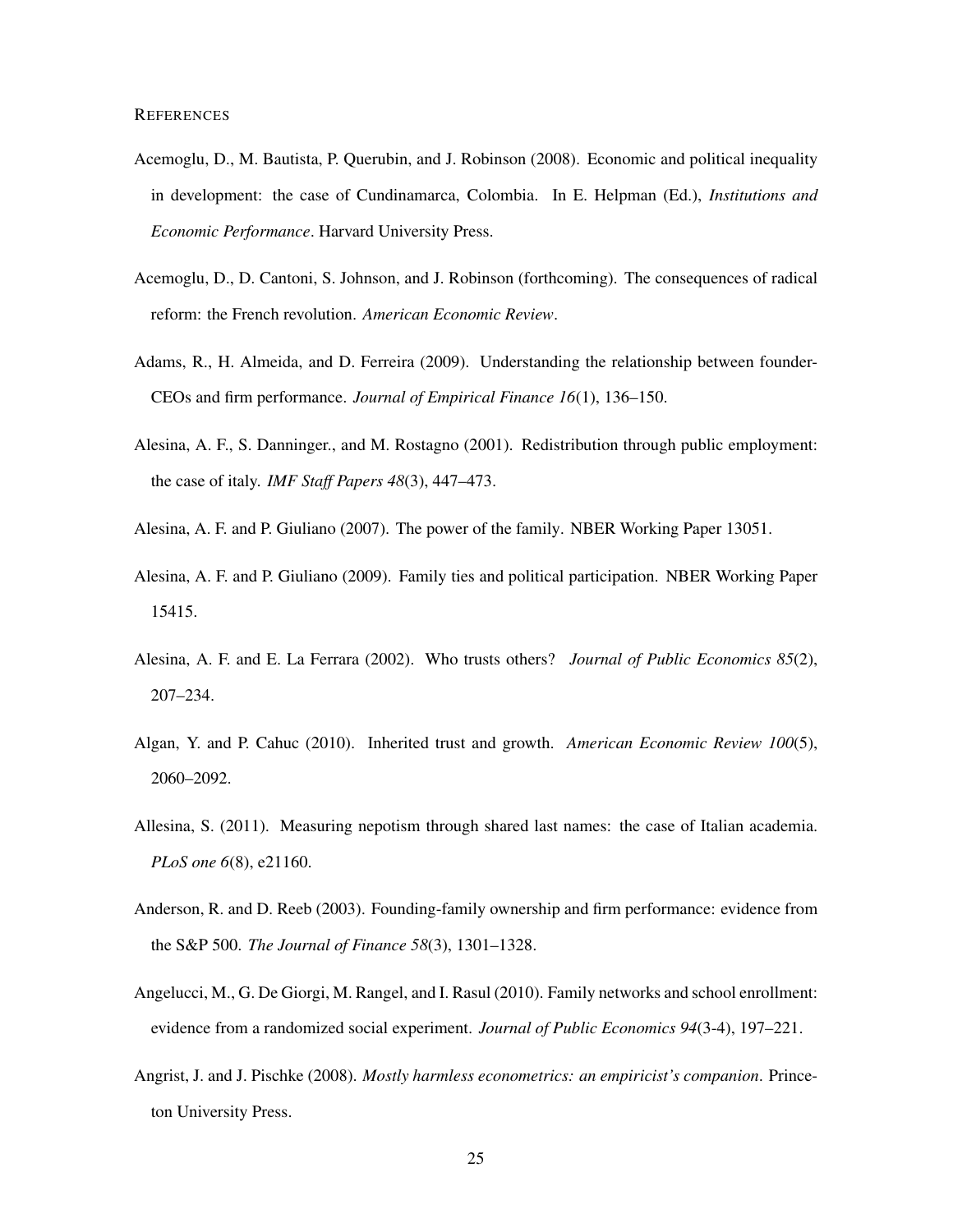Banfield, E. and L. Banfield (1958). *The Moral Basis of a Backward Society*. Free Press.

- Barontini, R. and L. Caprio (2005). The effect of ownership structure and family control on firm value and performance: Evidence from continental europe. ECGI-finance working paper.
- Bertrand, M., S. Johnson, K. Samphantharak, and A. Schoar (2008). Mixing family with business: a study of thai business groups and the families behind them. *Journal of Financial Economics 88*(3), 466–498.
- Besley, T. and R. Burgess (2004). Can labor regulation hinder economic performance? evidence from india. *Quarterly Journal of Economics 119*(1), 91–134.
- Bjørnskov, C. (2007). Determinants of Generalized Trust: a Cross-Country Comparison. *Public Choice 130*(1), 1–21.
- Boisjoly, J., G. Duncan, and S. Hofferth (1995). Access to social capital. *Journal of Family Issues 16*(5), 609.
- Brenner, D. and Y. Rubinstein (2009). Pride and prejudice: Evidence from the "promised land". Brown University Dapartment of Economics Working Paper.
- Buonanno, P., D. Montolio, and P. Vanin (2009). Does social capital reduce crime? *Journal of Law and Economics 52*(1), 145–170.
- Cameron, A. C., J. B. Gelbach, and D. L. Miller (2006). Robust inference with multi-way clustering. NBER Working Paper 0327.

Cartocci, R. (2007). *Mappe del tesoro: atlante del capitale sociale in Italia*. Il mulino.

Caselli, F. and N. Gennaioli (2003). Dynastic management. NBER Working Paper 9442.

- Checchi, D. (1999, September). Tenure. an appraisal of a national selection process for associate professorship. *Giornale degli Economisti 58*(2), 137–181.
- Dal Bo, E., P. Dal Bo, and J. Snyder (2009, 01). Political dynasties. *Review of Economic Studies 76*(1), 115–142.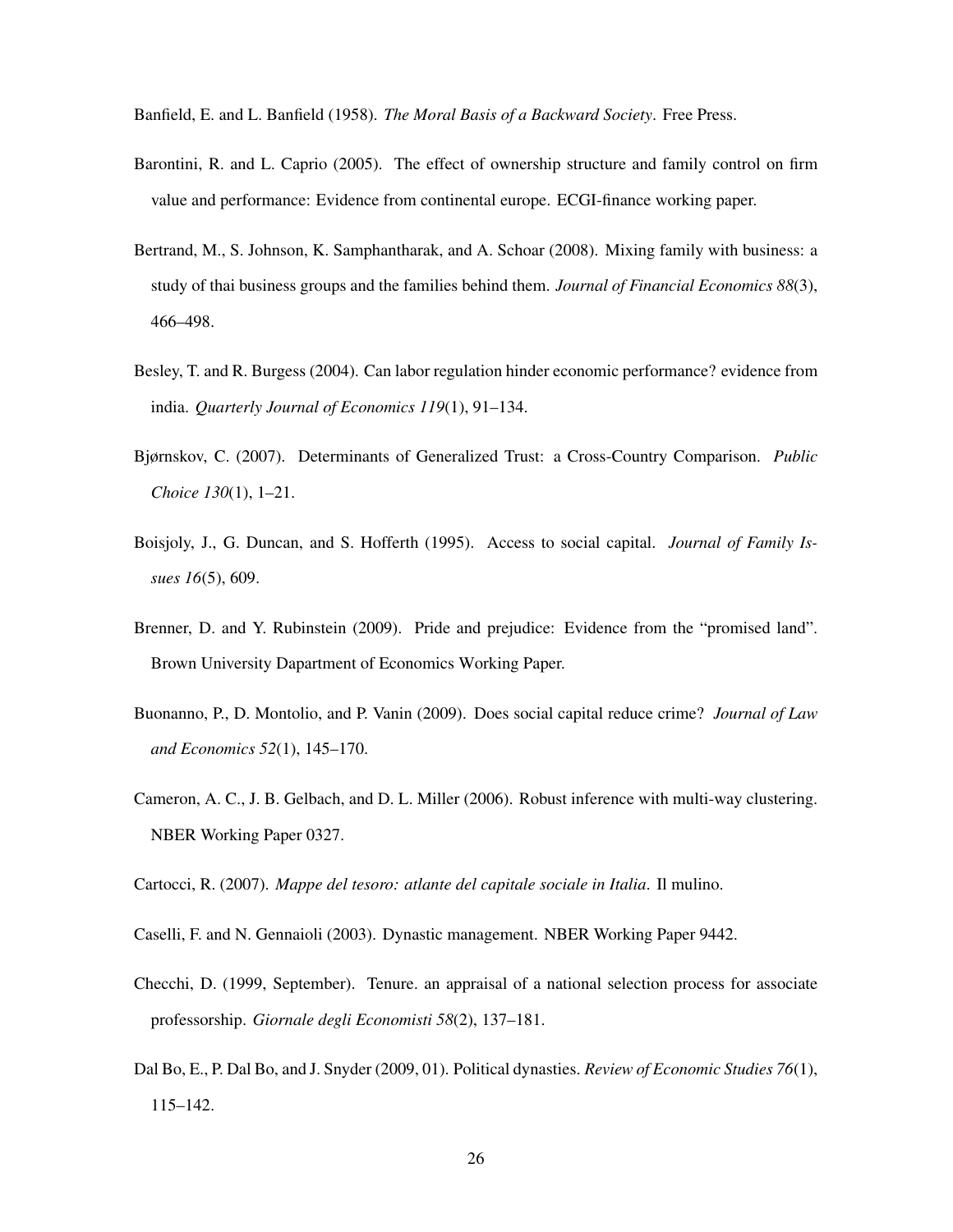- Dohmen, T. J., A. Falk, D. Huffman, and U. Sunde (2008). The intergenerational transmission of risk and trust attitudes. CEPR Discussion Paper 6844.
- Durante, R., G. Labartino, R. Perotti, and G. Tabellini (2009). Academic dynasties. Bocconi University Working Paper.
- Ermisch, J. and D. Gambetta (2010). Do strong family ties inhibit trust? *Journal of Economic Behavior & Organization 75*(3), 365–376.
- Faguet, J. (2004). Does decentralization increase government responsiveness to local needs? Evidence from Bolivia. *Journal of public economics 88*(3-4), 867–893.
- Fahlenbrach, R. (2009). Founders, investment decisions, and stock market performance. *Journal of Financial and Quantitative Analysis 44*(02), 439–466.
- Ferraz, C. and F. Finan (2010). Persistence of political power and economic development: Evidence from Brazil's regime transitions. PUC-Rio working paper.
- Fisman, R. and R. Gatti (2002). Decentralization and corruption: evidence across countries. *Journal of Public Economics 83*(3), 325–345.
- Fryer, R. and G. Loury (2007). Valuing identity: The simple economics of affirmative action policies. Working paper.
- Fukuyama, F. (1996). *Trust: the social virtues and the creation of prosperity*. Free Press.
- Gagliarducci, S., A. Ichino, G. Peri, and R. Perotti (2005). Lo splendido isolamento dell'università italiana. In *Oltre il Declino*. Il Mulino.
- Gambetta, D. (1988). *Trust: making and breaking cooperative relations*. Blackwell.
- Guell, M., J. V. R. Mora, and C. Telmer (2007). Intergenerational mobility and the informative content of surnames. CEPR Discussion Paper 6316.
- Guiso, L., P. Sapienza, and L. Zingales (2004). The role of social capital in financial development. *American economic review 94*(3), 526–556.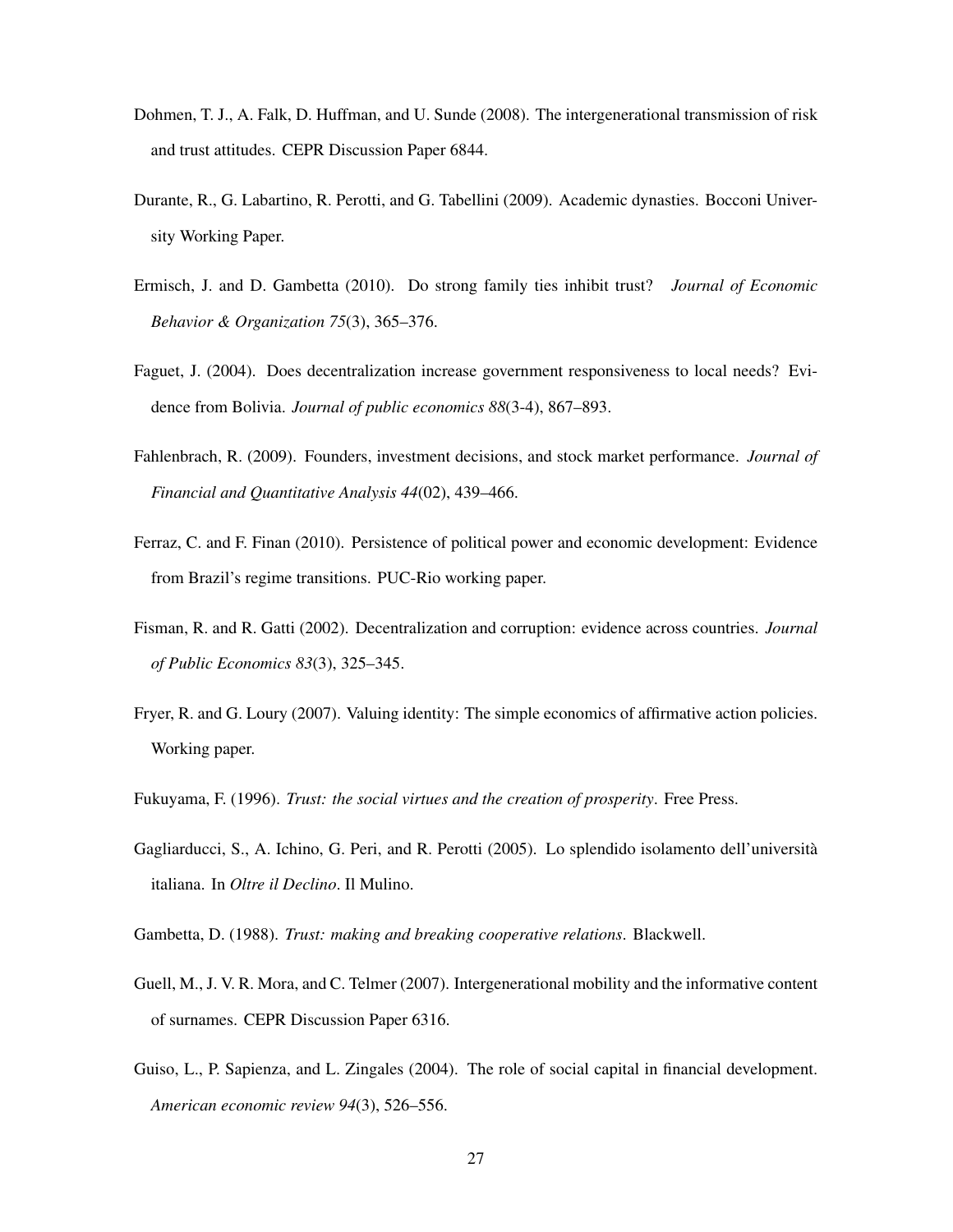- Guiso, L., P. Sapienza, and L. Zingales (2006). Does culture affect economic outcomes? *The Journal of Economic Perspectives 20*(2), 23–48.
- Guiso, L., P. Sapienza, and L. Zingales (2007). Social capital as good culture. NBER Working Paper 13712.
- Guiso, L., P. Sapienza, and L. Zingales (2008). Long term persistence. NBER Working Paper 14278.
- Guiso, L., P. Sapienza, and L. Zingales (2009). Cultural biases in economic exchange? *Quarterly Journal of Economics 124*(3), 1095–1131.
- Helliwell, J. F. and R. Putnam (1995, Summer). Economic growth and social capital in italy. *Eastern Economic Journal 21*(3), 295–307.
- Holderness, C. and D. Sheehan (1988). The role of majority shareholders in publicly held corporations: an exploratory analysis. *Journal of Financial Economics 20*, 317–346.
- Katz, H. and J. Rotter (1969). Interpersonal trust scores of college students and their parents. *Child Development*, 657–661.
- Kirkland, E. (1962). *The gospel of wealth, and other timely essays*. Belknap Press of Harvard University Press.
- Knack, S. (2002). Social capital and the quality of government: Evidence from the States. *American Journal of Political Science*, 772–785.
- Knack, S. and P. Keefer (1997). Does social capital have an economic payoff? A cross-country investigation. *Quarterly Journal of Economics 112*(4), 1251–1288.
- Knack, S. and P. Zak (2003). Building trust: public policy, interpersonal trust, and economic development. *Supreme Court Economic Review*, 91–107.
- Kramarz, F. and O. Skans (2011). When strong ties are strong: networks and youth labor market entry. Working Paper.
- Morck, R. K., D. A. Stangeland, and B. Yeung (1998). Inherited wealth, corporate control and economic growth: the Canadian disease. NBER Working Paper 6814.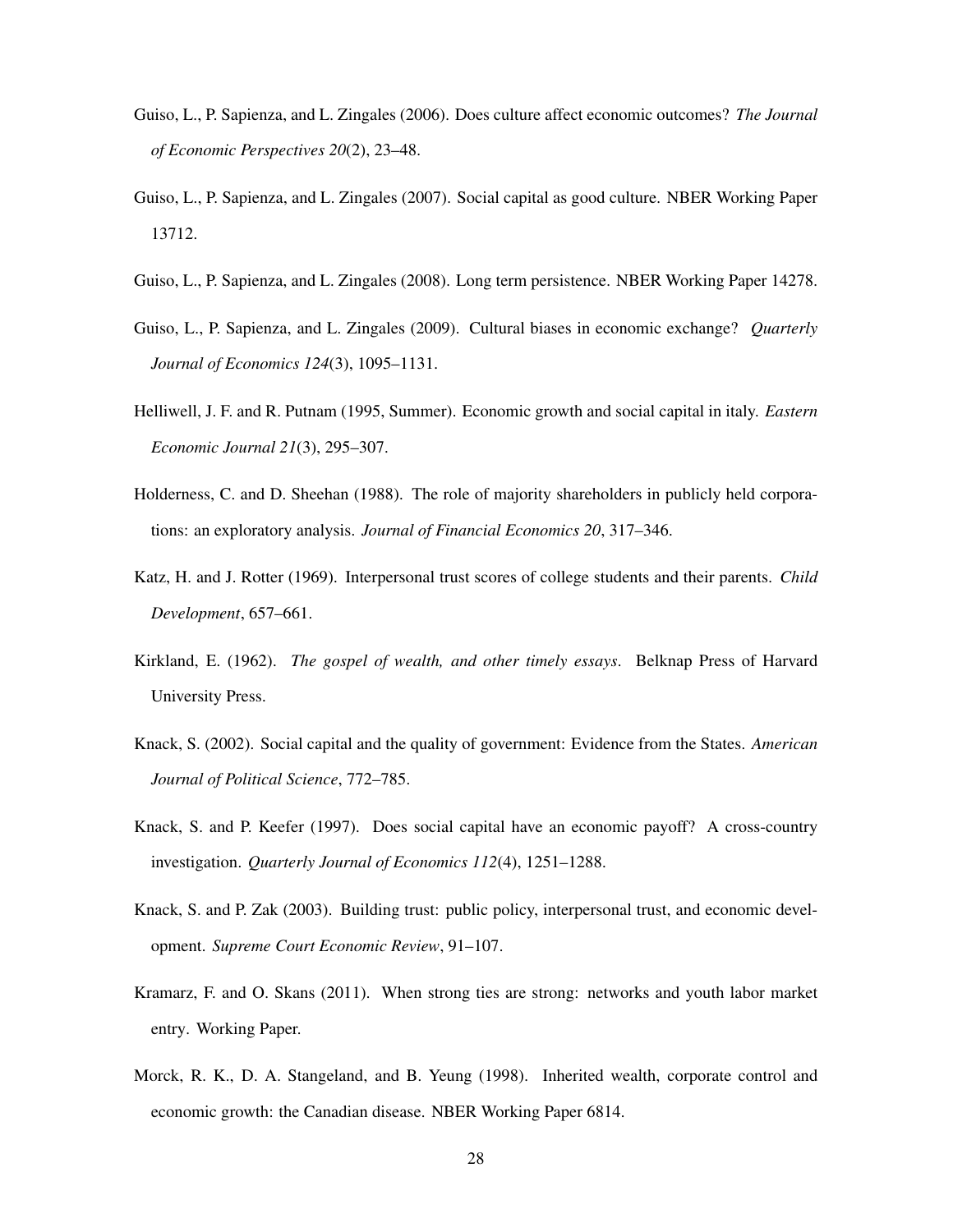- Nannicini, T., A. Stella, G. Tabellini, and U. Troiano (2010). Social capital and political accountability. CEPR Discussion Paper 7782.
- Nunn, N. and L. Wantchekon (Forthcoming). The slave trade and the origins of mistrust in africa. *American Economic Review*.
- Pellizzari, M. (2010, April). Do friends and relatives really help in getting a good job? *Industrial and Labor Relations Review 63*(3), 494–510.
- Pérez-González, F. (2006). Inherited control and firm performance. *American Economic Review 96*(5), 1559–1588.
- Perotti, R. (2002). The Italian University System: Rules vs. Incentives. In *first conference on Monitoring Italy, ISAE, Rome*.
- Perotti, R. (2008). *L'università truccata: gli scandali del malcostume accademico, le ricette per rilanciare l'università*. Einaudi.
- Prud'homme, R. (1995). The dangers of decentralization. *The World Bank Research Observer 10*(2), 201–220.
- Putnam, R., R. Leonardi, and R. Nanetti (1993). *Making democracy work: civic traditions in modern Italy*. Princeton University Press.
- Sapienza, P., A. Toldra, and L. Zingales (2007). Understanding trust. NBER Working Paper 13387.
- Shimbori, M., T. Ishida, Y. Tomoda, and K. Sanuki (1964). Comparative study of career patterns of college professors. *International Review of Education 10*(3), 284–296.
- Smith, B. and B. Amoako-Adu (1999). Management succession and financial performance of family controlled firms. *Journal of Corporate Finance 5*(4), 341–368.
- Sraer, D. and D. Thesmar (2007). Performance and behavior of family firms: evidence from the French stock market. *Journal of the European Economic Association 5*(4), 709–751.
- Sylos Labini, M. (2004). Social networks and wages: it's all about connections! LEM Papers Series 2004/10.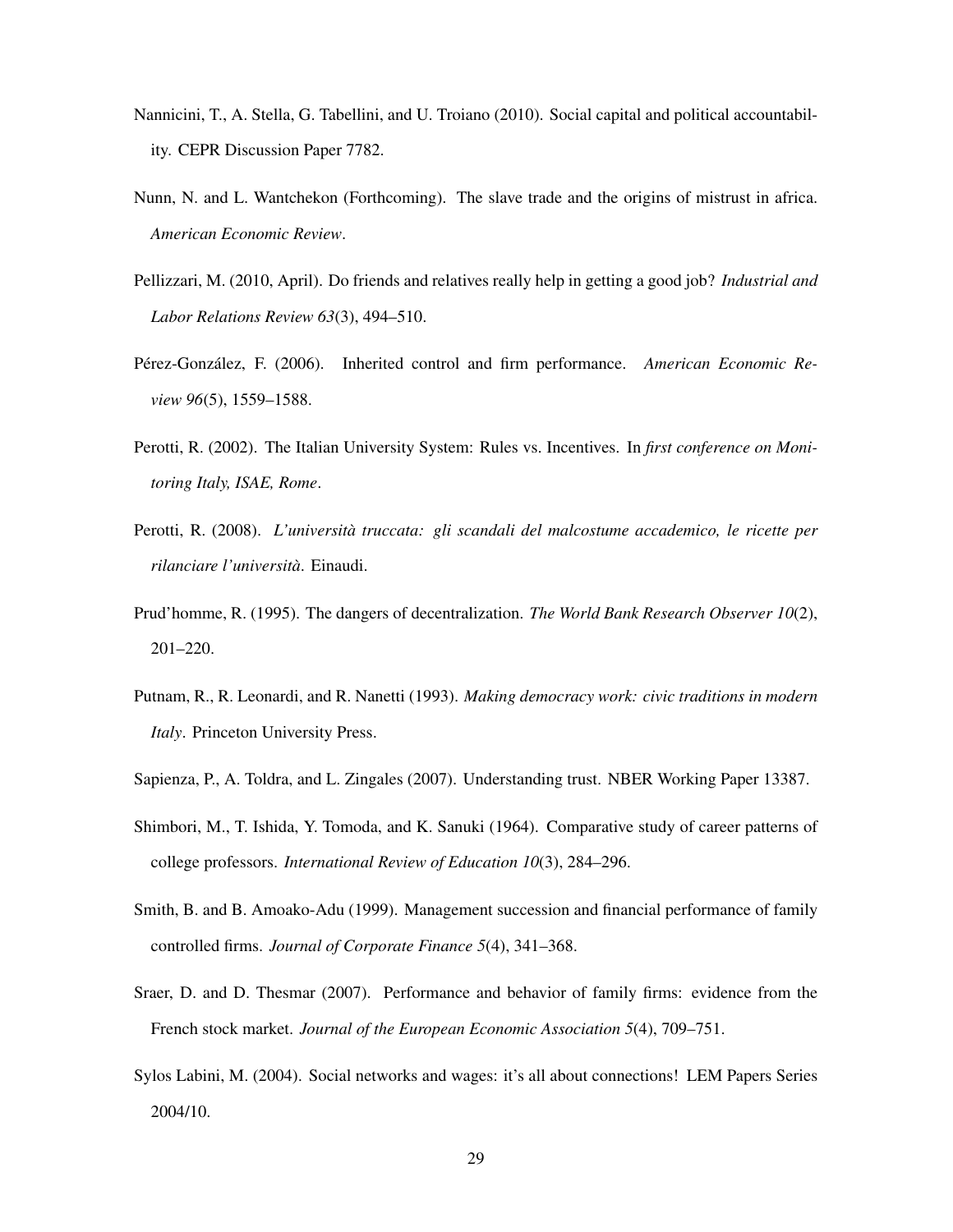Tabellini, G. (2007). Institutions and culture. IGIER Working Paper 330.

- Tabellini, G. (2008). The Scope of cooperation: norms and incentives. *Quarterly Journal of Economics 123*(3), 905–950.
- Tabellini, G. (2010). Culture and institutions: economic development in the regions of Europe. *Journal of the European Economic Association 8*(4), 677–716.
- Thompson, S. (2010). Simple formulas for standard errors that cluster by both firm and time. *Journal of Financial Economics 99*.
- Uslaner, E. (2002). *The moral foundations of trust*. Cambridge University Press.
- Van Reenen, J. and N. Bloom (2007). Measuring and explaining management practices across firms and countries. *Quarterly Journal of Economics 122*(4), 1351–1408.
- Villalonga, B. and R. Amit (2006). How do family ownership, control and management affect firm value? *Journal of Financial Economics 80*(2), 385–417.
- Wallis, J. and W. Oates (1988). Decentralization in the Public Sector: An Empirical Study of State and Local Government. *Fiscal federalism: Quantitative studies*, 5.
- Zak, P. and S. Knack (2001). Trust and growth. *Economic Journal 111*(470), 295–321.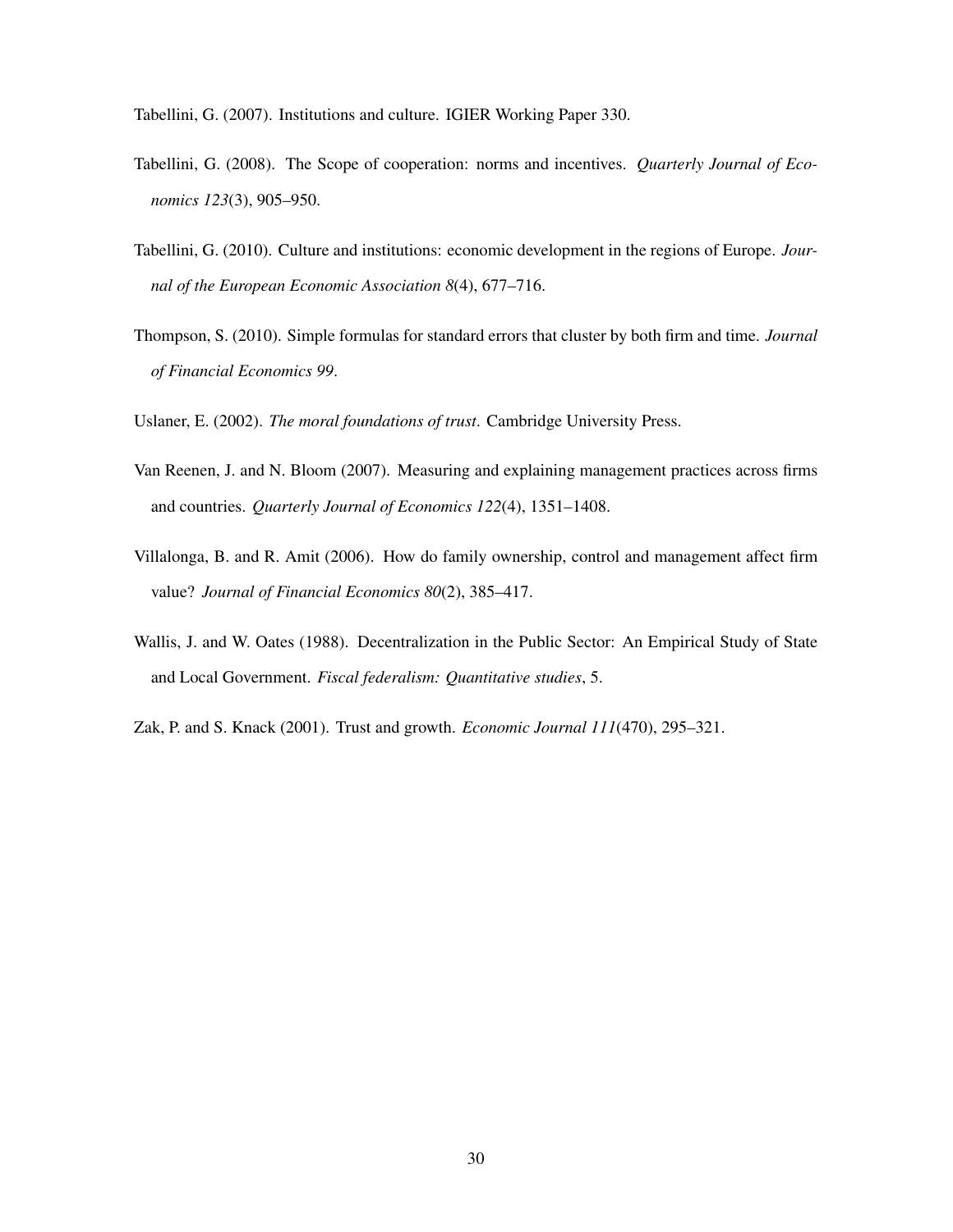| number of <i>concorsi</i> with insiders                 | 32    |
|---------------------------------------------------------|-------|
| number of winning insiders                              | 35    |
| number of winning insiders appointed as full professors | 27    |
| $P$ (winner $\vert$ insider)                            | 0.57  |
| P (winner   outsider)                                   | 0.27  |
| P (appointed by $X \mid$ insider)                       | 0.44  |
| $P(X$ appoints insider)                                 | 0.67  |
| P (appointed by $X$ or own university $\vert$ winner)   | () 95 |

Table 1: Some statistics on post-reform public competitions in Economics (*concorsi)*.

The table reports some summary statistics for forty public competitions (*concorsi*) for positions of full professor in the area of Economics, carried out between 1999 and 2002 (source: Perotti, 2008). We indicate with "X" the university that opened the position, and we define as an "insider" any candidate that, at the time of the *concorso*, was serving as assistant or associate professor in university "X". The three top-ranked candidates in each *concorso* - which we call "winners" - become eligible to be appointed to the open position in university "X" as well as to other same-level positions in the same area in other universities.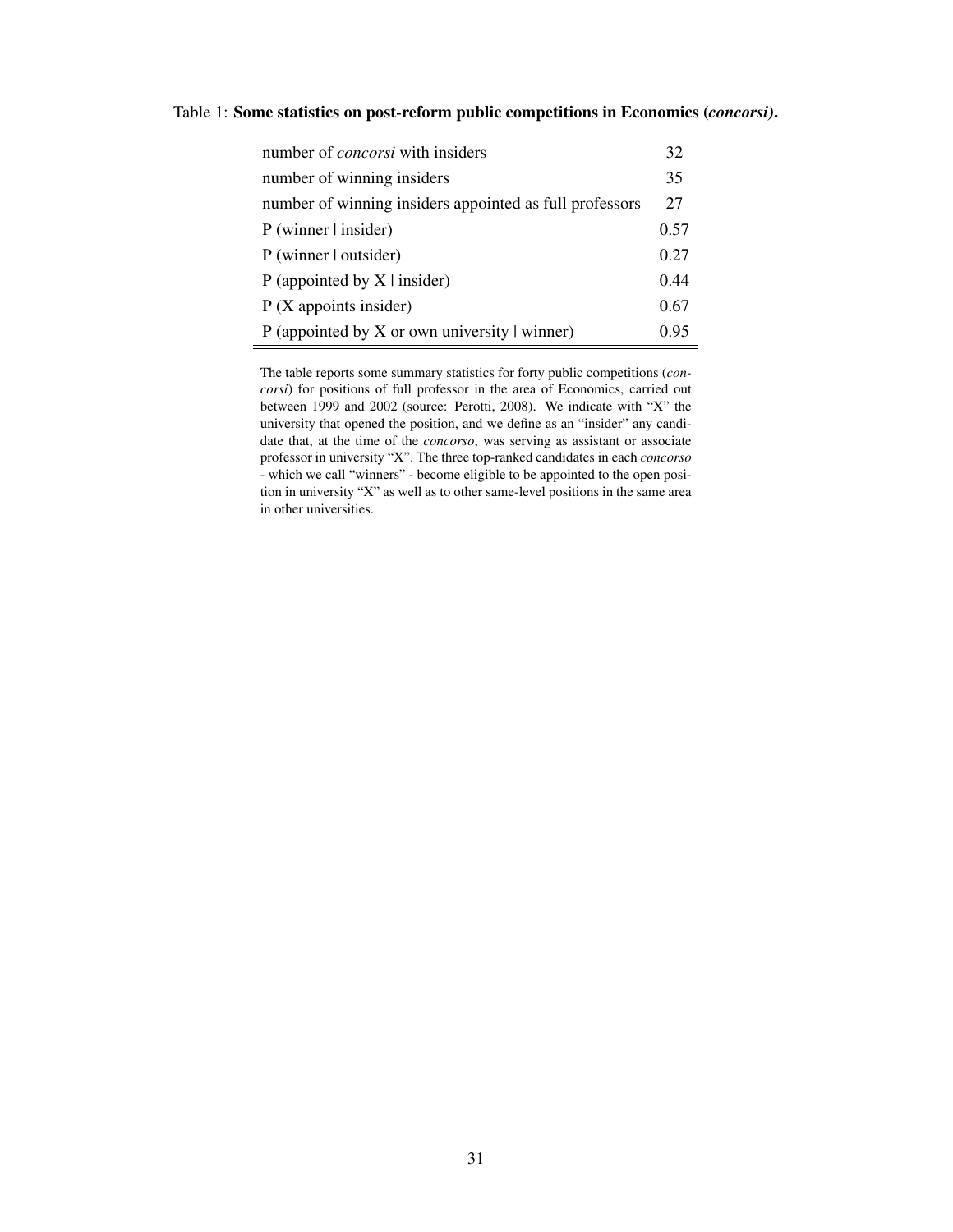| Rank             | University                | Role    | <b>Mandate</b> | <b>Relation</b>         | <b>Level</b> | Same Dept.,       | <b>Hired or</b>           |
|------------------|---------------------------|---------|----------------|-------------------------|--------------|-------------------|---------------------------|
|                  |                           |         |                |                         |              | <b>Faculty or</b> | Promoted?                 |
|                  |                           |         |                |                         |              | Discipline?       |                           |
|                  |                           |         |                |                         |              |                   |                           |
| $\mathbf{1}$     | Roma La Sapienza          | Provost | 1997-2004      | S                       | FP           | No                | H                         |
|                  |                           | Provost | 2004-2008      | D1                      | AP           | $\rm No$          | H                         |
|                  |                           |         |                | D2                      | AP           | N <sub>o</sub>    | H                         |
|                  |                           | Chair   | 1990 -         | S                       | AP           | Yes               | $\boldsymbol{\mathrm{H}}$ |
|                  |                           |         |                | ${\bf S}$               | AsP          | Yes               | ${\bf P}$                 |
|                  |                           | Provost | $2008 -$       | $\overline{S}$          | ${\rm FP}$   | Yes               | $\, {\bf P}$              |
| $\overline{2}$   | <b>Bologna</b>            | Provost | 1986-2000      | $\mathbf D$             | AP           | N <sub>o</sub>    | H                         |
|                  |                           | Provost | 2000-2009      | S                       | AsP          | N <sub>o</sub>    | ${\bf P}$                 |
|                  |                           |         |                | S                       | ${\rm FP}$   | No                | ${\bf P}$                 |
|                  |                           |         |                | DIL                     | AsP          | N <sub>o</sub>    | $\, {\bf P}$              |
|                  |                           |         |                |                         |              |                   |                           |
| 3                | Napoli Federico II        | Provost | 2001-2010      | $\mathbf D$             | AsP          | Yes               | ${\bf P}$                 |
| $\boldsymbol{7}$ | Palermo                   | Chair   | 2002-2008      | W                       | AsP          | Yes               | ${\bf P}$                 |
| 9                | <b>Bari</b>               | Chair   | 1995 - 2004    | S                       | AP           | Yes               | H                         |
|                  |                           |         |                | ${\bf D}$               | AP           | Yes               | $\rm H$                   |
|                  |                           | Provost | 2000-2006      | S <sub>1</sub>          | AP           | Yes               | $\boldsymbol{\mathrm{H}}$ |
|                  |                           |         |                | S <sub>2</sub>          | ${\rm FP}$   | Yes               | ${\bf P}$                 |
|                  |                           |         |                | ${\bf D}$               | AP           | Yes               | H                         |
|                  |                           |         |                | $\ensuremath{\text{W}}$ | AP           | Yes               | H                         |
|                  |                           |         |                | W                       | AsP          | Yes               | ${\bf P}$                 |
|                  |                           |         |                | <b>SIL</b>              | AsP          | Yes               | $\mathbf{P}$              |
| 10               | <b>Firenze</b>            | Chair   | $2001 - 2007$  | $\mathbf D$             | AP           | Yes               | H                         |
|                  |                           | Provost | $2000 - 2009$  | $\mathbf D$             | AP           | Yes               | $\boldsymbol{\mathrm{H}}$ |
| 12               | <b>Milano Politecnico</b> | Provost | $2002 - 2010$  | ${\bf S}$               | FP           | Yes               | $\mathbf{P}$              |
| 16               | <b>Roma</b> Tre           | Provost | 1998 -         | ${\bf N}$               | FP           | Yes               | H                         |
| 17               | Cagliari                  | Provost | 1991-2009      | ${\bf S}$               | AP           | Yes               | H                         |

| Table 2: Some examples of familism in the Italian Academia |  |  |  |  |  |
|------------------------------------------------------------|--|--|--|--|--|
|------------------------------------------------------------|--|--|--|--|--|

Continued on next page

<sup>&</sup>quot;Rank" indicates the university's rank in terms of total number of registered students. In column "Relation", "S" indicates a son, "D" a daughter, "SIL" a son-in-law, "W" a wife. "N" a nephew. If more than one son is hired or promoted we indicated them using "S1" for the first son, "S2" for the second, etc.; we do the same for other relatives. In column "Level", "AP" indicates an assistant professor, "AsP" an associate professor, and "FP" a full professor.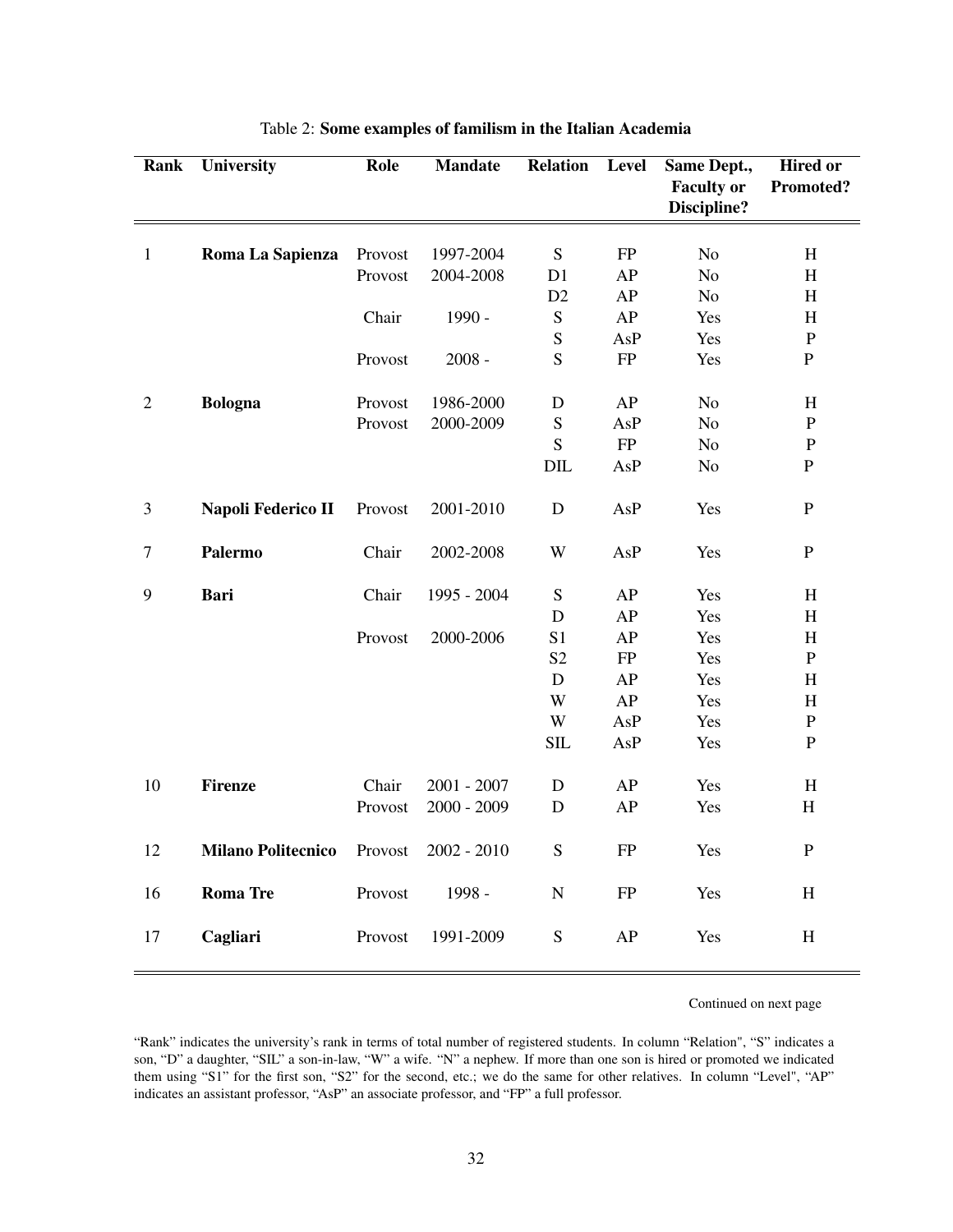| Rank | <b>University</b>                | Role    | <b>Mandate</b> | <b>Relation</b> | <b>Level</b> | Same Dept.,       | <b>Hired or</b>           |
|------|----------------------------------|---------|----------------|-----------------|--------------|-------------------|---------------------------|
|      |                                  |         |                |                 |              | <b>Faculty or</b> | <b>Promoted?</b>          |
|      |                                  |         |                |                 |              | Discipline?       |                           |
| 18   | Calabria                         | Chair   | 1998 - 2007    | D               | AsP          | Yes               | $\, {\bf P}$              |
|      |                                  |         |                | D               | FP           | Yes               | ${\bf P}$                 |
|      |                                  |         |                |                 |              |                   |                           |
| 19   | <b>Roma Tor Vergata</b>          | Chair   | 1991 - 1996    | N1              | AP           | Yes               | H                         |
|      |                                  | Provost | 1996 - 2008    | ${\bf S}$       | AP           | Yes               | H                         |
|      |                                  |         |                | ${\bf S}$       | AsP          | Yes               | ${\bf P}$                 |
|      |                                  |         |                | N1              | AsP          | Yes               | ${\bf P}$                 |
|      |                                  |         |                | N1              | FP           | Yes               | ${\bf P}$                 |
|      |                                  |         |                | N2              | <b>FP</b>    | Yes               | $\boldsymbol{\mathrm{H}}$ |
|      |                                  | Chair   | 1996 - 2008    | ${\bf S}$       | AP           | Yes               | H                         |
|      |                                  |         |                | ${\bf S}$       | AsP          | Yes               | ${\bf P}$                 |
|      |                                  |         |                | S               | FP           | Yes               | $\, {\bf P}$              |
|      |                                  | Provost | $2008 -$       | DIL             | AsP          | Yes               | ${\bf P}$                 |
|      |                                  |         |                |                 |              |                   |                           |
| 21   | <b>Messina</b>                   | Chair   | 1999 - 2004    | $\mathbf D$     | AP           | Yes               | H                         |
|      |                                  | Provost | $2004 - 2011$  | S               | AsP          | No                | ${\bf P}$                 |
| 22   | Perugia                          | Chair   | $2001 - 2010$  | ${\bf S}$       | AP           | Yes               | H                         |
|      |                                  |         |                |                 |              |                   |                           |
| 26   | Napoli II                        | Chair   | 1998 - 2006    | $\mathbf D$     | AP           | Yes               | H                         |
|      |                                  | Provost | $2006 -$       | ${\bf S}$       | AP           | Yes               | H                         |
|      |                                  |         |                | <b>SIL</b>      | AP           | Yes               | H                         |
| 28   | <b>Siena</b>                     | Provost | 1994-2006      | ${\bf S}$       | AP           | Yes               | H                         |
| 32   | Modena                           | Provost | 1999-2008      | ${\mathbf S}$   | AP           | No                | H                         |
|      |                                  |         |                | ${\mathbf S}$   | AsP          | No                | $\, {\bf P}$              |
|      |                                  |         |                | S               | <b>FP</b>    | No                | ${\bf P}$                 |
| 45   | <b>Napoli Parthenope</b> Provost |         | 1986 - 2010    | D               | AsP          | Yes               | H                         |
|      |                                  |         |                | D               | FP           | Yes               | ${\bf P}$                 |
|      |                                  |         |                | SIL             | AP           | Yes               | H                         |
|      |                                  |         |                | SIL             | AsP          | Yes               | ${\bf P}$                 |
|      |                                  |         |                | SIL             | FP           | Yes               | $\, {\bf P}$              |
|      |                                  |         |                | ${\bf N}$       | AP           | Yes               | $H_{\rm}$                 |
|      |                                  |         |                | $\mathbf N$     | AsP          | Yes               | ${\bf P}$                 |
|      |                                  |         |                |                 |              |                   |                           |
| 55   | Foggia                           | Provost | 1999-2008      | ${\bf S}$       | AP           | Yes               | $H_{\rm}$                 |
|      |                                  |         |                | <b>SIL</b>      | AP           | $\rm No$          | $\, {\rm H}$              |
|      |                                  |         |                |                 |              |                   |                           |

### Table 2: Some examples of familism in the Italian Academia (continued)

"Rank" indicates the university's rank in terms of total number of registered students. In column "Relation", "S" indicates a son, "D" a daughter, "SIL" a son-in-law, "W" a wife, "N" a nephew. If more than one son is hired or promoted we indicated them using "S1" for the first son, "S2" for the second, etc.; we do the same for other relatives. In column "Level", "AP" indicates an assistant professor, "AsP" an associate professor,  $\frac{3}{3}$  and "FP" a full professor.

 $\equiv$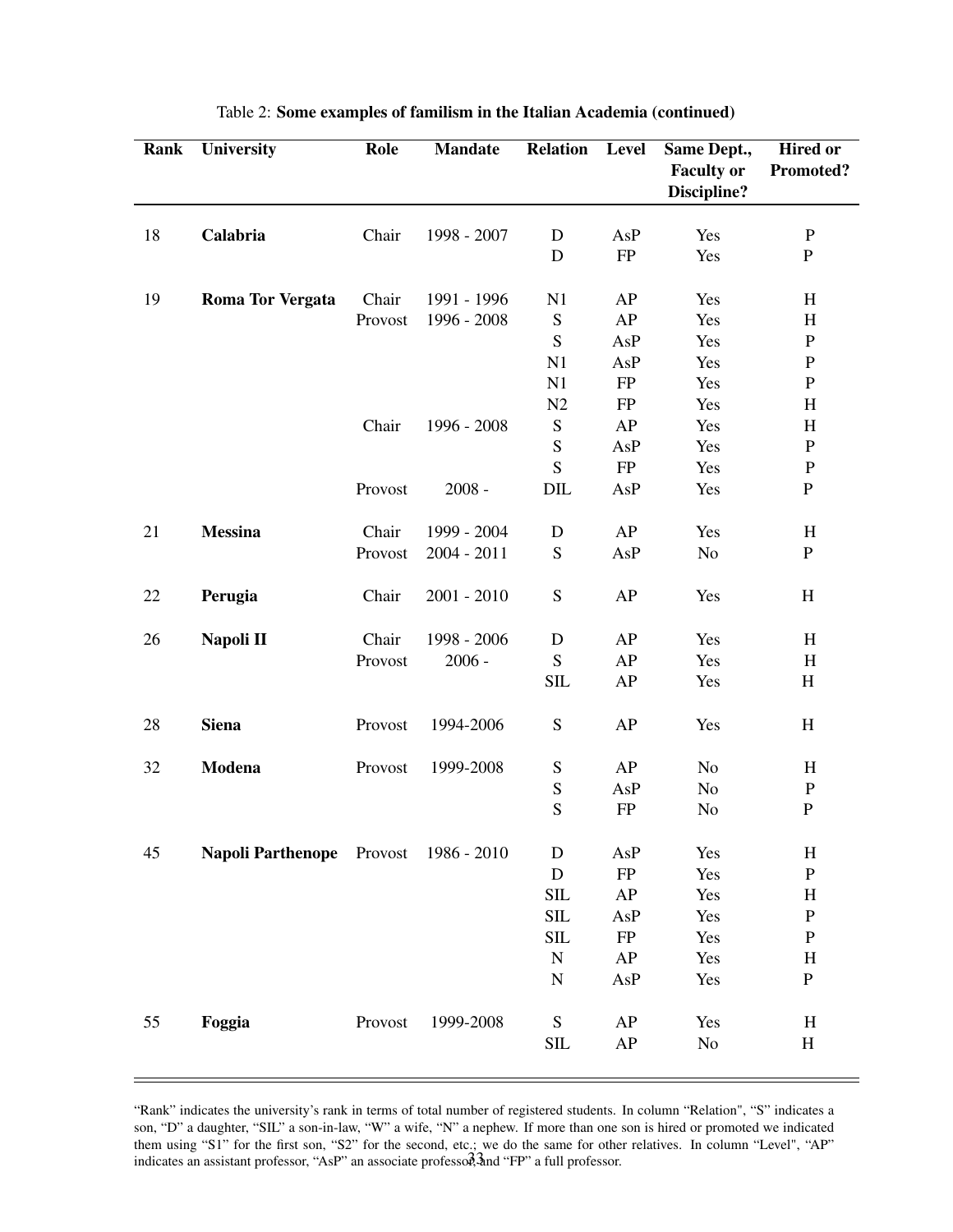|                 | (1)                     | (2)                | (3)                     | (4)                    |
|-----------------|-------------------------|--------------------|-------------------------|------------------------|
| <b>Province</b> | <b>Total population</b> | Num. of last names | <b>Mean occurrences</b> | <b>Max occurrences</b> |
| Ancona          | 350.866                 | 32.669             | 11                      | 1.490                  |
| Aosta           | 97.955                  | 18.794             | 5                       | 472                    |
| L'Aquila        | 212.580                 | 19.637             | 11                      | 895                    |
| Bari            | 942.530                 | 32.400             | 29                      | 5.771                  |
| Bologna         | 754.428                 | 69.902             | 11                      | 3.051                  |
| Cagliari        | 464.976                 | 19.603             | 24                      | 7.543                  |
| Campobasso      | 156.809                 | 12.556             | 12                      | 832                    |
| Catanzaro       | 218.928                 | 13.188             | 17                      | 1.705                  |
| Florence        | 722.605                 | 67.137             | 11                      | 3.465                  |
| Genoa           | 667.803                 | 72.834             | 9                       | 5.210                  |
| Milan           | 2.834.116               | 181.971            | 16                      | 22.689                 |
| <b>Naples</b>   | 1.509.143               | 57.905             | 26                      | 31.591                 |
| Palermo         | 668.632                 | 27.446             | 24                      | 3.224                  |
| Perugia         | 463.916                 | 42.811             | 11                      | 3.509                  |
| Potenza         | 251.678                 | 13.782             | 18                      | 1.333                  |
| Rome            | 2.636.181               | 160.021            | 16                      | 11.315                 |
| Trento          | 389.812                 | 41.925             | 9                       | 1.691                  |
| Turin           | 1.638.080               | 112.818            | 15                      | 5.280                  |
| Trieste         | 191.029                 | 35.332             | 5                       | 500                    |
| Venice          | 606.115                 | 50.862             | 12                      | 6.505                  |

Table 3: Data on the distribution of last names in the Italian population

The table reports summary statistics on the distribution of last names in the population of the provinces of the twenty Italian regional capitals (source: Italian Fiscal Census, 2006). The columns indicate: (1) total population; (2) number of last names represented in the population; (3) average number of occurrencies of each last name(2/1); (4) maximum number of occurencies of a last name.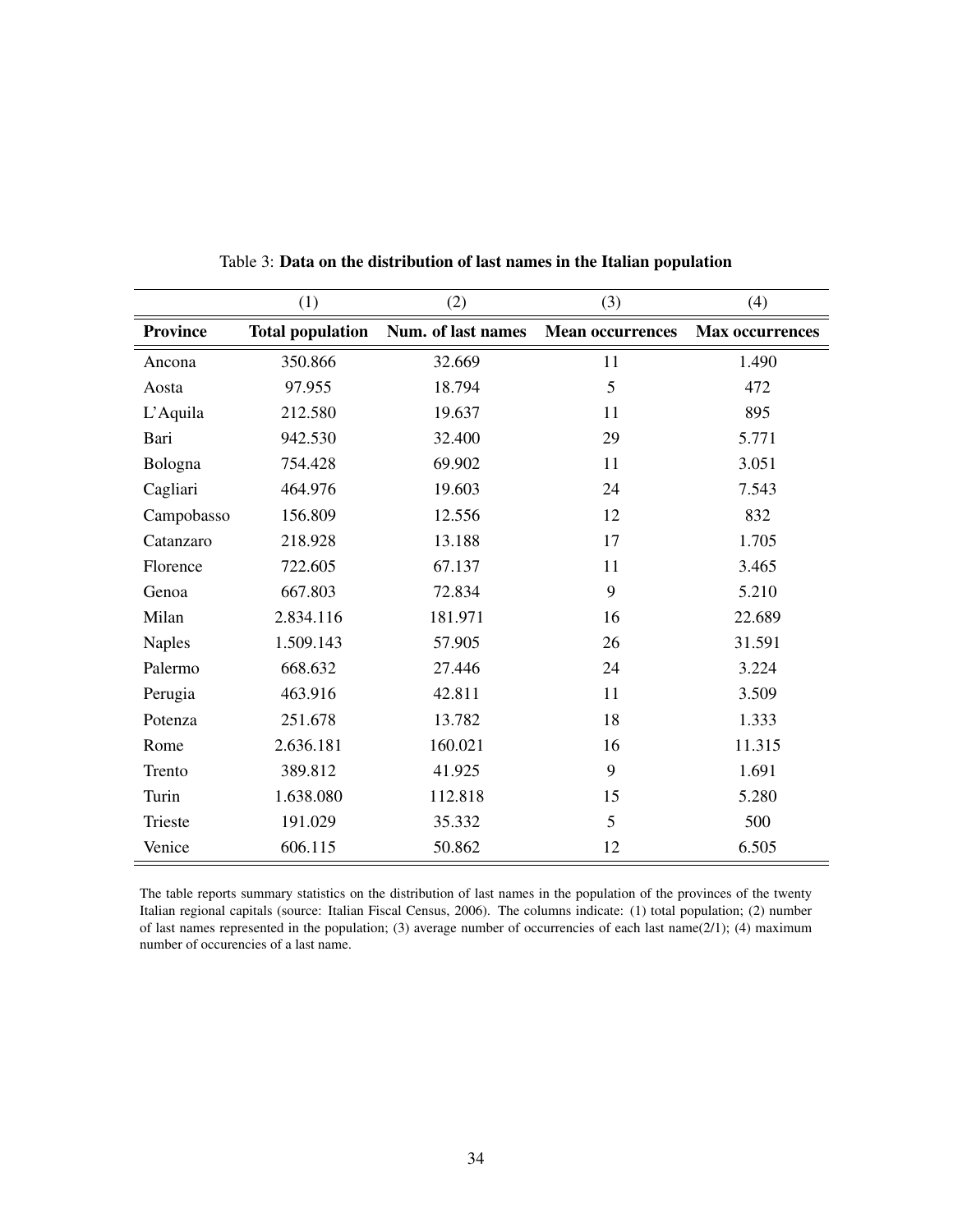Table 4: Universities in the sample

| Low readership sample        | <b>High readership sample</b> |
|------------------------------|-------------------------------|
| <b>AQUILA</b>                | <b>BERGAMO</b>                |
| <b>BARI</b>                  | <b>BOLOGNA</b>                |
| <b>BASILICATA</b>            | <b>CAGLIARI</b>               |
| <b>BRESCIA</b>               | <b>FERRARA</b>                |
| <b>CALABRIA</b>              | <b>FIRENZE</b>                |
| <b>CAMERINO</b>              | <b>GENOVA</b>                 |
| CASSINO                      | MILANO POLITECNICO            |
| <b>CATANIA</b>               | <b>MILANO STATALE</b>         |
| <b>CHIETI PESCARA</b>        | <b>PADOVA</b>                 |
| <b>MACERATA</b>              | <b>PARMA</b>                  |
| <b>MARCHE POLITECNICA</b>    | <b>PAVIA</b>                  |
| <b>MESSINA</b>               | <b>ROMA SAPIENZA</b>          |
| <b>MODENA REGGIO EMILIA</b>  | <b>ROMA TOR VERGATA</b>       |
| <b>MOLISE</b>                | <b>SASSARI</b>                |
| NAPOLI FEDERICO II           | <b>SIENA</b>                  |
| NAPOLI L'ORIENTALE           | <b>TORINO</b>                 |
| NAPOLI PARTHENOPE            | <b>TORINO POLITECNICO</b>     |
| <b>PALERMO</b>               | <b>TRENTO</b>                 |
| <b>PERUGIA</b>               | <b>TRIESTE</b>                |
| PERUGIA STRANIERI            | <b>TRIESTE SISSA</b>          |
| <b>PISA</b>                  | <b>UDINE</b>                  |
| <b>PISA NORMALE</b>          | <b>VENEZIA CA' FOSCARI</b>    |
| PISA S.ANNA                  | <b>VENEZIA IUAV</b>           |
| REGGIO CALABRIA MEDITERRANEA | <b>VERONA</b>                 |
| <b>SALENTO</b>               | MILANO BOCCONI (private)      |
| <b>SALERNO</b>               | MILANO CATTOLICA (private)    |
| <b>TUSCIA</b>                | MILANO IULM (private)         |
| <b>URBINO</b>                | ROMA LUISS (private)          |
|                              | ROMA LUMSA (private)          |
| (28 universities; 5670 obs.) | (29 universities; 6174 obs)   |

The table reports the list of universities in our sample divided into two groups: universities located in provinces characterized by low newspaper readership (i.e. readership of non-sport daily newspapers per 100 inhabitants below the median of the overall sample), and universities located in provinces with high newspaper readership (above median).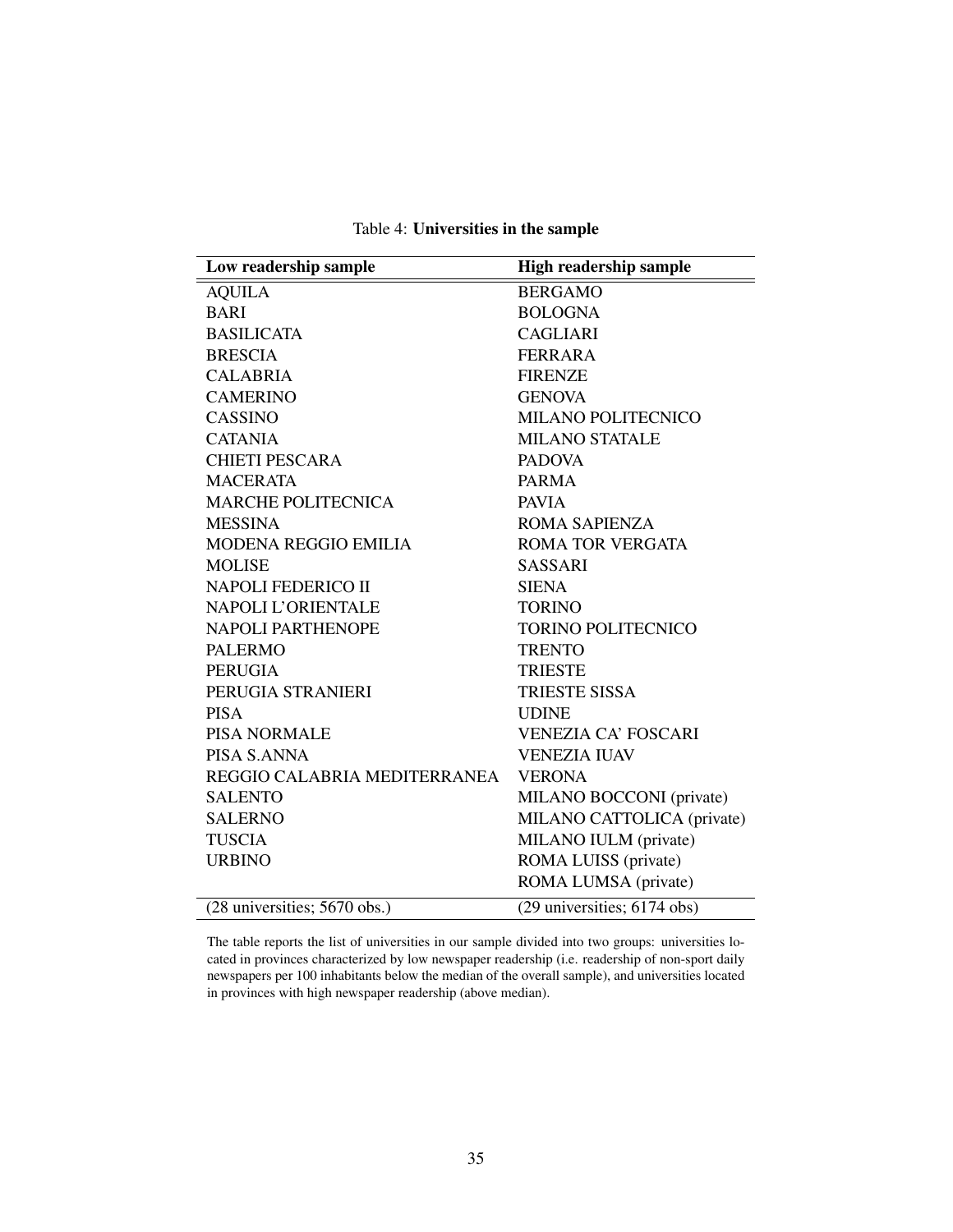|                  |                  | <b>CDEP</b>      |       |       | <b>CPOP</b> |      |         | $\mathcal{C}_{0}^{0}$ |         |
|------------------|------------------|------------------|-------|-------|-------------|------|---------|-----------------------|---------|
|                  | all              | <b>HR</b>        | LR    | all   | <b>HR</b>   | LR   | all     | <b>HR</b>             | LR      |
| obs.             | 11844            | 6174             | 5670  | 11844 | 6174        | 5670 | 11844   | 6174                  | 5670    |
| mean             | .045             | .041             | .050  | .046  | .045        | .048 | $-.001$ | $-.004$               | .002    |
| median           | .009             | .017             | 0     | .036  | .028        | .043 | $-.020$ | $-.016$               | $-.029$ |
| 75th perc.       | .058             | .048             | .074  | .048  | .036        | .056 | .016    | .012                  | .024    |
| 98th perc.       | .280             | .266             | .294  | .236  | .237        | .077 | .210    | .154                  | .243    |
| 99th perc.       | .395             | .395             | .396  | .237  | .239        | .080 | .314    | .279                  | .345    |
| first perc. $>0$ | 50 <sub>th</sub> | 45 <sub>th</sub> | 55th  | 1st   | 1st         | 1st  | 65th    | 64th                  | 67th    |
| max              | 1.754            | 1.515            | 1.754 | .293  | .293        | .094 | 1.715   | 1.489                 | 1.715   |
| sd               | .087             | .085             | .089  | .043  | .058        | .015 | .084    | .079                  | .089    |
| sd. demeaned     | .052             | .048             | .056  | .004  | .004        | .004 | .052    | .048                  | .056    |

Table 5: Summary statistics: *C* indices

The table reports the summary statistics for the three version of the homonymy concentration index *CDEP*, *CPOP*, and *C* for the overall sample and, separately, for the high- and low-readership groups ("HR" and "LR" respectively). "First perc.> 0" indicates the first percentile at which the index takes a non-zero value, while "sd, demeaned" indicates the standard deviation of residuals after regressing on department fixed effects.

|                   |       | <b>SDEP</b> |          |       | SPOP      |       |        | S                |        |
|-------------------|-------|-------------|----------|-------|-----------|-------|--------|------------------|--------|
|                   | all   | <b>HR</b>   | LR       | all   | <b>HR</b> | LR    | all    | <b>HR</b>        | LR     |
| obs.              | 11844 | 6174        | 5670     |       |           |       |        |                  |        |
| mean              | 3.67  | 3.53        | 3.82     | 3.02  | 3.19      | 2.83  | .65    | .34              | .98    |
| median            | 1.36  | 2.25        | $\theta$ | 1.91  | 1.90      | 1.92  | $-.23$ | $-.16$           | $-.31$ |
| first perc. $> 0$ | 50th  | 45th        | 55th     | 1st   | 1st       | 1st   | 64th   | 62 <sub>nd</sub> | 66th   |
| 98th perc.        | 18.36 | 15.87       | 20.21    | 14.13 | 15.79     | 12.99 | 10.44  | 7.14             | 13.37  |
| 99th perc.        | 22.13 | 19.60       | 23.85    | 17.18 | 18.49     | 14.71 | 13.38  | 8.32             | 15.23  |
| max               | 30.91 | 27.63       | 30.91    | 29.68 | 29.68     | 28.32 | 23.76  | 16.38            | 23.76  |
| 75th perc.        | 6.06  | 5.75        | 6.37     | 3.94  | 4.01      | 3.84  | 1.93   | 1.78             | 2.22   |
| sd                | 5.04  | 4.46        | 5.61     | 3.52  | 3.86      | 3.10  | 3.43   | 2.82             | 3.97   |
| sd. demeaned      | 1.84  | 1.69        | 2.00     | .53   | .54       | .53   | 1.72   | 1.61             | 1.84   |

Table 6: Summary statistics: *S* indices

The table reports the summary statistics for the three version of the homonymy share index *SDEP*, *SPOP*, and *S* for the overall sample and, separately, for the high- and low-readership groups ("HR" and "LR" respectively). "First perc.> 0" indicates the first percentile at which the index takes a non-zero value, while "sd, demeaned" indicates the standard deviation of residuals after regressing on department fixed effects.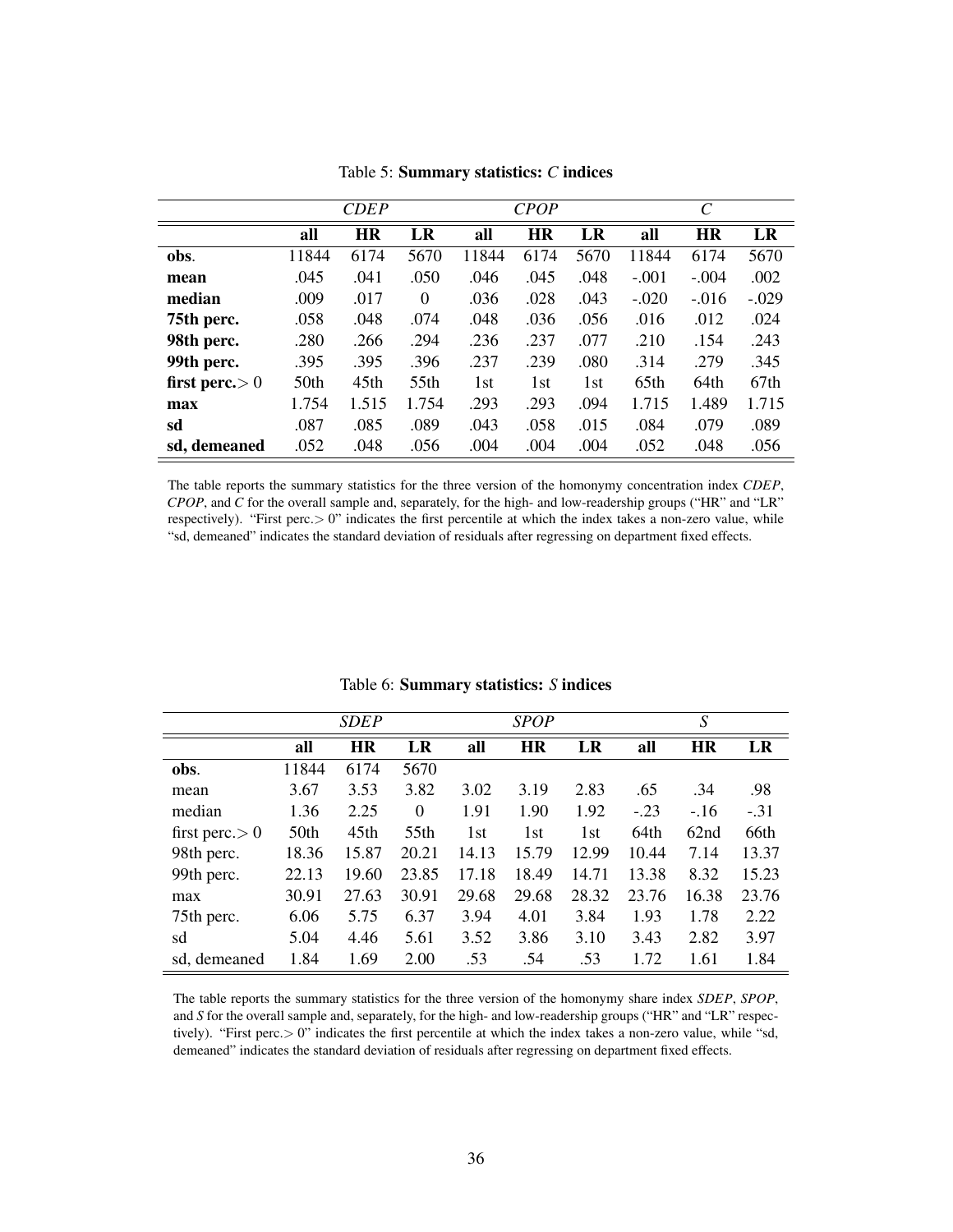|               | (1)      | (2)           | (3)     | (4)           |
|---------------|----------|---------------|---------|---------------|
|               | OLS      | <b>Robust</b> | OLS     | <b>Robust</b> |
|               | (1)      | (2)           | (3)     | (4)           |
| <b>CDEP</b>   | $-.225*$ | $-.345***$    |         |               |
|               | (.129)   | (.036)        |         |               |
| <b>CPOP</b>   | .071     | .110          |         |               |
|               | (.156)   | (.119)        |         |               |
| $\mathcal{C}$ |          |               | $-.085$ | $-162***$     |
|               |          |               | (.072)  | (.051)        |
| N             | $0.011*$ | .003          | $.011*$ | .004          |
|               | (.006)   | (.003)        | (.006)  | (.003)        |
| Obs.          | 501      | 499           | 501     | 499           |
| $R^2$         | .320     | .418          | .312    | .398          |

Table 7: Homonymy and research performance

The table reports the results of a set of cross-sectional regressions of the CIVR research performance score for the years 2001-2003 on our homonymy concentration indices (averaged over the same period). The unit of observation is a department within a university. In columns (1) and (2) we regress the CIVR score on *CDEP* controlling separately for *CPOP*, while in columns (3) and (4) we regress the CIVR score on *C* directly. *N* indicates the average size of the department between 2001 and 2003. All regressions include university fixed effects. Columns (1) and (3) report standard OLS estimates, while columns (2) and (4) report estimates obtained using a robust estimator which down weighs observations with large residuals using the Huber weight function. Robust standard errors clustered at university level are reported in parentheses.\*\*\* p<0.01, \*\* p<0.05, \* p<0.1.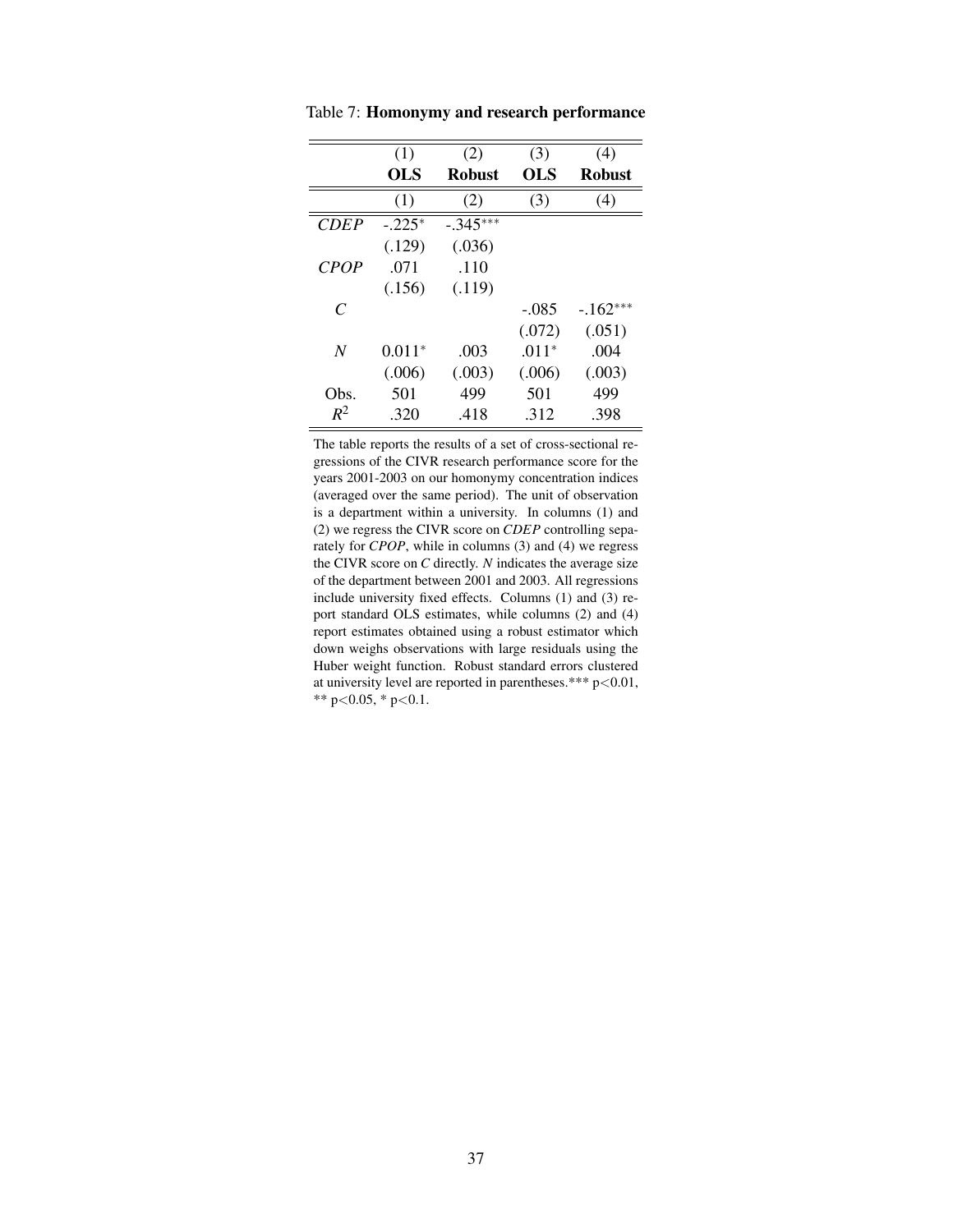|                                        | (1)                           | (2)                         | (3)                        | (4)                         |
|----------------------------------------|-------------------------------|-----------------------------|----------------------------|-----------------------------|
| Dependent variable:                    | $\mathcal C$                  | $\boldsymbol{C}$            | $\boldsymbol{S}$           | $\boldsymbol{S}$            |
| $\boldsymbol{N}$                       | $-.00001$<br>(.719)<br>[.733] | .00005<br>(.050)<br>[.151]  | .004<br>(.000)<br>[.136]   | .007<br>(.000)<br>[.033]    |
| LOW*REFORM                             | .008<br>(.000)<br>$[.061]$    |                             | .650<br>(.000)<br>$[.001]$ |                             |
| $[avg(95-99) - avg(89-94)]$ * LOW      |                               | $-.001$<br>(.601)<br>[.778] |                            | .259<br>.003<br>[.149]      |
| $[avg(00-03) - avg(95-99)]$ * LOW      |                               | .007<br>(.018)<br>[.139]    |                            | .388<br>(.000)<br>$[.013]$  |
| $[avg(00-08)-avg(89-99)]$ * <i>LOW</i> |                               | .007<br>(.000)<br>[.113]    |                            | .641<br>(.000)<br>$[.007]$  |
| $[avg(00-08)-avg(95-99)]$ * <i>LOW</i> |                               | .008<br>(.001)<br>[.064]    |                            | .500<br>(.000)<br>[.007]    |
| $TREDD_t$ <sup>*</sup> $C_{d,1988}$    |                               | $-.030$<br>(.000)<br>[.000] |                            |                             |
| $TREDD_t$ * $S_{d,1988}$               |                               |                             |                            | $-.022$<br>(.000)<br>[.000] |
| $R^2$                                  | .004                          | $\overline{.103}$           | .019                       | .076                        |
| Observations                           | 11844                         | 11844                       | 11844                      | 11844                       |

Table 8: Decentralization and the evolution of familism Regressions with newspaper readership as measure of social capital

Columns (1) and (2) report regressions with homonymity concentration index *C* as dependent variable, while in columns (3) and (4) the dependent variable is the share index *S*. *N* represents the number of professors in a given department in a given year. *LOW* is a dummy variable that equals one for the departments of universities located in provinces characterized by below-median newspaper readership. *REFORM* is a dummy variable that equals one for the post-reform years (2000-2008). [*avg*()−*avg*()] <sup>∗</sup> *LOW* represents the difference in the average coefficient of the interaction term between year dummies and *LOW* for the years in parentheses. *T RENDt* <sup>∗</sup>*Cd*,<sup>1988</sup> and  $T\text{REND}_t$ <sup>\*</sup>  $S_{d,1988}$  represent the interactions of a time trend with the value of the concentration index in 1998 and the value of the share index in 1988 respectively. All regressions include department and year fixed effects. P-value based on OLS standard errors are reported in parentheses. p-values based on standard errors clustered at the department level are reported brackets.\*\*\* p<0.01, \*\* p<0.05, \* p<0.1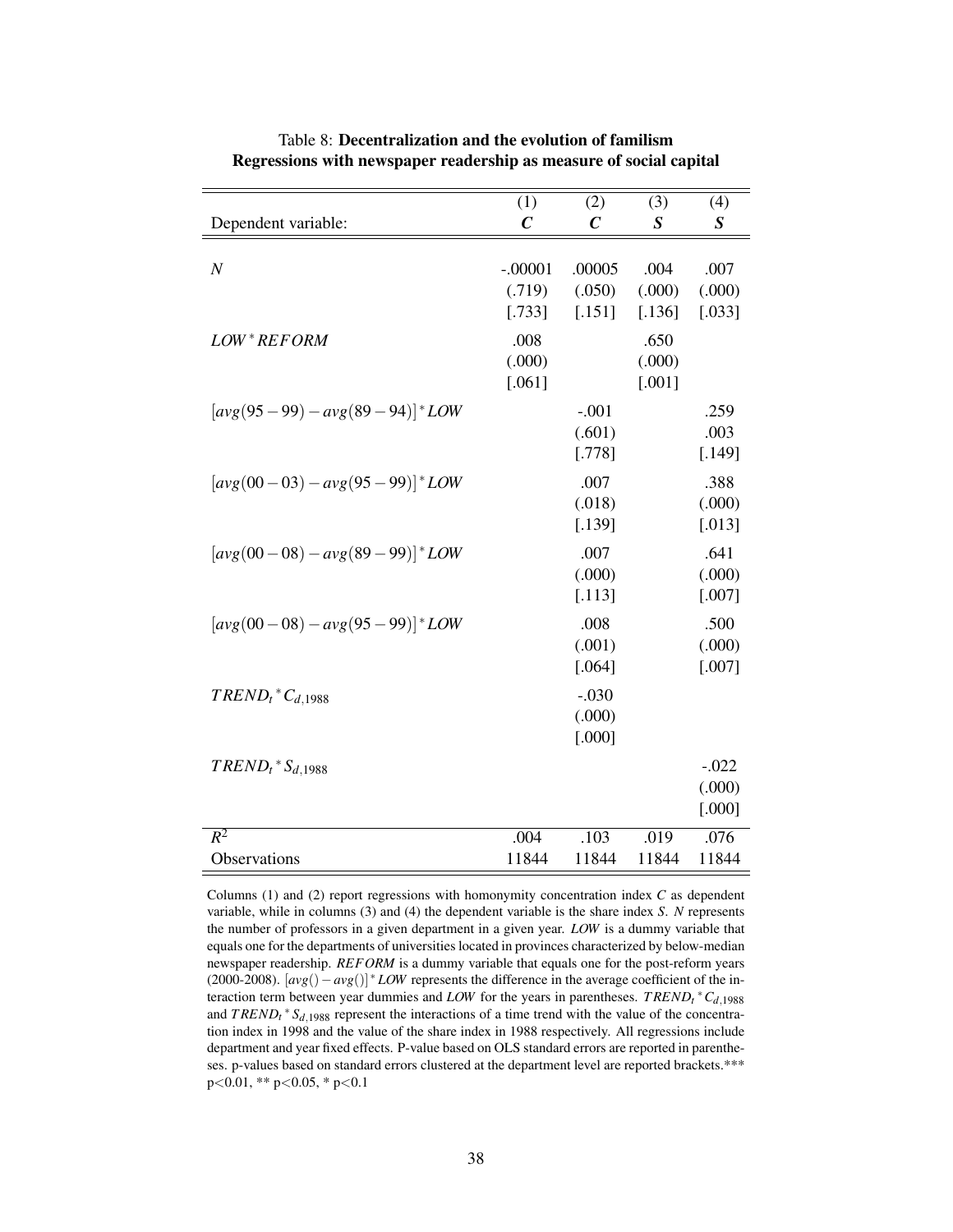|                                   | (1)                           | (2)                         | (3)                      | (4)                         |
|-----------------------------------|-------------------------------|-----------------------------|--------------------------|-----------------------------|
| Dependent variable:               | $\mathcal C$                  | $\mathcal C$                | $\boldsymbol{S}$         | $\boldsymbol{S}$            |
| $\boldsymbol{N}$                  | $-.00002$<br>(.575)<br>[.591] | .00005<br>(.085)<br>[.183]  | .004<br>(.000)<br>[.171] | .004<br>(.000)<br>[.160]    |
| LOW*REFORM                        | .001<br>(.587)<br>[.804]      |                             | .359<br>(.000)<br>[.083] |                             |
| $[avg(95-99) - avg(89-94)]$ * LOW |                               | .002<br>(.361)<br>[.638]    |                          | .294<br>(.001)<br>$[.081]$  |
| $[avg(00-03) - avg(95-99)]$ * LOW |                               | .005<br>(.085)<br>[.286]    |                          | .239<br>(.013)<br>$[.130]$  |
| $[avg(00-08)-avg(89-99)]$ *LOW    |                               | .005<br>(.010)<br>$[.280]$  |                          | .458<br>(.000)<br>[.050]    |
| $[avg(00-08)-avg(95-99)]$ * LOW   |                               | .004<br>(.123)<br>$[.406]$  |                          | .297<br>(.000)<br>$[.120]$  |
| $TREDD_t$ * $C_{d,1988}$          |                               | $-.031$<br>(.000)<br>[.000] |                          |                             |
| $TREDD_t$ * $S_{d,1988}$          |                               |                             |                          | $-.022$<br>(.000)<br>[.000] |
| $R^2$                             | .003                          | .102                        | .013                     | .070                        |
| Observations                      | 11844                         | 11844                       | 11844                    | 11844                       |

Table 9: Decentralization and the evolution of familism Regressions with blood donations as measure of social capital

Same as Table 8. The only difference is that here "LOW" is a dummy variable taking the value 1 for values of blood donations per capita below the median across provinces.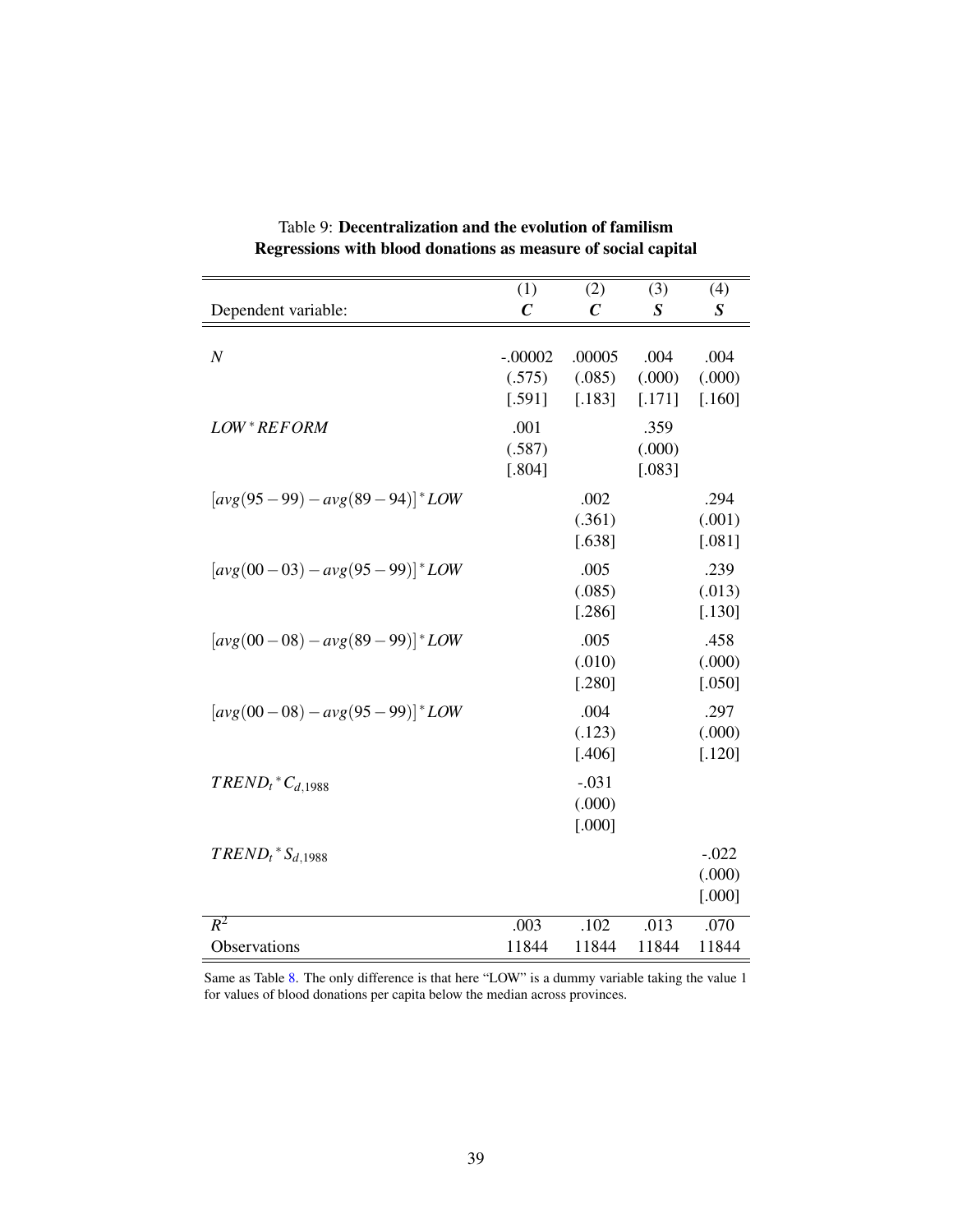|                                               | (1)                          | (2)                            | (3)                         | (4)                         |
|-----------------------------------------------|------------------------------|--------------------------------|-----------------------------|-----------------------------|
| Dependent variable:                           | $\mathcal C$                 | $\boldsymbol{C}$               | $\boldsymbol{S}$            | S                           |
| $\cal N$                                      | .00001<br>(.613)<br>[.630]   | .00004<br>(.067)<br>[.156]     | .004<br>(.000)<br>[.156]    | .006<br>(.000)<br>[.035]    |
| READERSHIP*REFORM                             | $-.0001$<br>(.000)<br>[.019] |                                | $-.009$<br>(.000)<br>[.000] |                             |
| $[avg(95-99) - avg(89-94)]$ <i>READERSHIP</i> |                              | .000004<br>(.907)<br>[.942]    |                             | $-.003$<br>(.009)<br>[.226] |
| $[avg(00-03) - avg(95-99)]$ <i>READERSHIP</i> |                              | $-.00007$<br>(.046)<br>[.174]  |                             | $-006$<br>(.000)<br>[.004]  |
| $[avg(00-08) - avg(89-99)]$ <i>READERSHIP</i> |                              | $-.00008$<br>(.0007)<br>(.182) |                             | $-.009$<br>(.000)<br>[.005] |
| $[avg(00-08) - avg(95-99)]$ <i>READERSHIP</i> |                              | $-.00009$<br>(.059)<br>[.150]  |                             | $-007$<br>(.000)<br>[.005]  |
| $TREDD_t$ <sup>*</sup> $C_{d,1988}$           |                              | $-.030$<br>(.000)<br>[.000]    |                             |                             |
| $T\text{REND}_t$ * $S_{d,1988}$               |                              |                                |                             | $-.021$<br>(.000)<br>[.000] |
| $R^2$                                         | .005                         | .103                           | .021                        | .076                        |
| Observations                                  | 11844                        | 11844                          | 11844                       | 11844                       |

Table 10: Decentralization and the evolution of familism Regressions with newspaper readership as a measure of social capital

Same as Table 8. The only difference is that instead of the dummy variable "LOW" here we use the continuous readership variable "READERSHIP".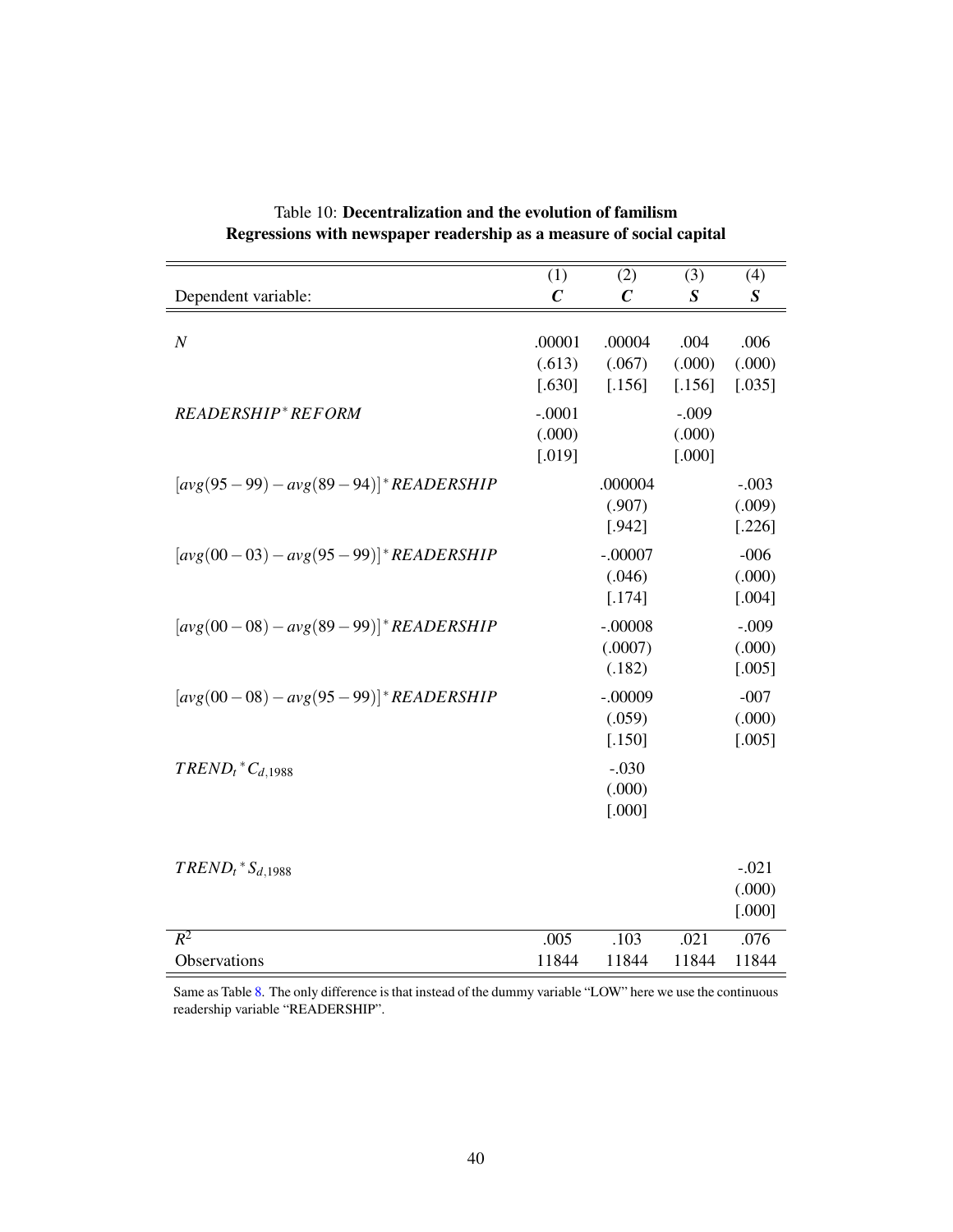|                                          | (1)                         | (2)                         | (3)                        | (4)                         |
|------------------------------------------|-----------------------------|-----------------------------|----------------------------|-----------------------------|
| Dependent variable:                      | $\mathcal C$                | $\mathcal{C}_{0}^{0}$       | $\boldsymbol{S}$           | $\boldsymbol{S}$            |
| $\boldsymbol{N}$                         | .000003<br>(.907)<br>(.881) | .00004<br>(.091)<br>[.136]  | .003<br>(.003)<br>[.294]   | .005<br>(.000)<br>[.096]    |
| LOW*REFORM                               | .005<br>(.027)<br>$[.402]$  |                             | .544<br>(.000)<br>$[.071]$ |                             |
| $[avg(95-99) - avg(89-94)]$ * LOW        |                             | $-.003$<br>(.280)<br>[.337] |                            | .268<br>(.049)<br>[.183]    |
| $[avg(00-03) - avg(95-99)]$ * LOW        |                             | .007<br>(.031)<br>[.204]    |                            | .364<br>(.015)<br>[.144]    |
| $[avg(00-08) - avg(89-99)]$ * LOW        |                             | .007<br>(.002)<br>[.234]    |                            | .576<br>(.000)<br>$[.080]$  |
| $[avg(00-08) - avg(95-99)]$ * <i>LOW</i> |                             | .009<br>(.002)<br>[.148]    |                            | .430<br>(.001)<br>[.154]    |
| $TREDD_t$ <sup>*</sup> $C_{d,1988}$      |                             | $-.030$<br>(.000)<br>[.000] |                            |                             |
| $TREDD_t$ * $S_{d,1988}$                 |                             |                             |                            | $-.020$<br>(.000)<br>[.000] |
| $R^2$                                    | .005                        | .161                        | .018                       | .069                        |
| Observations                             | 5166                        | 5166                        | 5166                       | 5166                        |

Table 11: Decentralization and the evolution of familism Humanities departments with newspaper readership as measure of social capital

The table reports the same regressions as in that Table 8 for the sub-sample of departments in the disciliplines of humanities and medecine.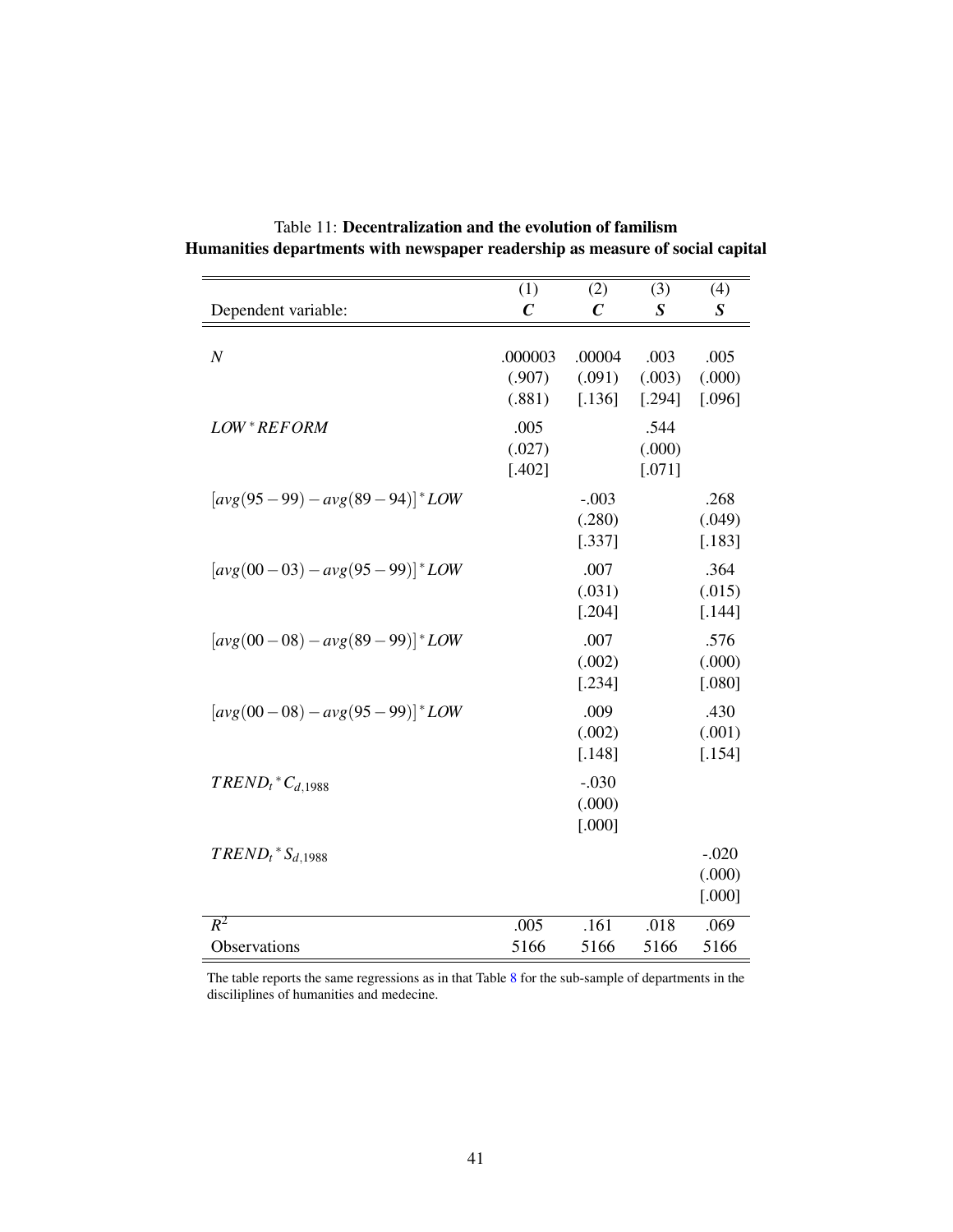|                                          | (1)                      | (2)                         | (3)                        | (4)                         |
|------------------------------------------|--------------------------|-----------------------------|----------------------------|-----------------------------|
| Dependent variable:                      | $\mathcal C$             | $\mathcal{C}_{0}^{0}$       | $\boldsymbol{S}$           | $\boldsymbol{S}$            |
| $\boldsymbol{N}$                         | .004<br>(.518)<br>[.690] | .00008<br>(.202)<br>[.429]  | .007<br>(.000)<br>[.091]   | .009<br>(.000)<br>$[.028]$  |
| LOW*REFORM                               | .010<br>(.001)<br>[.107] |                             | .733<br>(.000)<br>$[.002]$ |                             |
| $[avg(95-99) - avg(89-94)]$ * LOW        |                          | .0001<br>(.980)<br>[.990]   |                            | .256<br>(.024)<br>[.247]    |
| $[avg(00-03) - avg(95-99)]$ * LOW        |                          | .006<br>(.149)<br>[.426]    |                            | .399<br>(.001)<br>[.045]    |
| $[avg(00-08) - avg(89-99)]$ * <i>LOW</i> |                          | .007<br>(.012)<br>$[.218]$  |                            | .683<br>(.000)<br>$[.011]$  |
| $[avg(00-08) - avg(95-99)]$ * <i>LOW</i> |                          | .007<br>(.044)<br>[.227]    |                            | .544<br>(.000)<br>$[.013]$  |
| $TREDD_t$ <sup>*</sup> $C_{d,1988}$      |                          | $-.031$<br>(.000)<br>[.000] |                            |                             |
| $TREDD_t$ * $S_{d,1988}$                 |                          |                             |                            | $-.023$<br>(.000)<br>[.000] |
| $R^2$                                    | .005                     | .082                        | .022                       | .083                        |
| Observations                             | 6678                     | 6678                        | 6678                       | 6678                        |

Table 12: Decentralization and the evolution of familism Hard sciences departments with newspaper readership as measure of social capital

The table reports the same regressions as in that Table 8 for the sub-sample of departments in hard sciences and social sciences.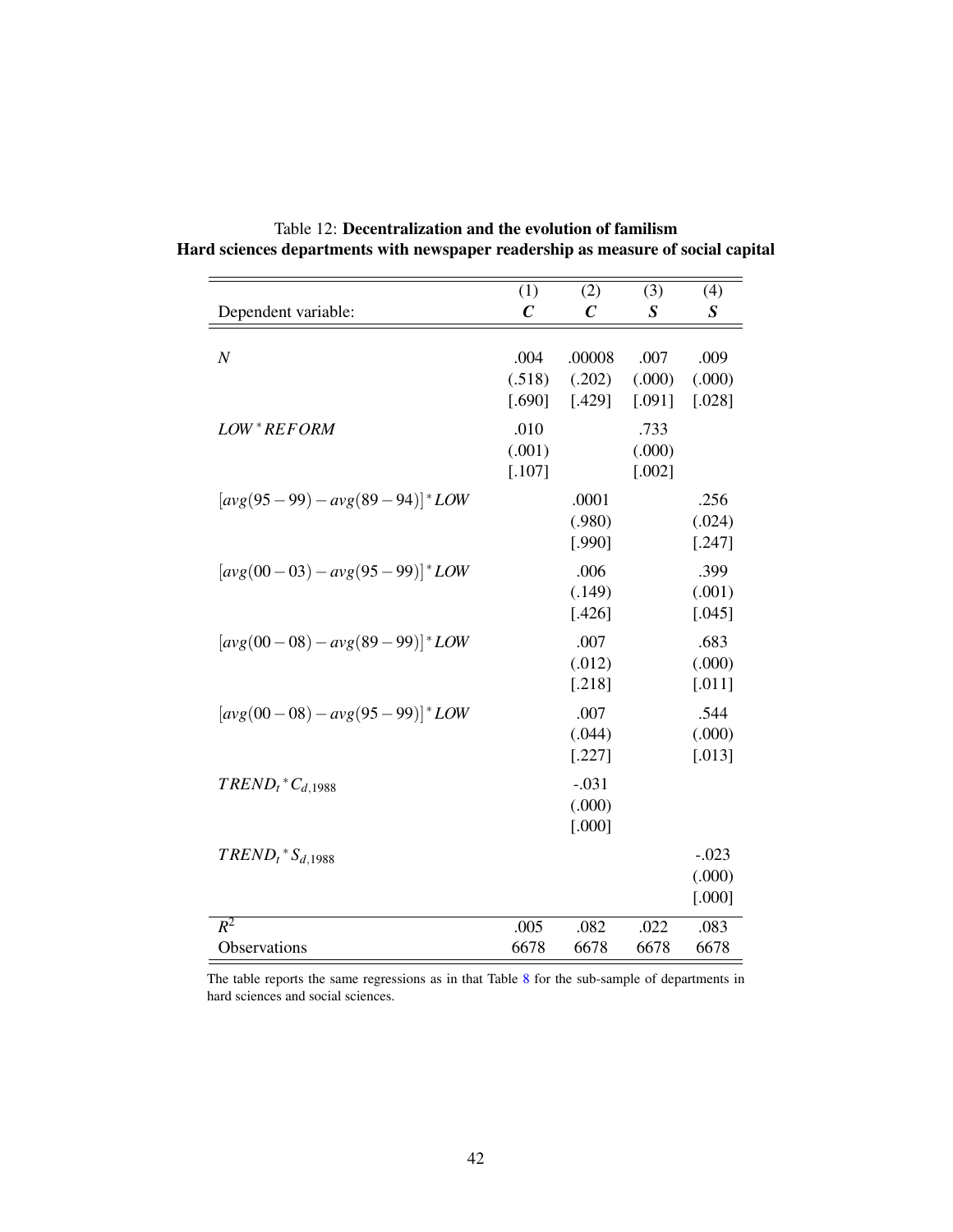Figure 1: Web of family relations in the Department of Economics of the University of Bari (2007) Figure 1: Web of family relations in the Department of Economics of the University of Bari (2007)



Perotti (2008)). Each cell indicates one faculty member represented by the last name (e.g. A, B, etc.) and, in parentheses, the corresponding academic position (FP for full professor, AsP for associate professor and AP for assistant professor). Each dashed rectangle includes all faculty members belonging to the same family with vertical and diagonal thin lines connecting parents to children, horizontal thin lines connecting siblings to each other, and horizontal thick lines connecting spouses to each other. The shaded cells indicate those professors members that, despite being related to The figure summarizes the web of family relations linking the members of the Department of Economics at the University of Bari in 2007 (source: The figure summarizes the web of family relations linking the members of the Department of Economics at the University of Bari in 2007 (source: Perotti (2008)). Each cell indicates one faculty member represented by the last name (e.g. A, B, etc.) and, in parentheses, the corresponding academic position (*FP* for full professor, *AsP* for associate professor and *AP* for assistant professor). Each dashed rectangle includes all faculty members belonging to the same family with vertical and diagonal thin lines connecting parents to children, horizontal thin lines connecting siblings to each other, and horizontal thick lines connecting spouses to each other. The shaded cells indicate those professors members that, despite being related to other faculty members, do not share with them a common last name. These cases of relatedness are not captured by our homonymy indices. other faculty members, do not share with them a common last name. These cases of relatedness are not captured by our homonymy indices.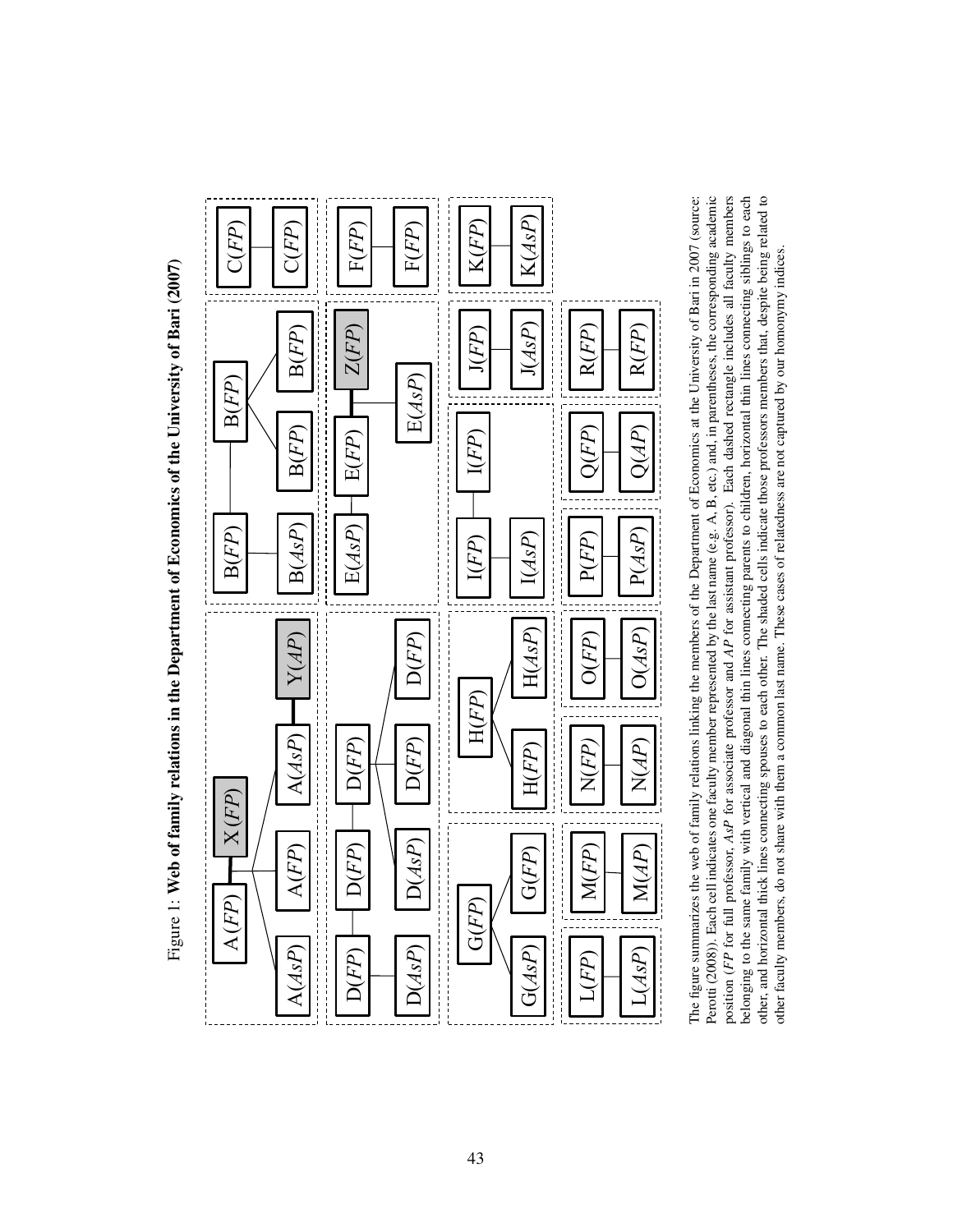

Figure 2: Readership of non-sport daily newspapers in Italian provinces (2001-2002)

The map summarizes the distribution of newspaper readership in Italian provinces for the years 2001-2002. The light grey areas represent provinces characterized by low (belowmedian) newspaper readership, while the dark grey ones represent provinces with high (above-median) newspaper readership. White areas represent provinces where no university is located, and which are hence not relevant for our analysis.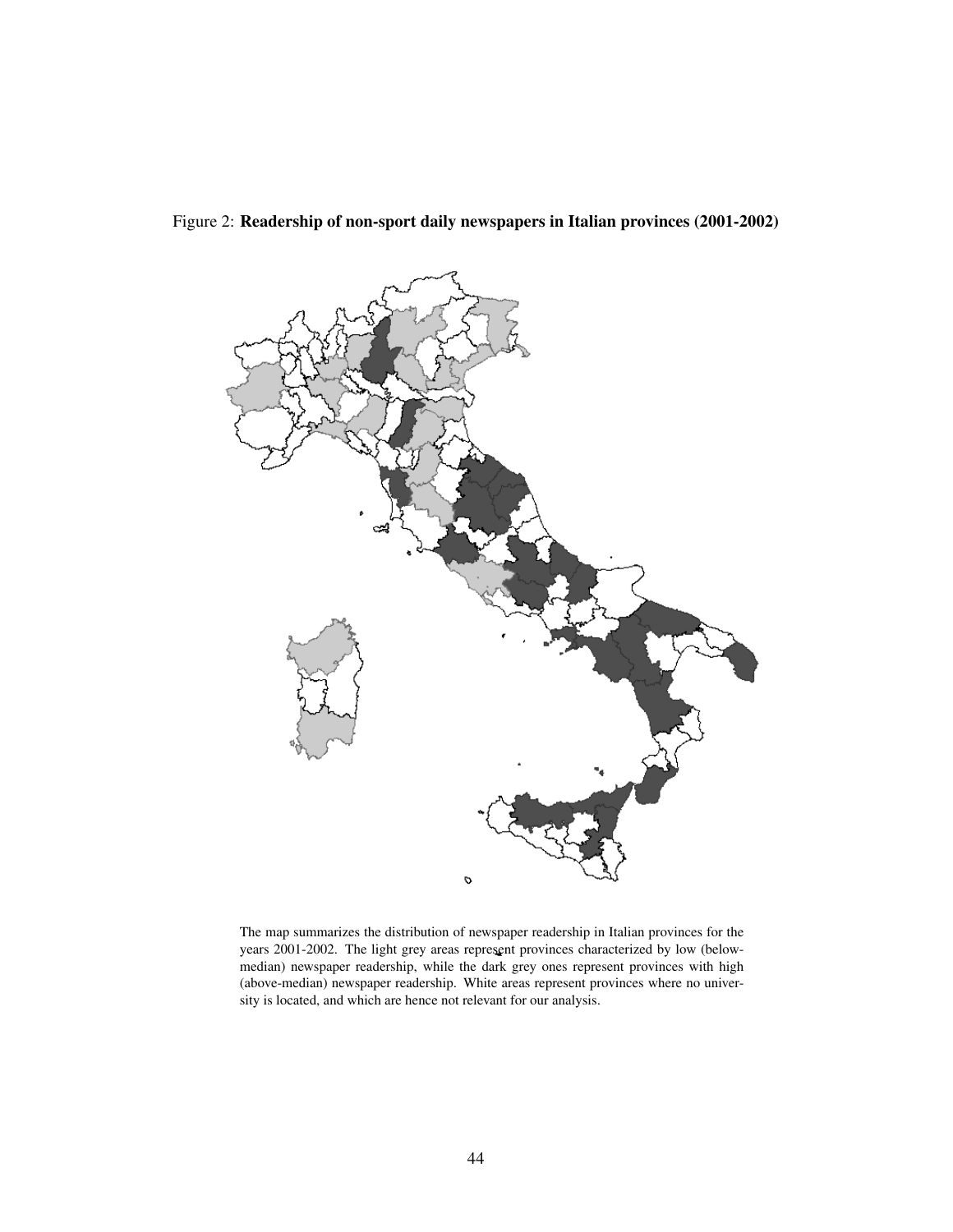

Figure 3: Levels of per capita blood donations in Italian provinces (1995)

The map summarizes the distribution of per capita blood donations in Italian provinces for the year 1995. The light grey areas represent provinces characterized by low (belowmedian) levels of blood donations per capita, while the dark grey ones represent provinces with high (above-median) levels of blood donations. White areas represent provinces where no university is located, and which are hence not relevant for our analysis.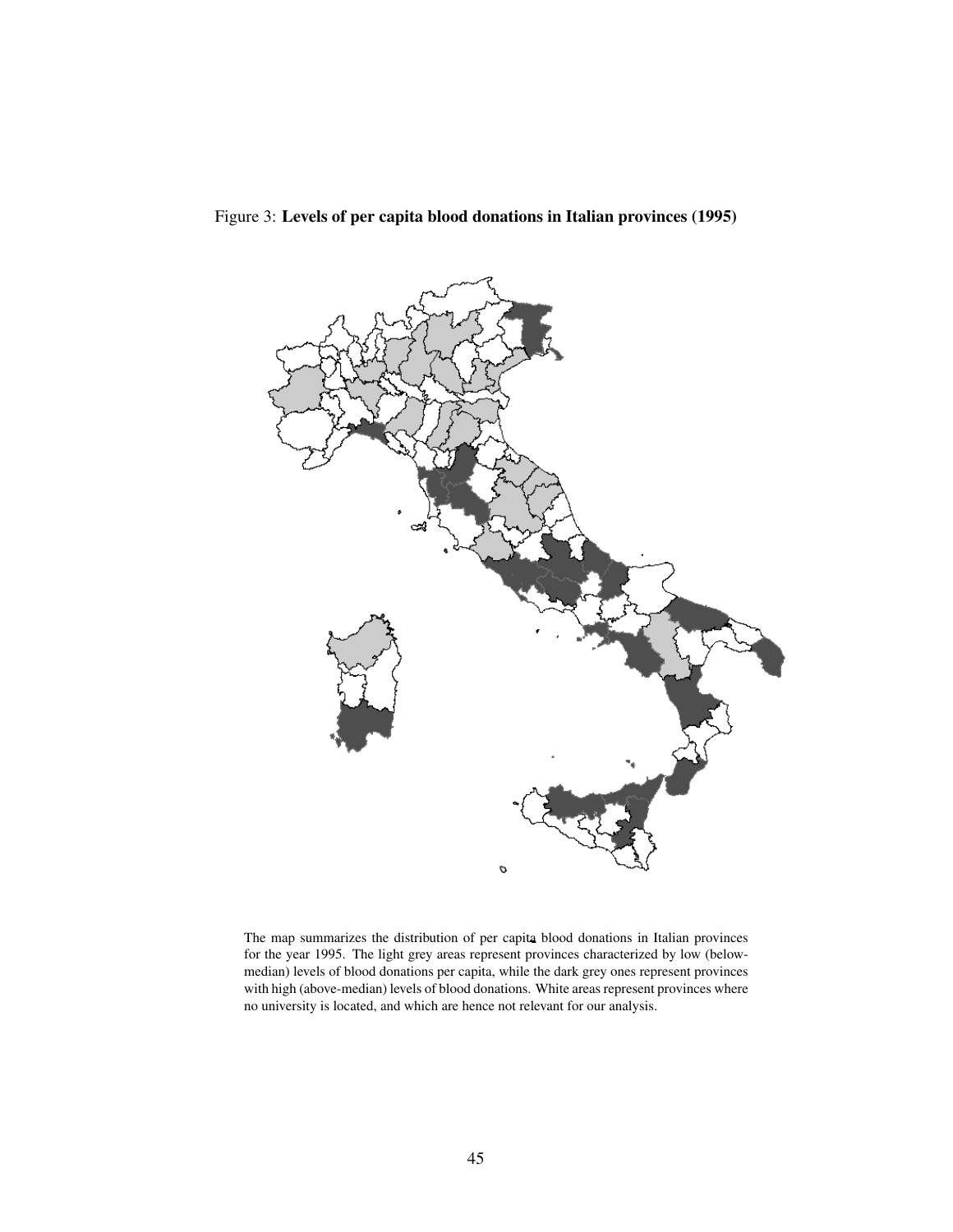

Figure 4: Evolution of familism before and after decentralization in areas with high and low civic capital: *CDEP* index

The figure illustrates the evolution of the concentration index *CDEP* between the years 1988 and 2008 separately for departments in universities located in high-readership (red) and low-readership (blue) provinces. The red line depicts the implementation of the reform that decentralized recruitment of professors from the national to the university level.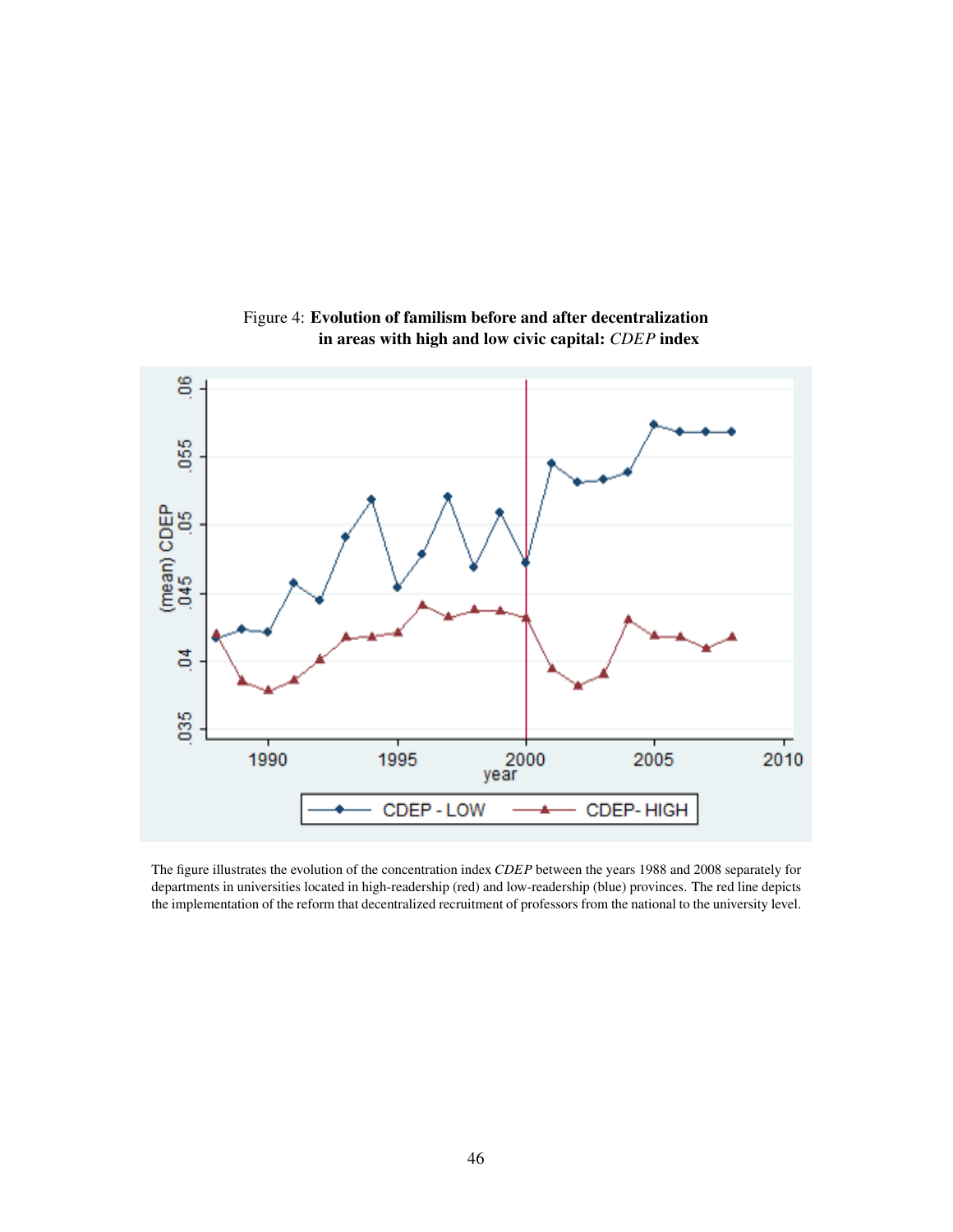

Figure 5: Evolution of familism before and after decentralization in areas with high and low civic capital: *CPOP* index

The figure illustrates the evolution of the concentration index *CPOP* between the years 1988 and 2008 separately for departments in universities located in high-readership (red) and low-readership (blue) provinces. The red line indicates the implementation of the reform that decentralized recruitment of professors from the national to the university level.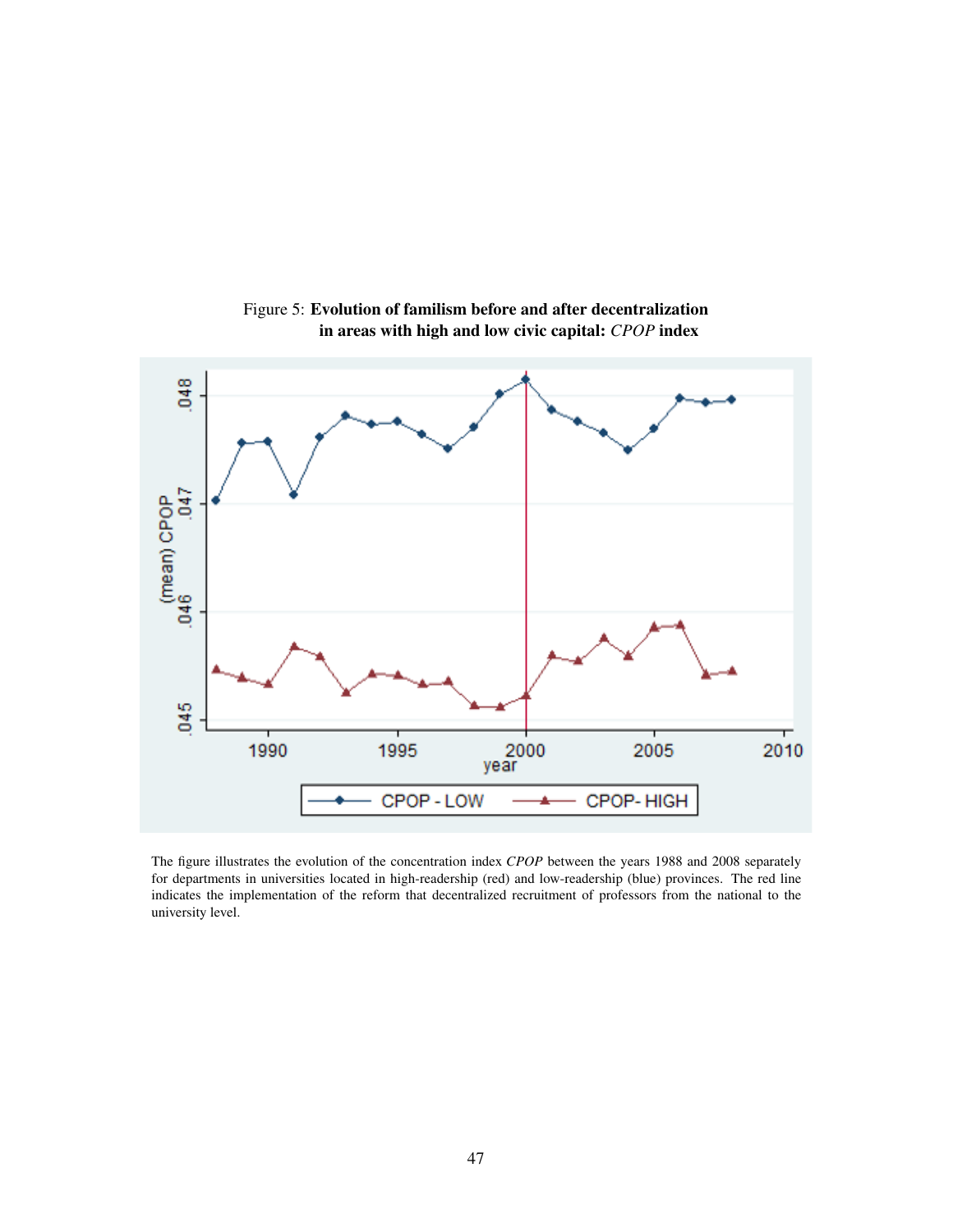

Figure 6: Evolution of familism before and after decentralization in areas with high and low civic capital: *C* index

The figure illustrates the evolution of the concentration index *C* between the years 1988 and 2008 separately for departments in universities located in high-readership (red) and low-readership (blue) provinces. The red line indicates the implementation of the reform that decentralized recruitment of professors from the national to the university level.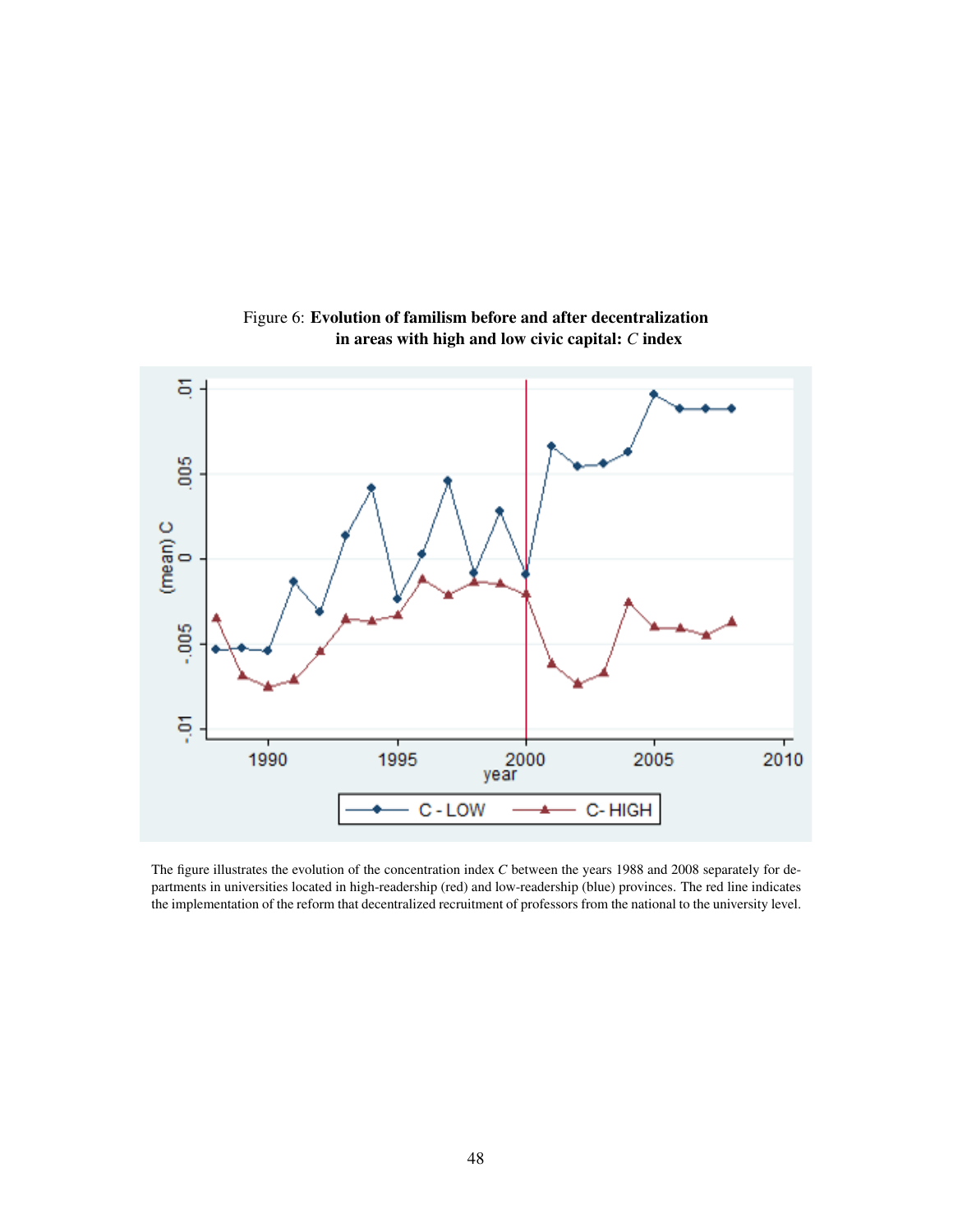

Figure 7: Evolution of familism before and after decentralization in areas with high and low civic capital:  $S_d ept$  index

The figure illustrates the evolution of the concentration index *SDEP* between the years 1988 and 2008 separately for departments in universities located in high-readership (red) and low-readership (blue) provinces. The red line indicates the implementation of the reform that decentralized recruitment of professors from the national to the university level.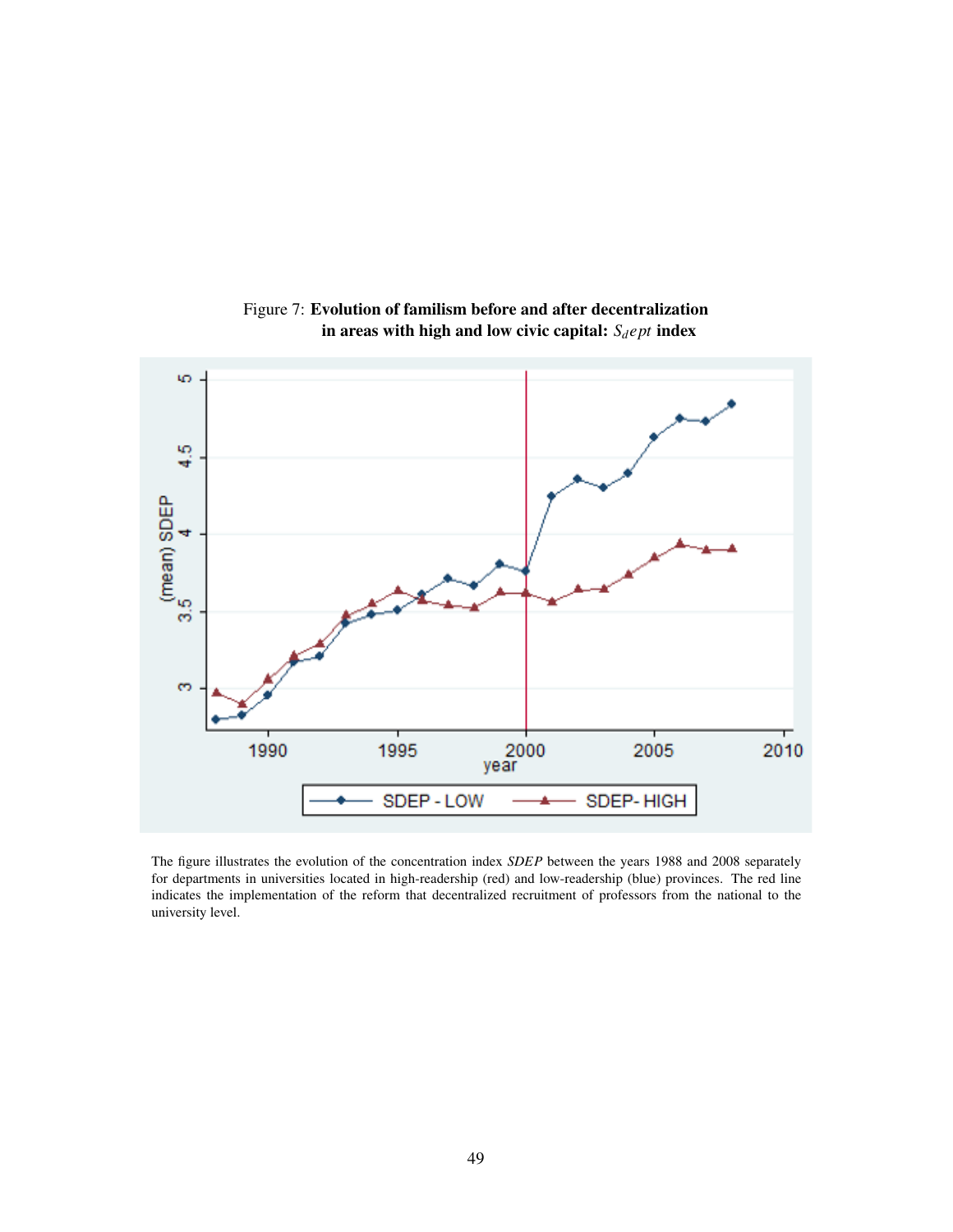

Figure 8: Evolution of familism before and after decentralization in areas with high and low civic capital: *Spop* index

The figure illustrates the evolution of the concentration index *SPOP* between the years 1988 and 2008 separately for departments in universities located in high-readership (red) and low-readership (blue) provinces. The red line indicates the implementation of the reform that decentralized recruitment of professors from the national to the university level.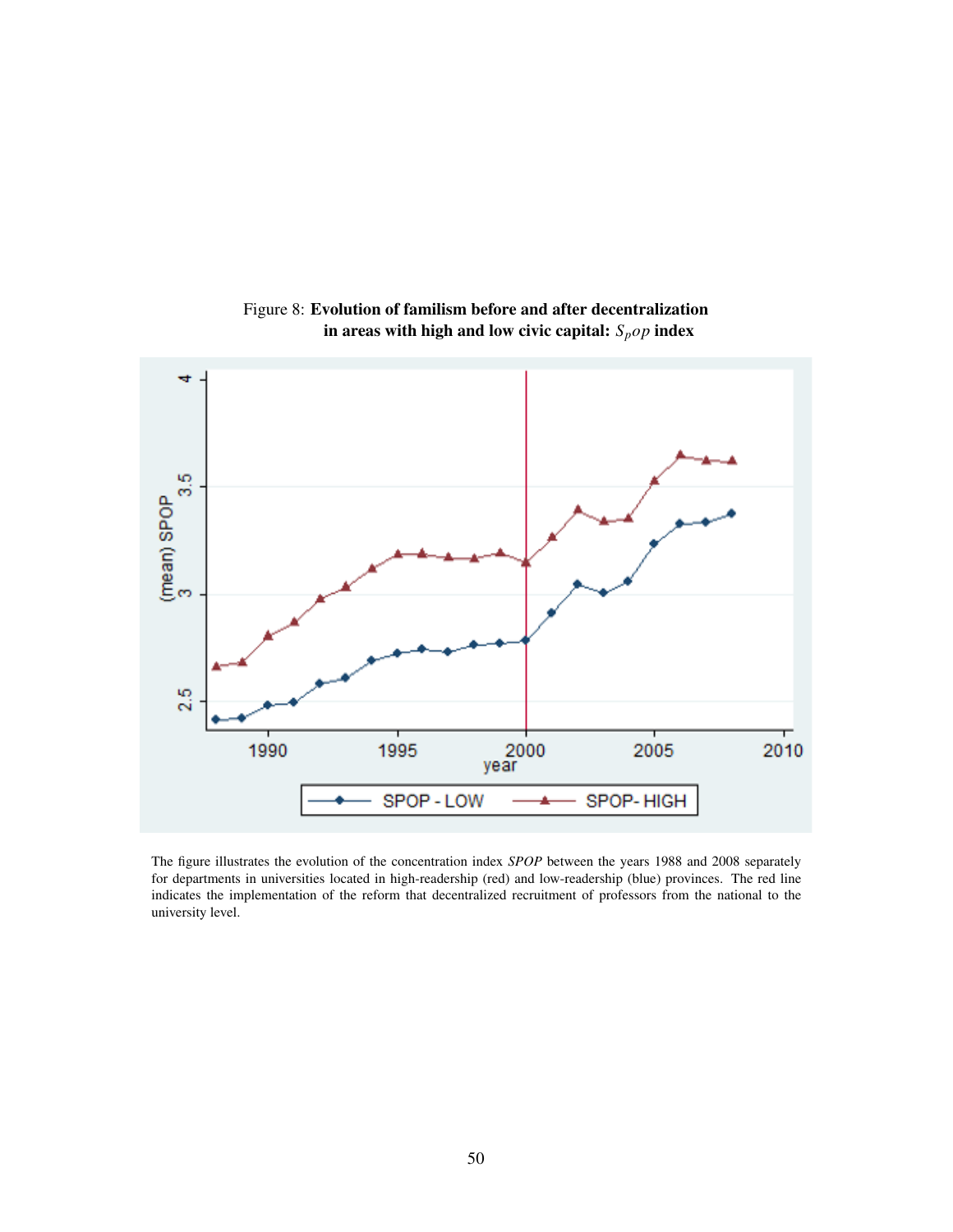

Figure 9: Evolution of familism before and after decentralization in areas with high and low civic capital: *S* index

The figure illustrates the evolution of the concentration index *S* between the years 1988 and 2008 separately for departments in universities located in high-readership (red) and low-readership (blue) provinces. The red line indicates the implementation of the reform that decentralized recruitment of professors from the national to the university level.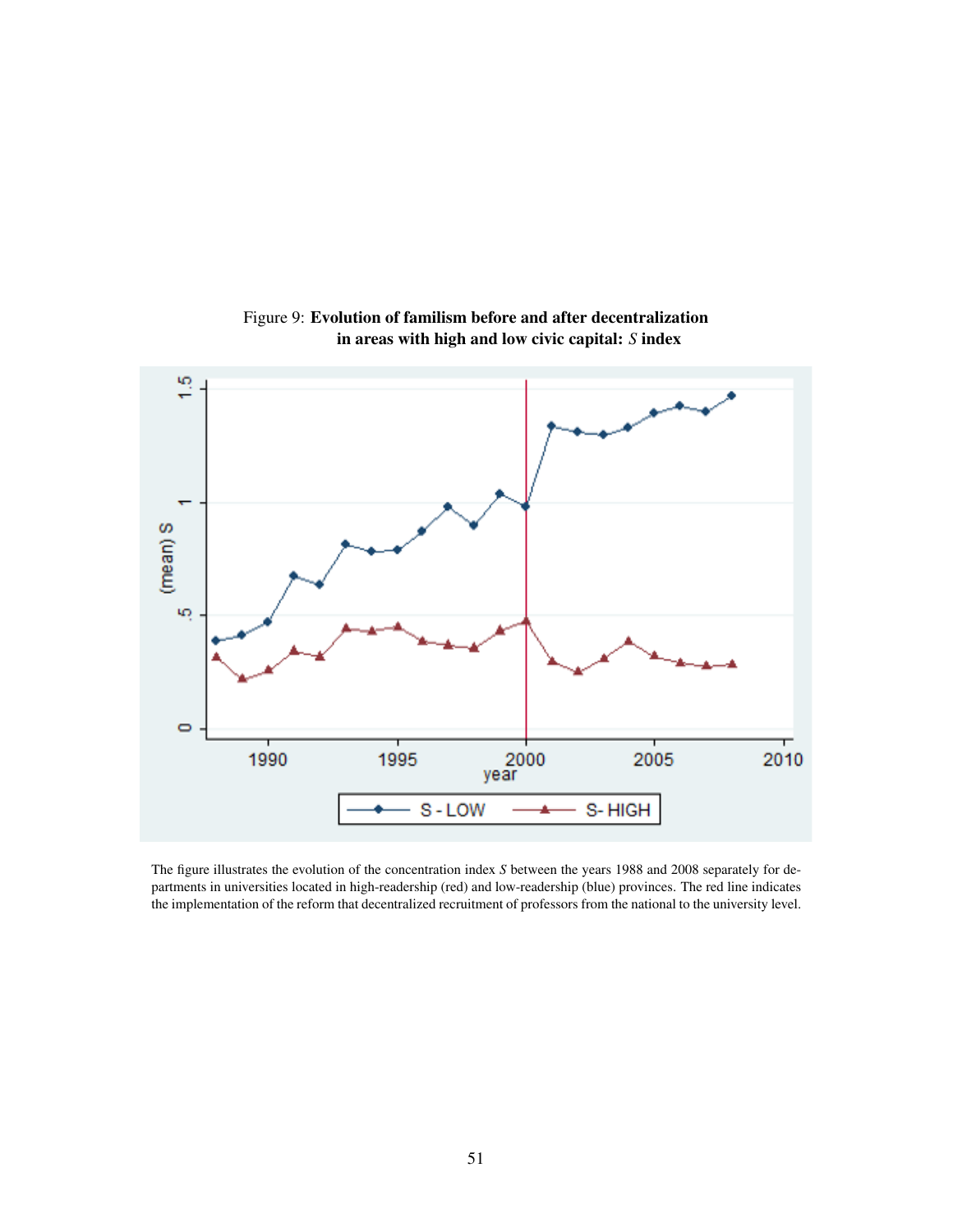

Figure 10: An illustration of the possible unintended effects of detrending

See...